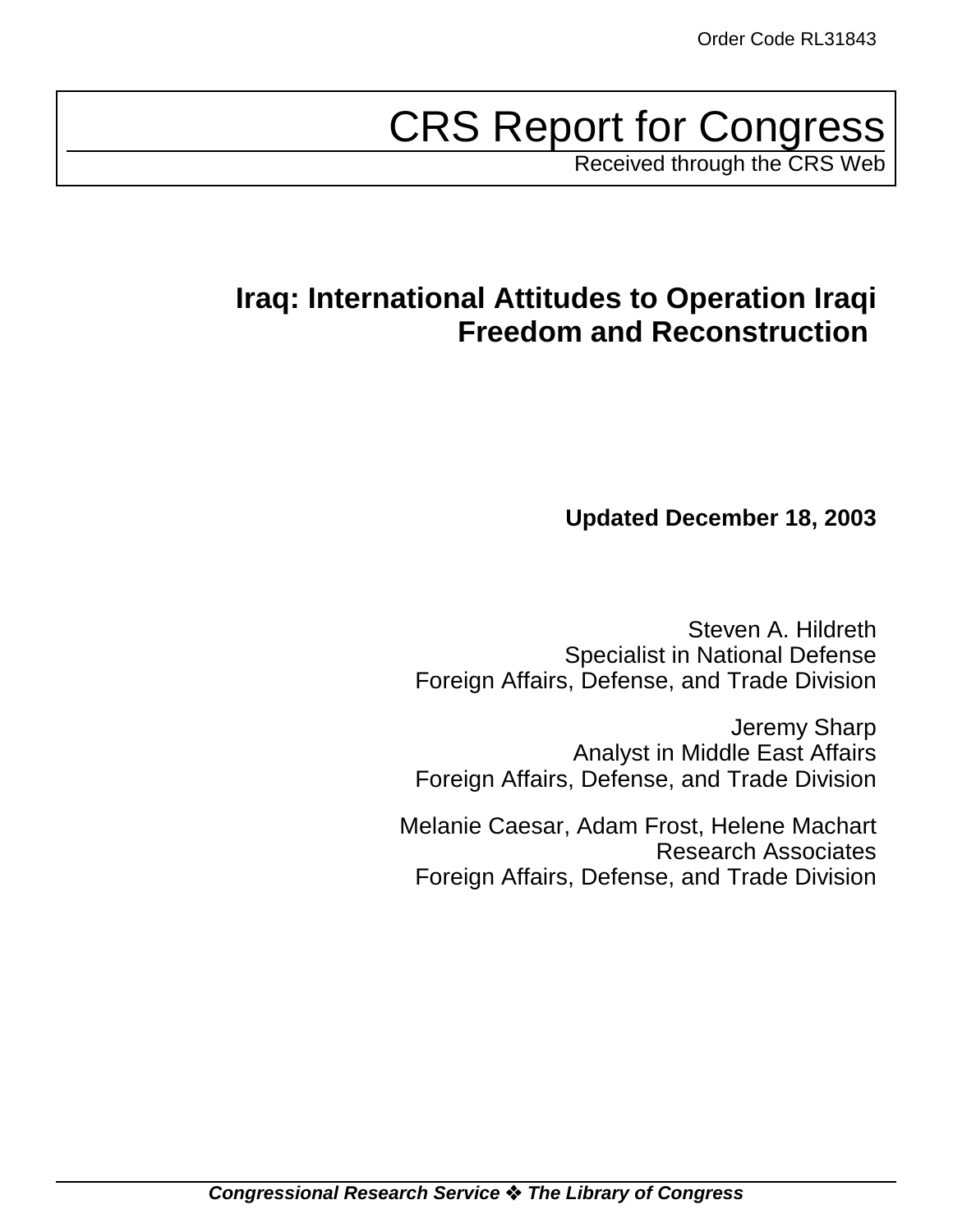# Iraq: International Attitudes to Operation Iraqi Freedom and Reconstruction

## **Summary**

On May 1, 2003, President Bush announced the end of the combat phase of the U.S.-led war in Iraq. President Bush referred to the war as a "victory" and claimed that "in the battle of Iraq, the United States and our allies have prevailed." ("President Bush Announces that Combat Operations in Iraq Have Ended," *White House Press*, May 1, 2003). In the aftermath of the war, the U.S. military presence in postwar Iraq persists. Approximately 130,000 U.S. troops remain in Iraq and are partaking in the reconstruction and stabilization of the country. Under UNSC Res. 1483, the Administration's current objective in Iraq is to secure and rebuild the country and fulfill the humanitarian needs of the Iraqi people. However, restoring law and order and delivering basic services continues to be threatened by lawlessness and violence by a variety of Hussein loyalists, ex-soldiers, criminal elements, and possibly international fighters.

Numerous countries are contributing to reconstruction and stabilization forces in Iraq. The United Kingdom governs the southern part of the country, where there are nearly 12,000 British troops. Meanwhile, Poland — with some logistical assistance from NATO — oversees the central-southern region and leads a force consisting of 9,200 troops from Europe, Asia, and Latin America. Still, other countries that have not contributed troops, such as Saudi Arabia and China, have offered monetary pledges and humanitarian aid.

 There has been an increase in international cooperation between the United States and the countries that opposed the U.S.-led war in Iraq in the postwar period. On October 16, 2003, the U.N. Security Council unanimously approved UNSC Res. 1511. This resolution authorized a multinational force under unified command (article 13), welcomed countries to pledge substantially to Iraq's reconstruction needs (article 24), and signaled an overall greater role for the United Nations in postwar Iraq. The spirit of international cooperation was also evident at the Madrid International Conference on Reconstruction in Iraq on October 24, 2003. The conference garnered close to \$13 billion in aid pledges from countries and donors other than the United States. Some analysts suggest, however, that foreign governments are still hesitant to contribute peacekeeping troops and financial assistance out of fear of appearing to sanction the Iraq war.

Concerns over (1) the deteriorating security situation and troops' safety, (2) the accuracy of prewar intelligence on Iraq, including the unproven assertion of a largescale program to develop chemical, biological, and nuclear weapons, and (3) the timetable and design for establishing an internationally recognized, "legitimate" Iraqi government, however, have rekindled the prewar debate over the use of military action against Iraq and predictions about the ease of "regime change" in Iraq. In light of the latter concerns, the U.S. government has recently announced that it may seek an additional U.N. resolution to back its proposal for turning over authority to a sovereign Iraqi government. Presumably, such concerns might affect the extent of foreign support toward postwar Iraq reconstruction.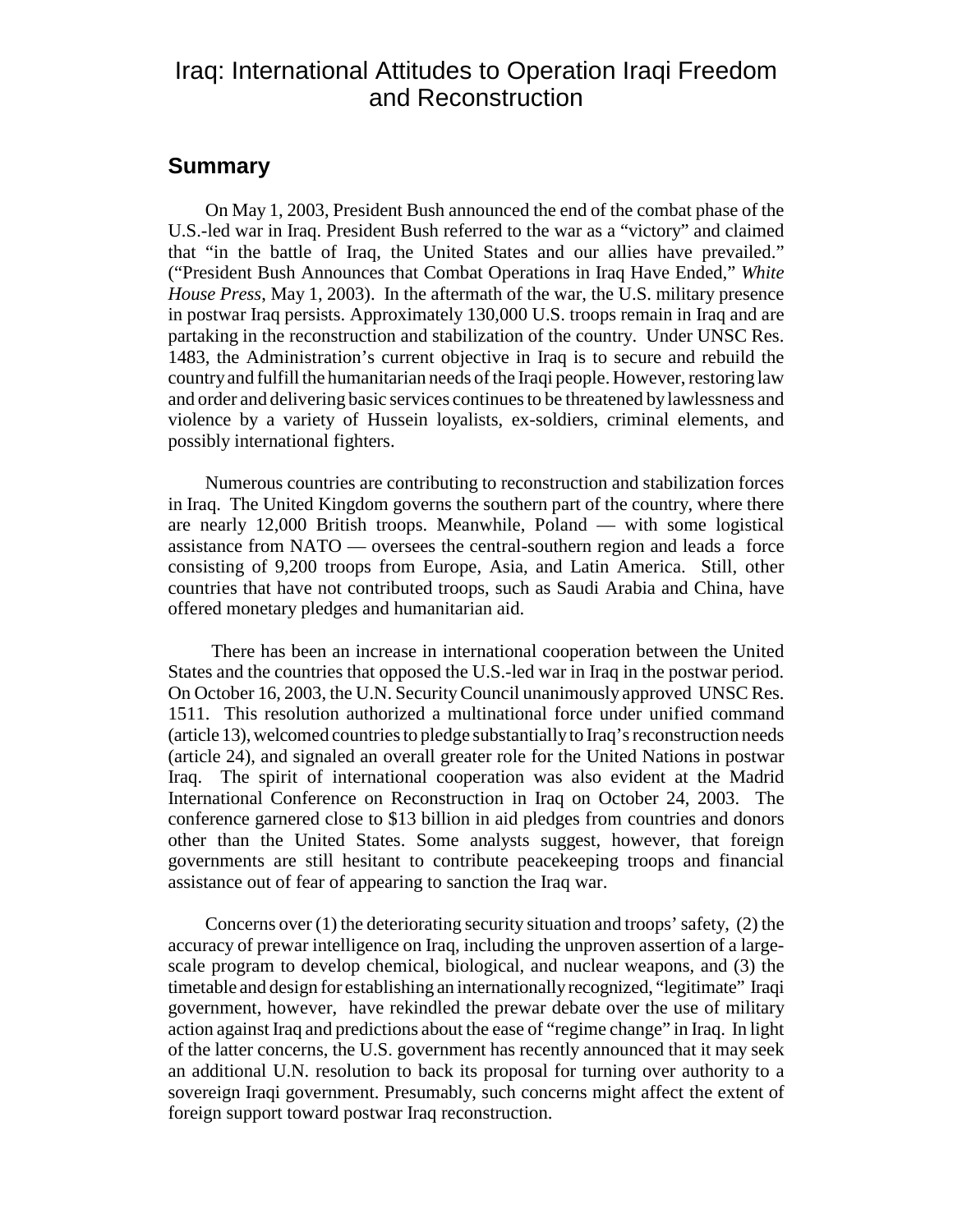# **Contents**

# **List of Tables**

| Table 2. Foreign Military-Related Support — Troops                                                             |
|----------------------------------------------------------------------------------------------------------------|
| & Equipment (Offered or Provided) for a U.S.-Led War on Iraq 35                                                |
| Table 3. Foreign Military-Related Support —                                                                    |
| Access & Facilities (Offered or Provided) for a U.S.-Led War on Iraq. . 36                                     |
| Table 4. Foreign Contributions to Relief and Reconstruction in Postwar Iraq. 38                                |
|                                                                                                                |
| Table 6. How the Security Council Voted: Selected Votes                                                        |
| in 2002 and 2003 addressing Iraq* $\dots \dots \dots \dots \dots \dots \dots \dots \dots \dots \dots \dots 45$ |
| Table 7. Countries Eligible to Bid on Primary Iraq                                                             |
|                                                                                                                |
| Table 8. Madrid International Donor Conference Reconstruction Pledges <sup>a</sup> 47                          |
|                                                                                                                |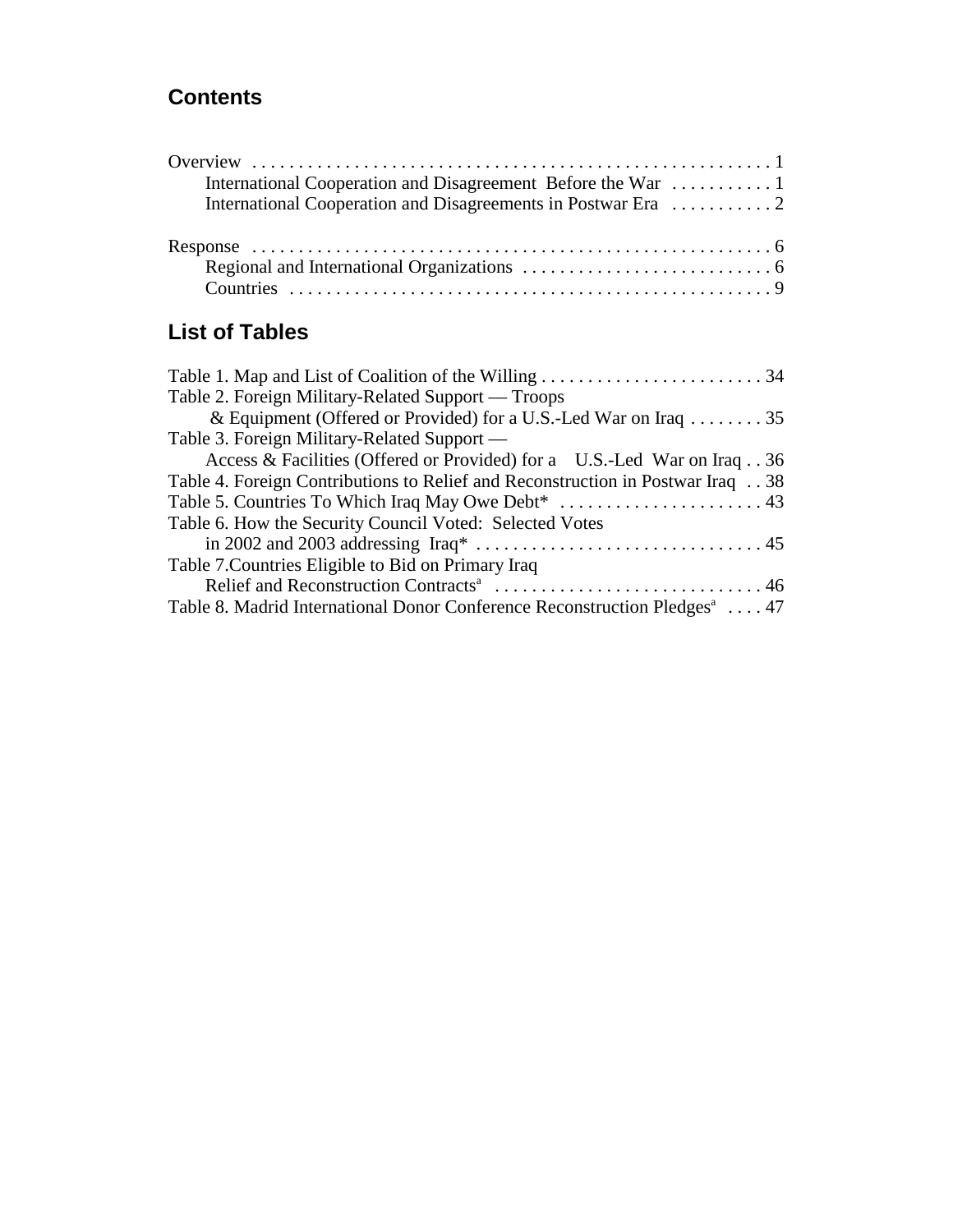# Iraq: International Attitudes to Operation Iraqi Freedom and Reconstruction

# **Overview**

Although there was widespread international disagreement in the period leading up to the U.S.-led war in Iraq, forty-nine countries demonstrated support for the coalition's actions in Iraq by publicly agreeing to be included in the Bush Administration's "coalition of the willing."See **Table 1** for a map and detailed list of countries listed in the coalition Their support varied from military-related to diplomatic support. Military support included, but was not limited to, access to foreign bases and ports, forward deployed U.S. material, the granting of overflight rights, and transit permission through any number of territorial waters or waterways. See **Table 2** and **Table 3** for a description of military support provided by individual countries. Several countries not officially listed as members of the coalition of the willing have also provided financial and humanitarian support to postwar Iraq by providing bilateral aid to U.N. agencies or to a joint UN/World Bank administered trust fund. See **Table 4** for a comprehensive list of financial and personnel commitments in postwar Iraq. Many other countries rebuffed U.S. actions in Iraq and deplored the support the United States received from members of the coalition.

Although new divisions have emerged over the timetable and design for turning authority over from the Coalition Provisional Authority (CPA) to an internationally recognized, "legitimate" Iraqi government, increased international cooperation to fulfill Iraq's humanitarian and reconstruction is also evident. In this vein, this report tracks countries' current political stances on the postwar situation, as well as major foreign monetary and military contributions to postwar Iraq. Where applicable, this report will also discuss the issue of debt forgiveness for Iraq. See **Table 5** for a range of current estimates of debt held by the international community. This overview combines historical information about the war and other issues concerning the current situation in Iraq.

### **International Cooperation and Disagreement Before the War**

In November 2002, the Bush Administration successfully garnered unanimous support within the U.N. Security Council for a resolution (UNSC Res.1441) that called on Iraq to "comply with its disarmament obligations" or "face serious consequences." See **Table 6** for countries that voted on this Security Council Resolution. For several months, the Bush Administration sought to persuade the international community of the necessity of disarming Iraq. During this diplomatic campaign, the Bush Administration accused Iraq of noncompliance with 17 U.N. Security resolutions. Bush alleged that Iraq was in "material breach of its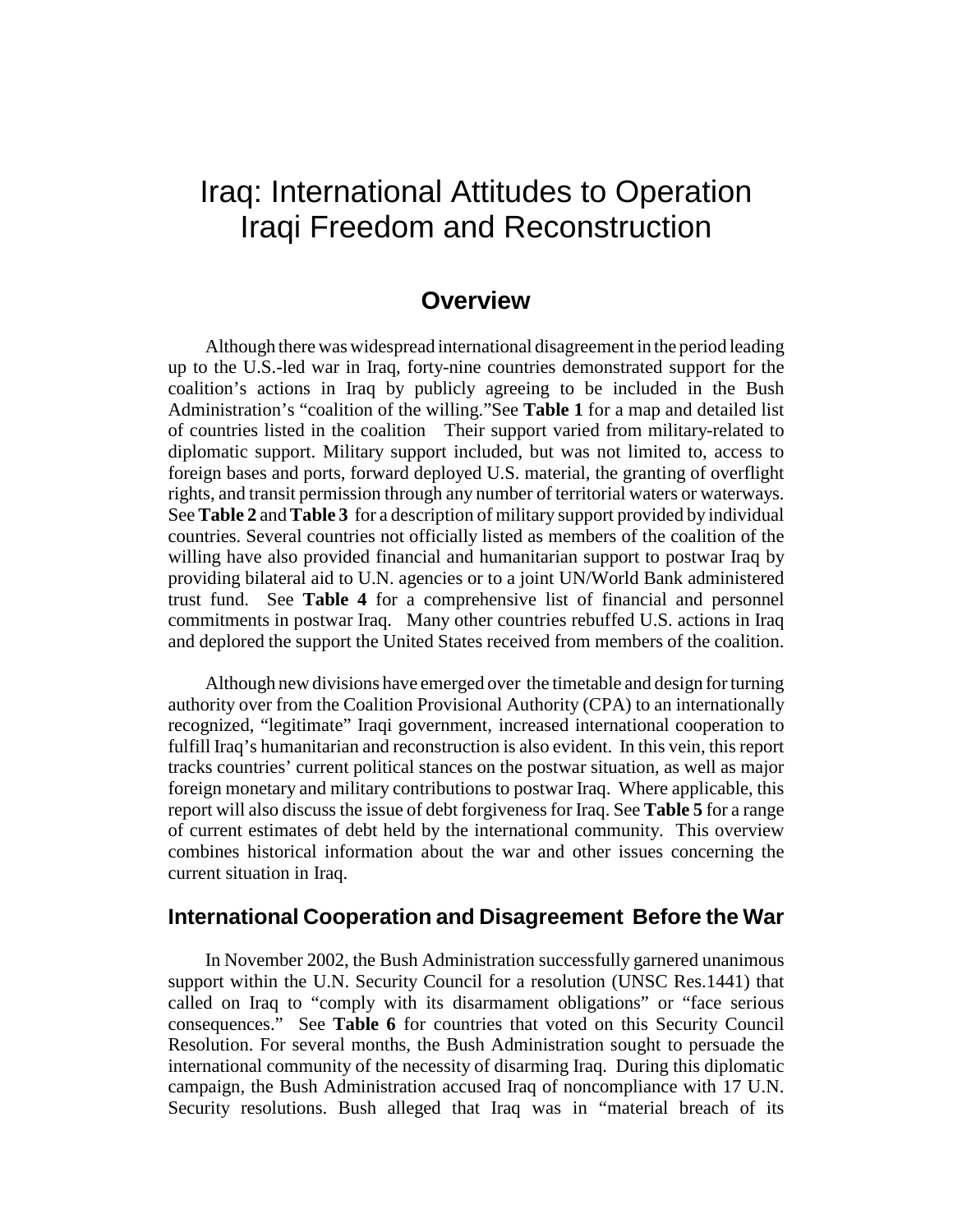longstanding United Nations obligations."<sup>1</sup> He argued that stronger action in Iraq was necessary because Iraq's failure to declare and eliminate its WMD posed a grave and imminent danger to the national security of the United States and that of its allies.

In February 2003, the United States introduced a second resolution that would have authorized military action in Iraq.<sup>2</sup> Although members of the U.N. Security Council generally agreed that Iraq failed to fully comply with the United Nations and to cooperate with weapons inspectors, the Council was unable to agree on the use of force. Seemingly, the U.S. draft resolution would not have passed because of sharp divisions within the Security Council. On March 17, 2003, the United States withdrew its draft resolution. See **Table 6** for countries that were eligible to vote on this resolution.

 When diplomatic efforts to obtain U.N.-backing for the war in Iraq broke down, the U.S. led a preemptive<sup>3</sup> strike on March 19, 2003 to disarm Iraq and overthrow Saddam Hussein and the Baathist regime,<sup>4</sup> whose end was seen symbolically on April 9, 2003. On May 1, 2003, President Bush announced the end of the combat phase of the U.S.-led war in Iraq. President Bush referred to the war as a "victory," and claimed that "in the battle of Iraq, the United States and our allies have prevailed."5

### **International Cooperation and Disagreements in Postwar Era**

In the first sign of renewed cooperation after the war, the U.N. Security Council unanimously endorsed resolution 1483 on May 22, 2003, mandating the removal of sanctions against Iraq and granting broad authority to the United States and Britain to administer Iraq until the establishment of a "legitimate" government. The resolution also calls for the use of Iraqi oil revenues to fund reconstruction. Such proceeds will be placed in the Development Fund for Iraq under auditing controls by an appointed International Advisory and Monitoring Board (IAMB). The Heads of the Arab Fund for Economic and Social Development, the International Monetary Fund, the United Nations, and the World Bank established the IAMB on October 24, 2003. A United Nations appeal for international assistance in Iraq also generated

<sup>&</sup>lt;sup>1</sup> "President Bush: Monday 'Moment of Truth' for World on Iraq," White House Press *Release*, March 16, 2003.

 $2^2$  Some analysts assert that UNSC Res. 1441 could have, by itself, authorized the use of force by the United Nations.

 $3$  For the purposes of this report, a preemptive use of military force is considered to be the taking of military action by the United States against another nation so as to prevent or mitigate a presumed imminent *military* attack or use of force by that nation against the United States. (For further reading, see CRS report, RS 21311, *U.S. Use of Preemptive Military Force*, April 11, 2003.)

<sup>&</sup>lt;sup>4</sup> In October 2002, Congress had authorized the President to use the armed forces of the United States to defend U.S. national security against the threat posed by Iraq and to enforce all relevant U.N. resolutions regarding Iraq (P.L. 107-243).

<sup>5</sup> "President Bush Announces that Combat Operations in Iraq have ended," *White House Press*, May 1, 2003.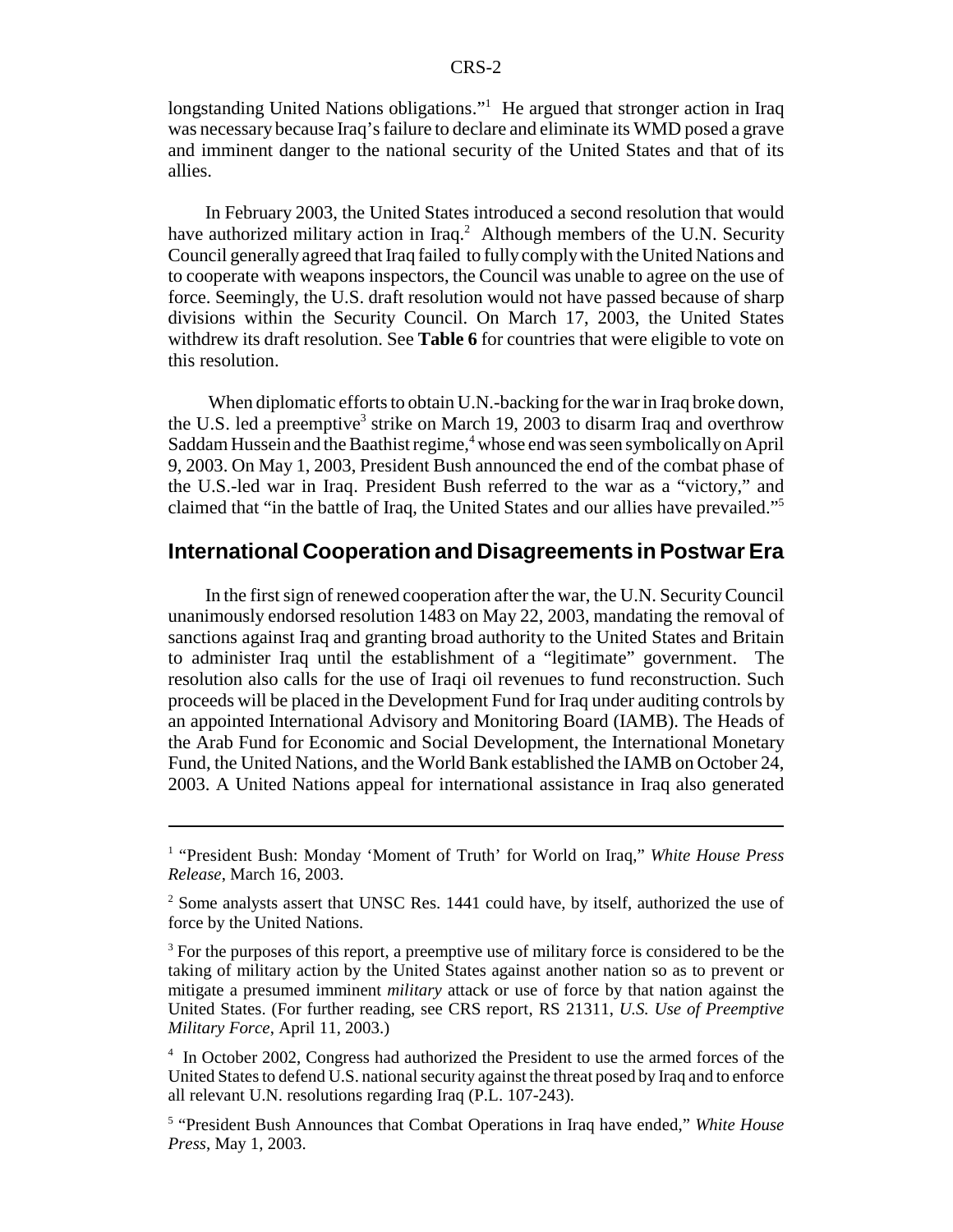nearly \$1 billion in financial commitments and donations for humanitarian relief and reconstruction in Iraq.

On October 6, 2003, the U.N. Security Council also unanimously approved UNSC Res. 1511. This resolution authorized a multinational force under unified command (article 13), welcomed countries to pledge substantially to Iraq's reconstruction needs (article 24), and signaled an overall greater role for the United Nations in postwar Iraq. The spirit of international cooperation was also evident at the Madrid International Conference on Reconstruction in Iraq on October 24, 2003. The conference garnered close to \$13 billion in aid pledges from countries and donors other than the United States. Some analysts suggest, however, that foreign governments are still hesitant to contribute peacekeeping troops and financial assistance out of fear of appearing to sanction the Iraq war

Concerns for the security of Iraqi citizens, coalition troops, and aid workers, however, persist in the postwar era. The immediate aftermath of the war witnessed lawlessness, violence, and widespread looting, causing destruction to critical infrastructure and disrupting delivery of basic services and food distribution. According to a defense official, "the postwar looting, violence and guerrilla-style resistance in Iraq was 'to some extent unexpected'."6 In the months following, troops and aid workers have also come under attack in a series of high profile bombings and attacks on coalition forces. The bombing of the Jordanian Embassy on August 7, 2003; the U.N. headquarters bombing in Baghdad on August 19, 2003; and the truck bombing of the International Red Cross Headquarter on October, 27, 2003 led to the temporary closure of U.N. and International Red Cross offices in Baghdad. A possible missile attack on U.S. helicopters on November 2, 2003 that resulted in deaths of 15 U.S. soldiers<sup>7</sup>, an attack on the Italian military headquarters in Nasiriya on November 12, 2003, that killed nineteen soldiers, as well as other attacks on international coalition forces, however, have not led to a reduction in personnel from countries with troops on the ground. This environment may, however, bear upon nations' decisions to contribute to the stabilization and reconstruction of postwar Iraq.

Since the end of the war, the Administration has actively sought foreign support for stabilization and reconstruction efforts in Iraq. This diplomacy has resulted in military and peacekeeping commitments from several countries. On the ground, individuals may be playing multiple, or non-traditional roles in the fields of stabilization, reconstruction, and humanitarian assistance. As of November 30, 2003, a total of almost 40 countries have pledged personnel to support security, logistics, and reconstruction. These countries include:

Australia, Albania, Armenia Azerbaijan, Bulgaria, Croatia, Czech Republic, Denmark, Dominican Republic, Estonia, El Salvador, Fiji, Georgia, Honduras, Hungary, Italy, Japan, Kazakhstan, Latvia, Lithuania, Macedonia, Mongolia,

<sup>6</sup> Robert Burns, "Pentagon officials says Iraq stabilization proves 'tougher and more complex' than expected," *The Associated Press*, June 10, 2003.

 $<sup>7</sup>$  The event is still under investigation. Initially reports attributed the tragedy to a missile</sup> attack, but latter reports have questioned this initial assessment.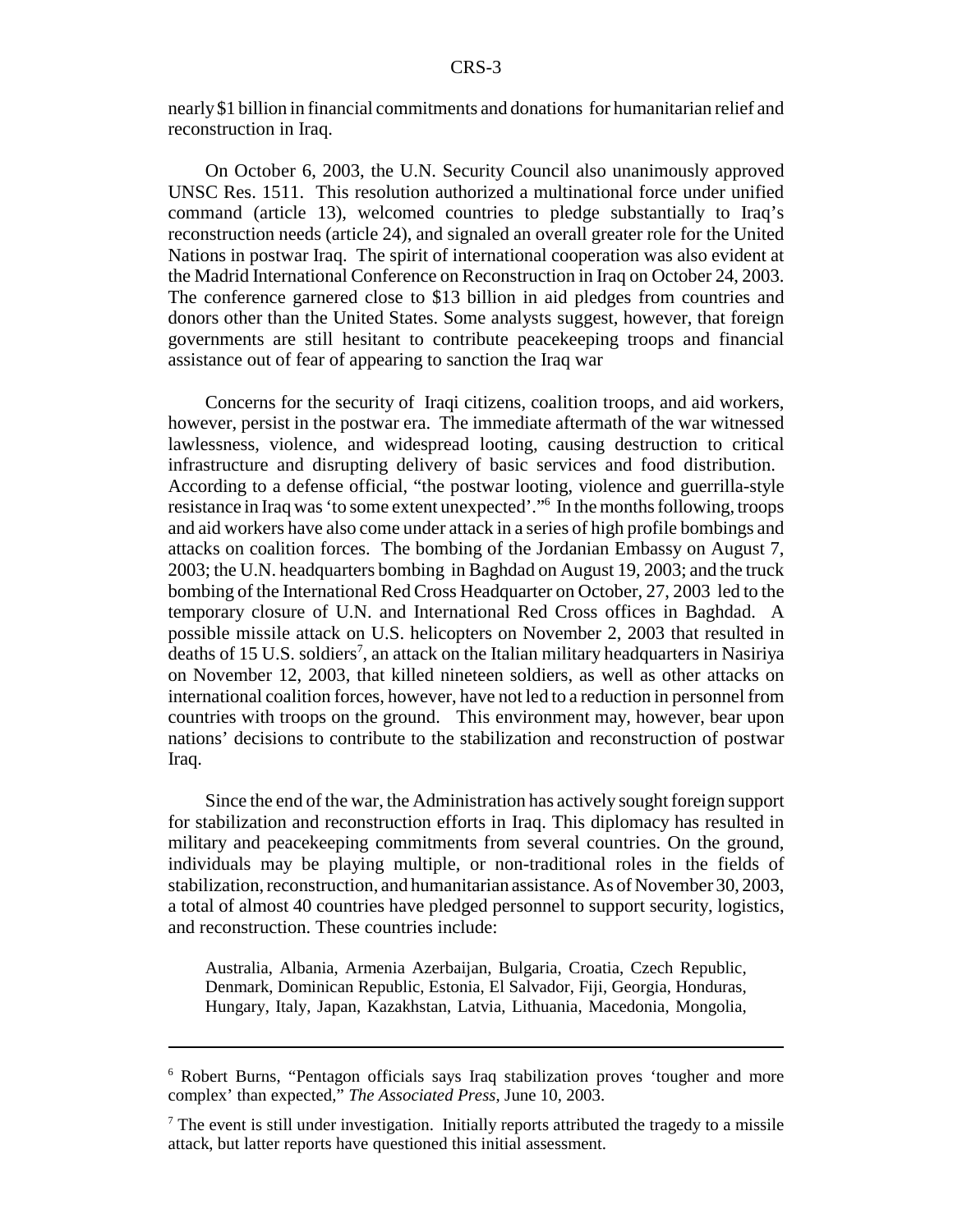Netherlands, New Zealand, Nicaragua, Norway, the Philippines, Poland, Portugal, Romania, Singapore, Slovakia, South Korea, Spain, Thailand, Turkey, Ukraine and the United Kingdom.

Starting August 25, 2003, Poland began to lead 9,200 troops from countries representing Europe, Asia and Latin America. With some logistical assistance from NATO, Poland will oversee the central-southern region and a multinational force comprised of countries mainly from Eastern Europe and Central Asia. The cost of this effort is estimated at \$230-\$240 million; Poland is expected to pay for \$30-\$40 million, while the United States is expected to cover the rest.<sup>8</sup> The United Kingdom will govern the southern part of the country, where there are already 12,000 U.K. troops.

There are various reasons why some countries are hesitant to send troops into Iraq today. Several countries such as Russia, India and Germany indicated before the passage of UNSC Res. 1511 that they would only send troops under a U.N. mandate authorizing a peacekeeping force in Iraq. Although the passage of UNSC Res. 1511 may meet this criterion, only Singapore pledged to send troops following the passage of this resolution. Some countries have also expressed disapproval with the proposed time line and design for turning over authority to a sovereign Iraqi government. Other countries have said that "they remain dubious about the legitimacy of the unprovoked U.S. war" and do not want to appear to have supported the war by engaging in postwar efforts.<sup>9</sup> Still others have said that they are not able to finance a military operation. Finally, some countries have said that their troops are already committed in conflicts in other regions such as Afghanistan, the Balkans, Liberia and the Democratic Republic of Congo.<sup>10</sup> Some countries that have been unwilling or unable to send troops have still been willing to send humanitarian aid (relief supplies and monetary aid) to Iraqi civilians.

Iraq and its people suffered for decades under the Hussein regime. Many believe that the road to stability will be long and that substantial work and finances are needed to restore Iraq's security, stabilize its economy, and rebuild its infrastructure. A World Bank assessment estimated that \$36 million dollars will be needed for reconstruction and humanitarian efforts in 2004-2007; the Coalition Provisional Authority estimated that an additional \$20 million dollars will be needed for sectors not covered in the World Bank assessment such as oil, security, and police.<sup>11</sup> The culmination of the United State's diplomatic efforts to obtain international financial support to offset this cost occurred at the Madrid International Conference on Reconstruction in Iraq in October, 2003. See **Table 8** for a list of pledges made at this conference. The conference raised close to \$33 billion in grants and loans to finance Iraq's reconstruction from the international community. This figure includes

<sup>&</sup>lt;sup>8</sup> Vernon Loeb, "U.S. to Fund Polish-led Peacekeeping Force; Costs Expected to Be More Than \$200 Million, *Washington Post*, July 29, 2003.

<sup>9</sup> Peter Slevin, "Policing of Iraq to Stay U.S. Job," *Washington Post*, June 22, 2003.

 $10$  Ibid.

<sup>11 &</sup>quot;UN/World Bank present Iraq Reconstruction Needs to Core Group," *World Bank Press Release* October 2, 2003.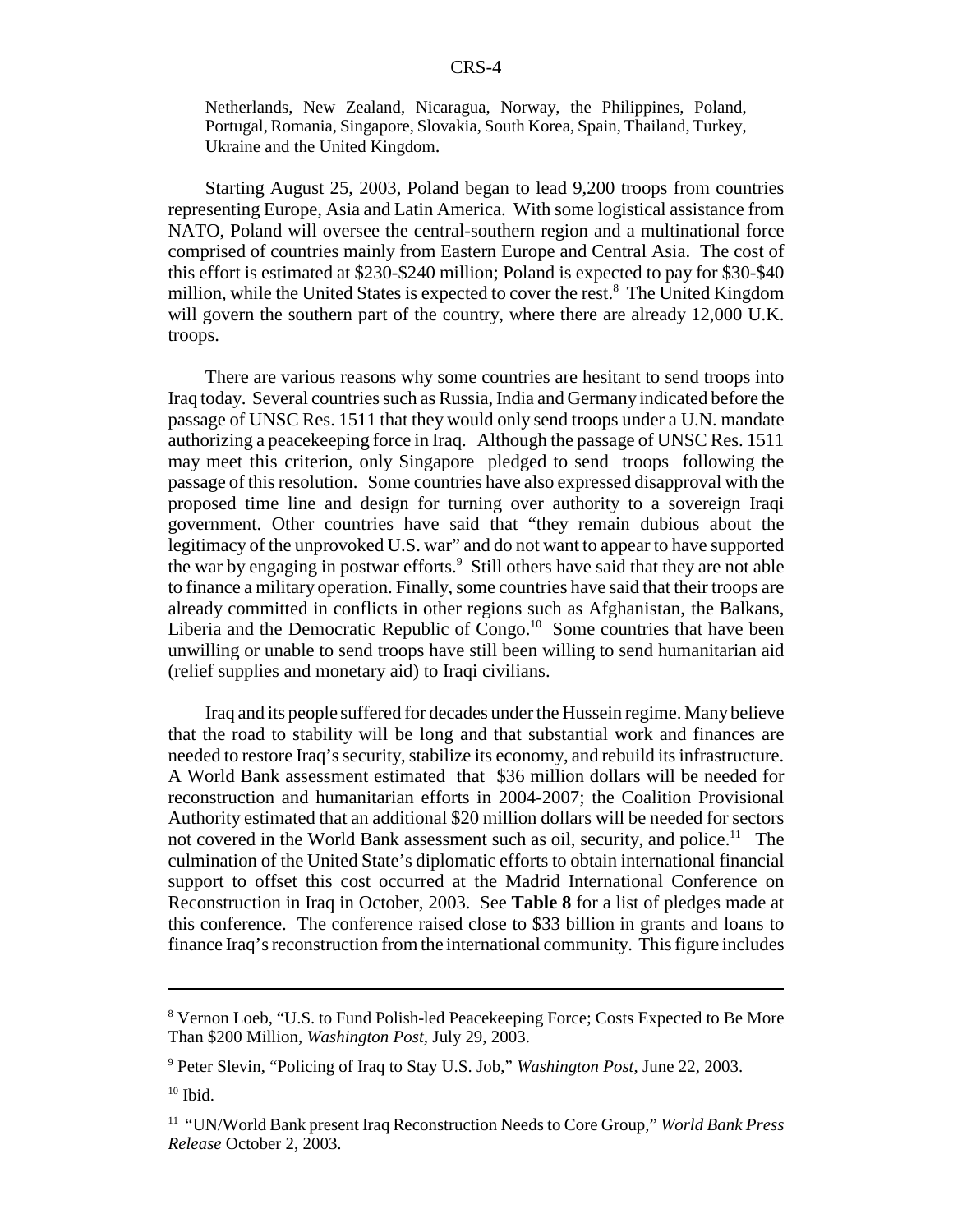the U.S. contribution of \$18.6 billion. The Bush Administration continues to seek foreign support for the reconstruction and stabilization of Iraq through bilateral discussions. In some cases, the U.S. government has also urged countries to forgive Iraq's debt burden to facilitate Iraq's economic recovery. The State Department has estimated that Iraq owes between \$100- \$125 billion, excluding claims from the Iran-Iraq war and Kuwait reparations.12 As a special presidential envoy for this matter, Former Secretary of State James Baker III obtained assurances from France, Germany, Italy, and Great Britain to reschedule and possibly forgive much of this debt through Paris club mechanisms.

# **Response**

### **Regional and International Organizations**

**European Union.** Before and during the combat-phase of the U.S.-led war in Iraq, European Union (EU) members were divided over the question of Iraq. Although the EU supported UNSC Res. 1441, members were divided over its implementation. States such as France and Germany opposed war but supported an extension of U.N. arms inspections. States such as Spain and the United Kingdom believed that further inspections were proving futile and that force was necessary.

In addition to having different views on the justification for military action in Iraq, EU countries continue to express different views on the exact timetable for turning over authority from the Coalition Provisional Authority to an internationally recognized Iraqi Government. EU members did agree that the provisions under UNSC Res.1483, which lifted sanctions on Iraq, are part of a viable plan for Iraq's reconstruction and stabilization.<sup>13</sup> Furthermore, European Commissioner for Foreign Affairs Chris Patten indicated that an important step has been taken by setting up a broadly representative Governing Council, as recognized by the UNSC Res 151l. On November 17, 2003, the European Union also welcomed plans to accelerate the handover of power in Iraq from the US-led coalition and stressed the "vital role" of the United Nations in rebuilding the country. $14$ 

The European Union has stated that it is "committed to upholding the territorial integrity, the sovereignty, the political stability, as well as the respect for rights of the Iraqi, people, including all persons belonging to minorities."15 The EU is one of the main sources of external humanitarian assistance in Iraq. Since the beginning of the conflict in March 2003, the European Community Humanitarian Aid Office (ECHO)

<sup>&</sup>lt;sup>12</sup> Efron, Sonni, "Donor's unlikely to bridge the funding gap for Iraq; White House offers no estimates for next week's conference; Debt Relief is also a concern," *Los Angeles Times*, October 18, 2003.

 $13$  Ibid.

<sup>&</sup>lt;sup>14</sup> "EU welcomes accelerated handover of power in Iraq," http://www.eubusiness.com, accessed November 17, 2003.

<sup>&</sup>lt;sup>15</sup> The official website of the European Union, [http://eruopa.eu.int], accessed November 14, 2003.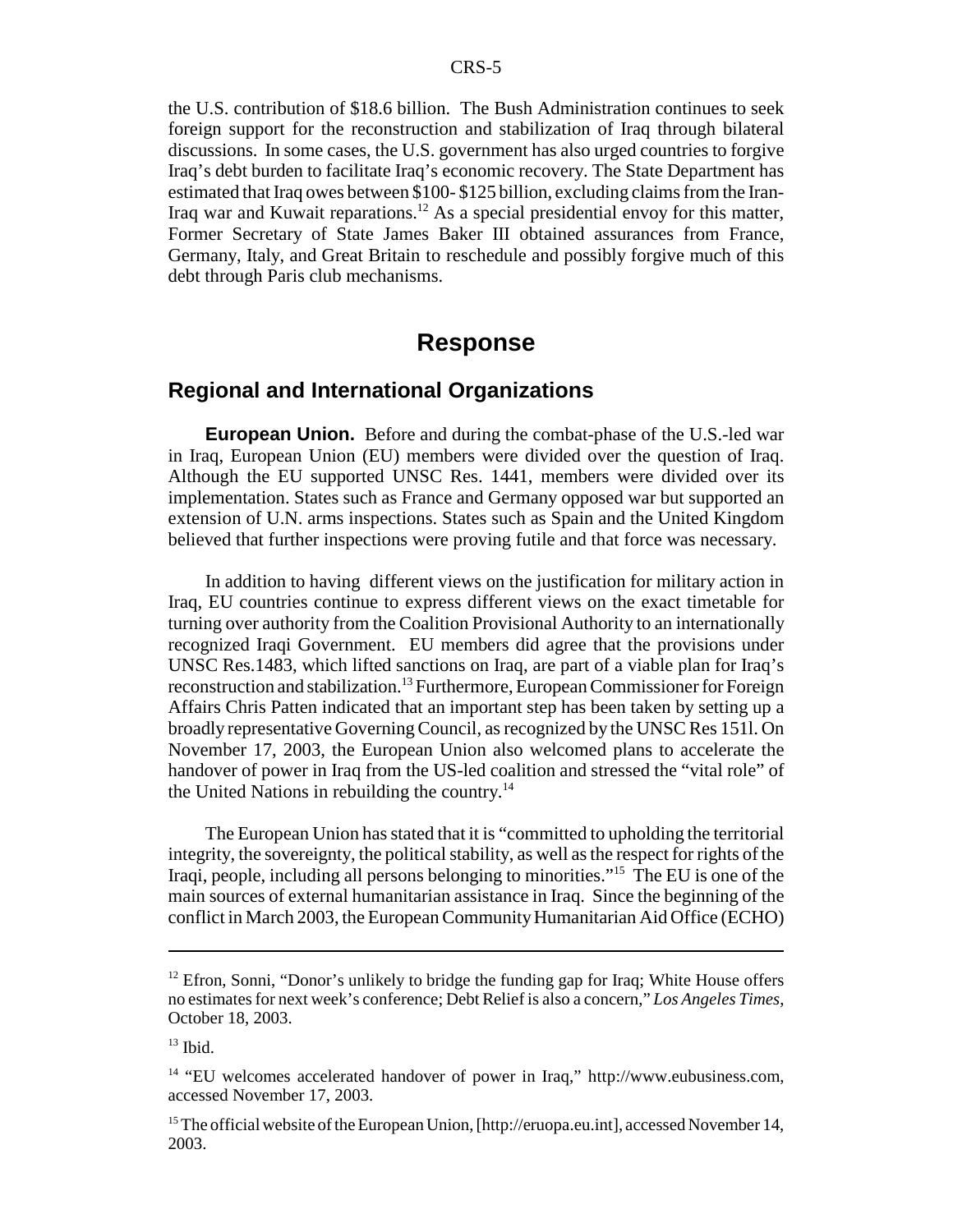has provided \$110 million in aid, \$80 million of this for emergency assistance. ECHO assistance has focused on medical emergencies, including the rehabilitation of hospitals and other facilities, emergency relief for displaced people, food aid, demining activities, and restoration of essential services such as water and electricity. At the Madrid International Conference on Reconstruction in Iraq, the EU pledged an additional \$230 million for reconstruction purposes in 2004. The EU pledge is the main vehicle through which some Western European nations, such as Germany and France, are providing financial support to reconstruction in Iraq. Financial decisions about commitments for 2005 and 2006 may depend on the security situation in Iraq, the country's ability to absorb aid, financial commitment to Afghanistan and elsewhere, as well as the speed with which authority is transferred to a sovereign, Iraqi government. EU's reconstruction and humanitarian aid will support the work of organizations such as the International Committee of the Red Cross, CARE, and UNICEF. The largess of pledged funds will be directed through the World Bank/United Nation's administered trust fund..

**Organization of the Petroleum Exporting Countries (OPEC).** In an effort to help the United States economically during the war against Iraq, OPEC agreed to maintain price stability by increasing oil production by 6.5%, or about 1.5 million barrels a day.16 In the postwar era, Iran's OPEC governor Ardebili said Iraq would be absent from OPEC until it has an internationally recognized government.<sup>17</sup> OPEC, however, welcomed Dr. Ibrahim Bahr Alohom as the head of Iraq's Delegation on September 24, 2003. In addition to seeking the ability to participate as a full member of OPEC, Iraq has also reportedly met with representative from the OPEC fund, the philanthropic endowment of the organization, in order to secure resources for reconstruction and rehabilitation.18

**NATO Members and Aspirants.** NATO Secretary General Lord Robertson characterized the period leading up to the U.S.-led war in Iraq as "difficult."19 During this period, NATO members were sharply divided regarding NATO's role in the war. A U.S. proposal to use NATO forces to protect Turkey from a possible attack from neighboring Iraq proved controversial and also incited debates among NATO members. The proposal called for deploying NATO Patriot anti-missile batteries, AWACS surveillance planes, and chemical-biological protection units to Turkey.<sup>20</sup> France, Belgium, and Germany opposed the U.S.- proposed role for NATO, arguing that they did not want to begin any military planning regarding Iraq for fear of sending the signal that diplomatic channels had been abandoned. Although the three countries initially vetoed a move to further consider the proposal, Germany and Belgium subsequently accepted the possibility of a NATO presence in Turkey with

<sup>16</sup> Eric Pfanner,"OPEC Agrees to Increase Its Oil Production Quotas by 6.5%," *New York Times*, January 13, 2003.

<sup>&</sup>lt;sup>17</sup> "Iraq Not Acceptable at OPEC until New Govt — Iran," *Reuters News*, June 11, 2003.

<sup>18</sup> Safur Rahman, "Gulf News-Iraq to explore new funding possibilities" *Gulf News*, September 22, 2003.

<sup>&</sup>lt;sup>19</sup> Speech by NATO Secretary General Lord Robertson, May 26, 2003.

<sup>20</sup> Michael Thurston, "NATO in deadlock over Iraq before UN meeting," *Agence France-Presse*, February 13, 2003.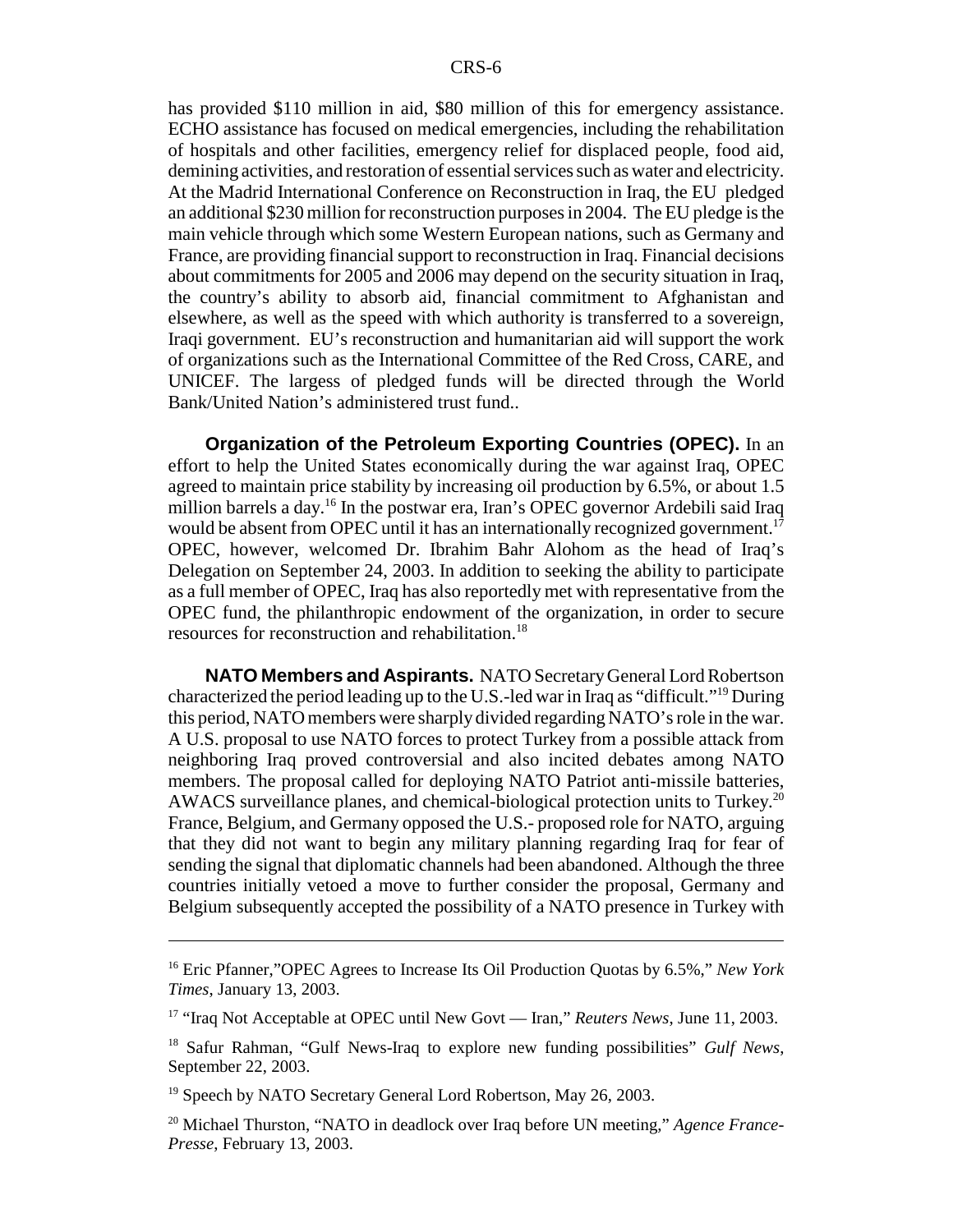the understanding that the mission was solely defensive in nature. Although France, Belgium, and Germany rebuffed the proposal, eight NATO members (the Czech Republic, Denmark, Hungary, Italy, Poland, Portugal, Spain, and the United Kingdom), six future NATO members (Bulgaria, Estonia, Latvia, Lithuania, Romania, Slovakia, and Slovenia) and three NATO hopefuls (Macedonia, Albania, and Croatia), affirmed their support for the U.S. position on Iraq.

After the U.S.-led war in Iraq, NATO leaders affirmed that NATO's unity remained firm despite divisions on the Iraq issue. According to NATO Secretary General: "Some pundits have argued that the Iraq crisis undermined [NATO] unity. I say: look again."21 During a two-day summit in Madrid in June 2003, NATO nations vowed to put the divisions aside and to coalesce with the future of the Alliance at heart. On May 21, 2003, the 19 NATO countries unanimously agreed to support Poland in leading a multinational peacekeeping force in Iraq. NATO Secretary General Lord Robertson emphasized "we are not talking about a NATO presence in Iraq...we're talking purely and simply about NATO help to Poland."<sup>22</sup> NATO's support is seen as a move to heal the divisions in the alliance before the Iraq war. NATO will provide communications, transport, intelligence and logistical help to the Polish peacekeeping group. NATO also offered to provide logistical support to Turkey if Turkish troops should enter Iraq, but this offer is expected to be unfulfilled because Turkey officially rescinded its offer of troop support on November 7, 2003.<sup>23</sup> Although NATO spokesman Jamie Shea indicated that NATO may be willing to do more in Iraq if asked, Shea qualified his remarks noting that "the challenge for NATO is not Iraq, the challenge for NATO is making an success of Afghanistan."24

**United Nations.** In November 2002, the U.N. Security Council passed a resolution (UNSC Res. 1441) that called for Iraq to "comply with its disarmament obligations" or "face serious consequences." Although this resolution passed unanimously, it proved difficult for the United States to obtain support for a second, stronger U.N. resolution authorizing force against Iraq. While the United States, Spain, and the United Kingdom pushed for military action against Iraq — arguing that Iraq was in breach of its U.N. obligations on disarmament — France, Russia and Germany strongly opposed military force and instead urged the continuation of the inspections process. On March 17, 2003, the United States and the United Kingdom withdrew the resolution when it apparently became evident that it would not pass. On March 20, 2003, the United States began its first air strikes on Baghdad without this second UN resolution of support, arguing that the first resolution was sufficient. The air strikes were quickly condemned by the France, Russia and China.<sup>25</sup>

After the war, on May 22, 2003, the Security Council unanimously voted for resolution 1483. This resolution adopted several key measures: it lifted economic

 $^{24}$  Ibid.

<sup>&</sup>lt;sup>21</sup> Speech by NATO Secretary General Lord Robertson, May 26, 2003.

<sup>22 &</sup>quot;Iraq-NATO Update (Robertson Comments)," *Broadcast News*, May 21, 2003.

<sup>23 &</sup>quot;NATO can do more in Iraq, but Afghanistan Priority, " *Reuters,* Oct. 28, 2003.

<sup>25 &</sup>quot;Time line: Iraq," *Guardian Unlimited*.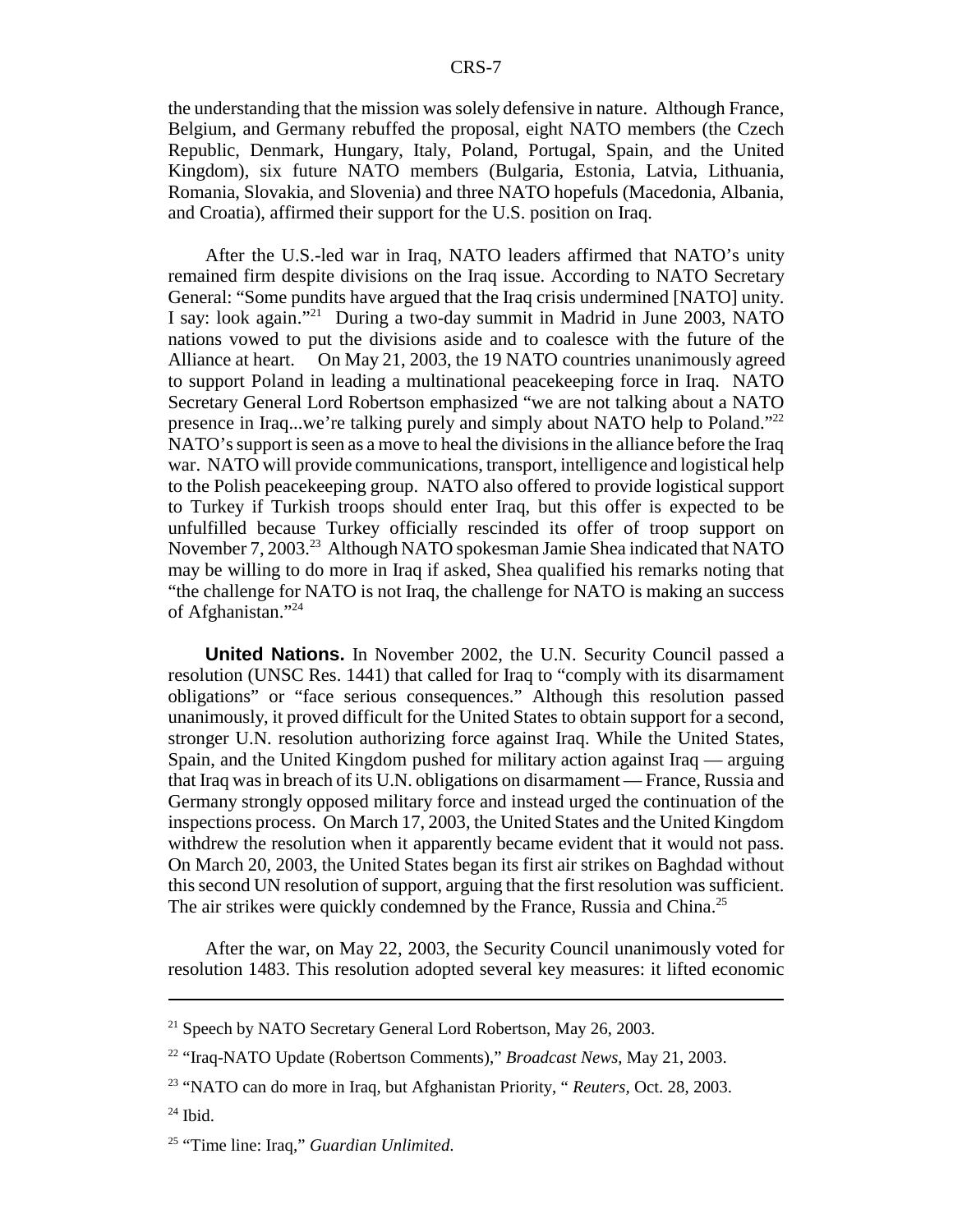sanctions on Iraq, phased-out the Oil-for-Food program, expressed support for an Iraqi interim administration that will transition into an internationally recognized government, and established the position of a U.N. representative in the reconstruction process.26

The international community also joined together to approve unanimously UNSC Res. 1500 on August 14, 2003 and UNSC Res. 1511 on October 6, 2003. UNSC Res. 1500 authorized the establishment of the United Nations Assistance Mission in Iraq (UNAMI) and welcomed the establishment of the Iraqi Governing Council as an important step towards creating an internationally recognized, representative, and sovereign government in Iraq. UNSC Res. 1511 authorized a multinational force under unified command (article 13), welcomed countries to pledge substantially to Iraq's reconstruction needs (article 24), and signaled a greater role for the United Nations in postwar Iraq. Although the passage of the latter resolution was perceived by some countries as a necessary condition to legitimize contributions to postwar Iraq security and reconstruction, some skeptics suggest that foreign governments are still hesitant to contribute peacekeeping troops for fear of appearing to sanction the Iraq war. Others remain unsatisfied with the timetable and design for turning over authority to an independent, sovereign Iraqi government.

At the onset of the war, the United Nations actively tried to prevent and mitigate humanitarian crises in Iraq. On March 28, 2003 — several days after the start of the war — the United Nations launched an international fund-raising campaign for Iraq. The United Nations called for \$2.2 billion to meet the humanitarian needs of the Iraqi population. Within three months, the international community had contributed or pledged \$870 million toward this effort. Another \$1.1 billion was funneled from the Oil-for-Food program. On June 24, 2003, the United Nations again appealed to the international community to raise the remaining \$259 million. Humanitarian funds have been used to buy food, medical, and emergency supplies. U.N. agencies also repaired hospitals and water and sewage systems; cleared mine fields, and distributed school-in-the-box kits to  $400,000$  primary school children.<sup>27</sup>

As the international community makes the transition from providing short-term humanitarian relief to medium and long-term reconstruction aid, the United Nations continues to play an important role in the assessment of Iraq's needs and administering financial donations from other countries. The United Nations Development Group (UNDG) and the World Bank, with assistance from the IMF, prepared a Joint Iraq Needs Assessment on October 2, 2003. This assessment covered fourteen priority areas in the economy, excluding security and oil, and estimated that reconstruction will cost approximately \$36 billion dollars for the period of 2004 - 2007.<sup>28</sup> The Coalition Provisional Authority assessed the financial needs for security, the oil sector, and other sectors not covered in the World

<sup>26 &</sup>quot;U.N. Security Council Resolution 1483 Lifts Sanctions on Iraq," *State Department Press Releases and Documents*, May 22, 2003.

<sup>27 &</sup>quot;United Nations agencies appeal for \$259 million in emergency assistance for Iraq," *M2 Presswire*, June 24, 2003.

<sup>28 &</sup>quot;UN/World Bank present Iraq Reconstruction Needs to Core Group," *World Bank Press Release* October 2, 2003.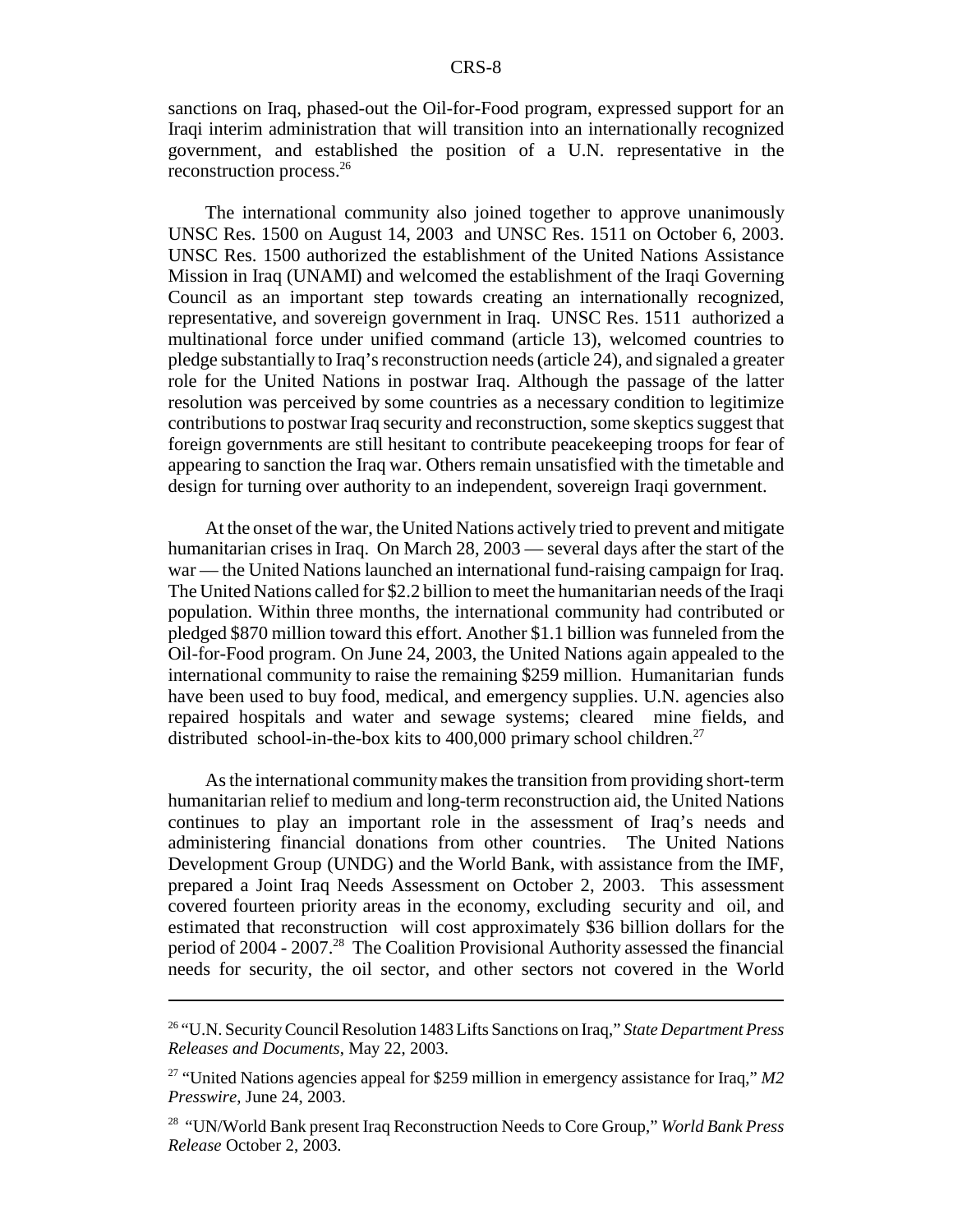Bank/UN assessment and estimated that \$19 billion more will be needed for a grand total of \$55 billion for 2004 - 2007.<sup>29</sup> At the Madrid International Conference on Reconstruction in Iraq on Oct. 23-24, 2003, the World Bank and UNDG agreed to administer a joint trust fund where countries could provide assistance to rehabilitate the fourteen priority areas covered within World Bank/ UN assessment. The CPA will be consulted to ensure that there is not an overlap in projects funded by the U.S. donations, but the CPA will not have authority over funds allocated to the World Bank/UN trust fund.

### **Countries**

Descriptive accounts of country support are provided for countries that have 1) pledged personnel or monetary assistance to the coalition 2)had a powerful, or strategic voice in channeling international opinion within the United Nations, or 3)are of regional significance to Iraq.

\* Members of the coalition of the willing are denoted by an asterisk. See **Table 1** for a complete list of publicly announced coalition members.

**\*Albania.** Albania demonstrated its support for the war in Iraq through several avenues. On March 20, 2003, the Albanian Prime Minister Fatos Nano pledged his country's "unconditional support in terms of additional troops, ports, bases and air fields." Albania has also provided troops to the Polish-led division in the post-war era.

**\*Armenia.** Although a member of the coalition of the willing, Armenia's ambassador to the United States has said that Armenia's "peacekeeping resources are 'very limited'."30 However, Armenia is providing some noncombat personnel and medics. $31$ 

**\*Australia.** Australia provided military support during the war and has continued to provide financial and personnel support to Iraq in the postwar era. One of Australia's major claims of military success during the war in Iraq is that Australian troops successfully captured al-Asad air base west of Baghdad.<sup>32</sup> Although Australia began withdrawing its 2,000-strong combat force in June 2003, Australia maintains about 900 personnel in Iraq and theater to provide logistics support. $33$  Officials indicated that Australian forces may be used to train local

 $29$  Ibid.

<sup>30</sup> Nathan Hodge, "In Caucasus, U.S. Finds 'Willing' Coalition Members," *Defense Week*, June 2, 2003.

<sup>&</sup>lt;sup>31</sup> Statement by with Deputy Chief of Ministry Yedigarian, September 11, 2003.

<sup>32 &</sup>quot;Australians Release Details of Iraq Role," *AP Online*, May 9, 2003.

<sup>33</sup> Lincoln, Wright, "Iraq Bound Troops are Not Peacekeepers," *Canberra Times,* May 2, 2003. "Howard Warns of Danger," *Geelong Advertiser*, November 1, 2003.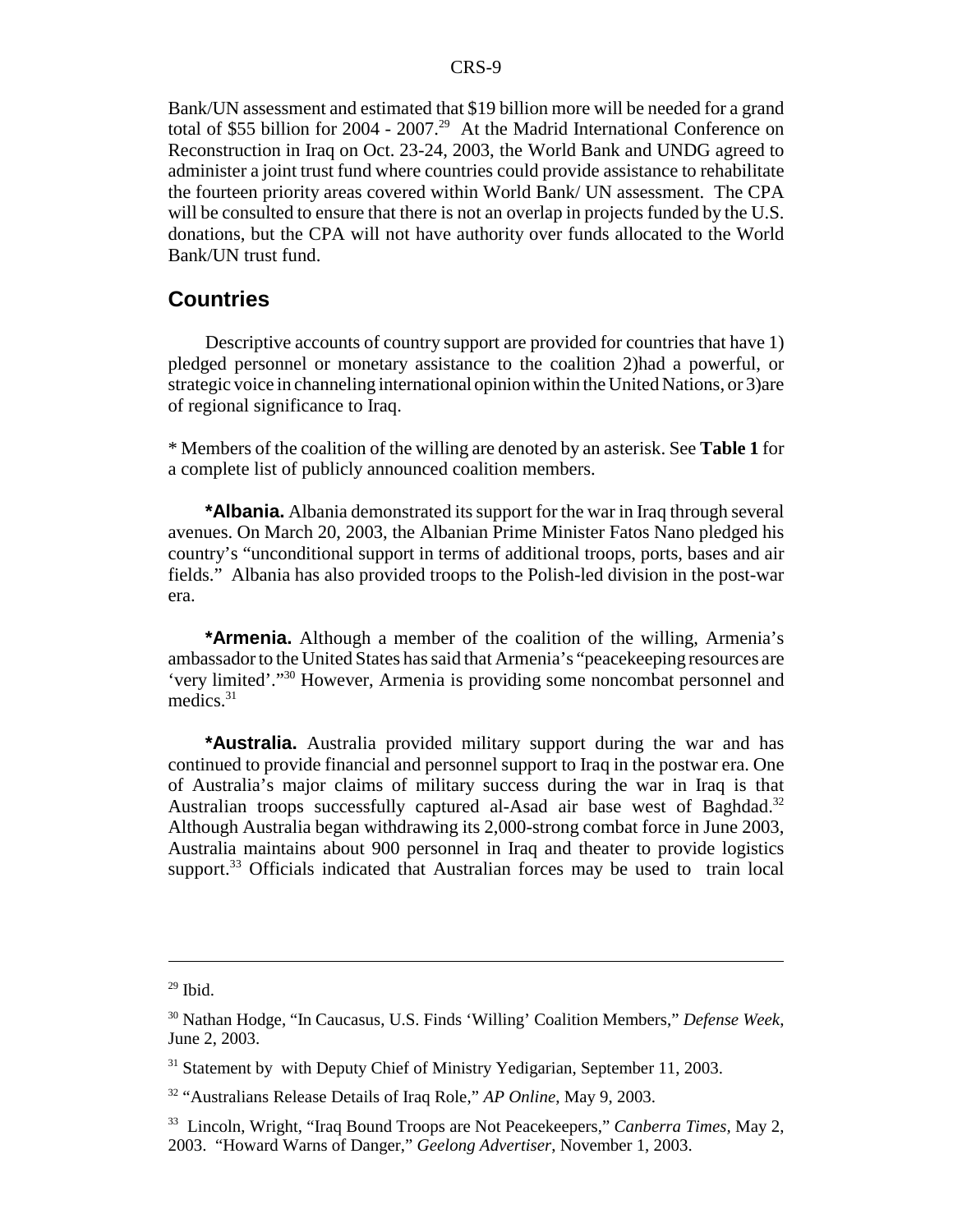security forces to facilitate the shift to Iraqi self-government in the future.<sup>34</sup> At present, approximately 300 Australians provide inspection and monitoring support from an Australian Navy ship in the gulf, while other Australians are involved with air traffic control and logistics in Iraq.35 Australia has spent \$480 million on the U.S.-led war in Iraq; it is likely that defense spending will increase for this effort.<sup>36</sup>

Australia has also contributed financial and in-kind assistance, such as food aid, to humanitarian relief and reconstruction in Iraq. At the Madrid International Conference on Reconstruction in Iraq, Australia pledged an additional \$14 million dollars to the already \$70 million dollars the government had allocated for reconstruction aid.37 Australia also provided direct bilateral aid to U.N. agencies immediately following the declaration of the end of hostilities.

**\*Azerbaijan.** According to a special report on the White House's Operation Iraqi Freedom web site, the Ministry of Foreign Affairs for Azerbaijan stated on March 21, 2003 that Azerbaijan expresses its "readiness to take part in the humanitarian rehabilitation in post-conflict Iraq." Azerbaijan has committed troops to act as peacekeepers in the Polish-led division starting in 2004.38

**Bahrain.** The Bahraini government quietly supported the United States in Operation Iraqi Freedom. Since the war, the absence of an internationally recognized Iraqi government has delayed restoring commercial and diplomatic ties. Banks in Bahrain are reluctant to invest in the reconstruction of Iraq until an agreement can be settled over unpaid loans. The Arab Banking Corporation (ABC) made loans to Iraq for the purchase of essential goods and services.

**Belgium.** As a NATO member, Belgium was among four countries (along with France, Germany, and Luxembourg) that opposed planning within NATO for an Iraq war declaring that it saw no justification for military action against Iraq at that time. Belgium will provide \$5.89 million in bilateral funds for reconstruction in Iraq, and it will provide \$9 million more to reconstruction through its share of the EU pledge. Belgium has also indicated that it is ready to support concrete projects with a direct impact on Iraqi people through bilateral aid to UNICEF and the UNDP.39 Belgium allocated \$4.7 million in Spring 2003 for humanitarian aid in Iraq and will provide an additional \$6 million for law enforcement and police training.<sup>40</sup>

<sup>34</sup> Allard, Tom, "Australian Troops Switch to Get Iraqis Up to Speed", *Sydney Morning Herald*, November 17, 2003.

 $35$  Ibid.

<sup>36 &</sup>quot;Australian treasurer puts dollar figure on Iraq war role," *Agence France-Presse,* May 11, 2003.

<sup>37 &</sup>quot;Australia says commit another A\$20 million to Iraq," *Reuters News*, October, 23, 2003.

<sup>38 &</sup>quot;Poland said Ready to Command Iraq Zone into 2005" *Reuters News,* November 8, 2003.

<sup>&</sup>lt;sup>39</sup> Telephone conversation with Belgium Foreign Affairs Ministry official, November 14, 2003.

 $40$  Ibid.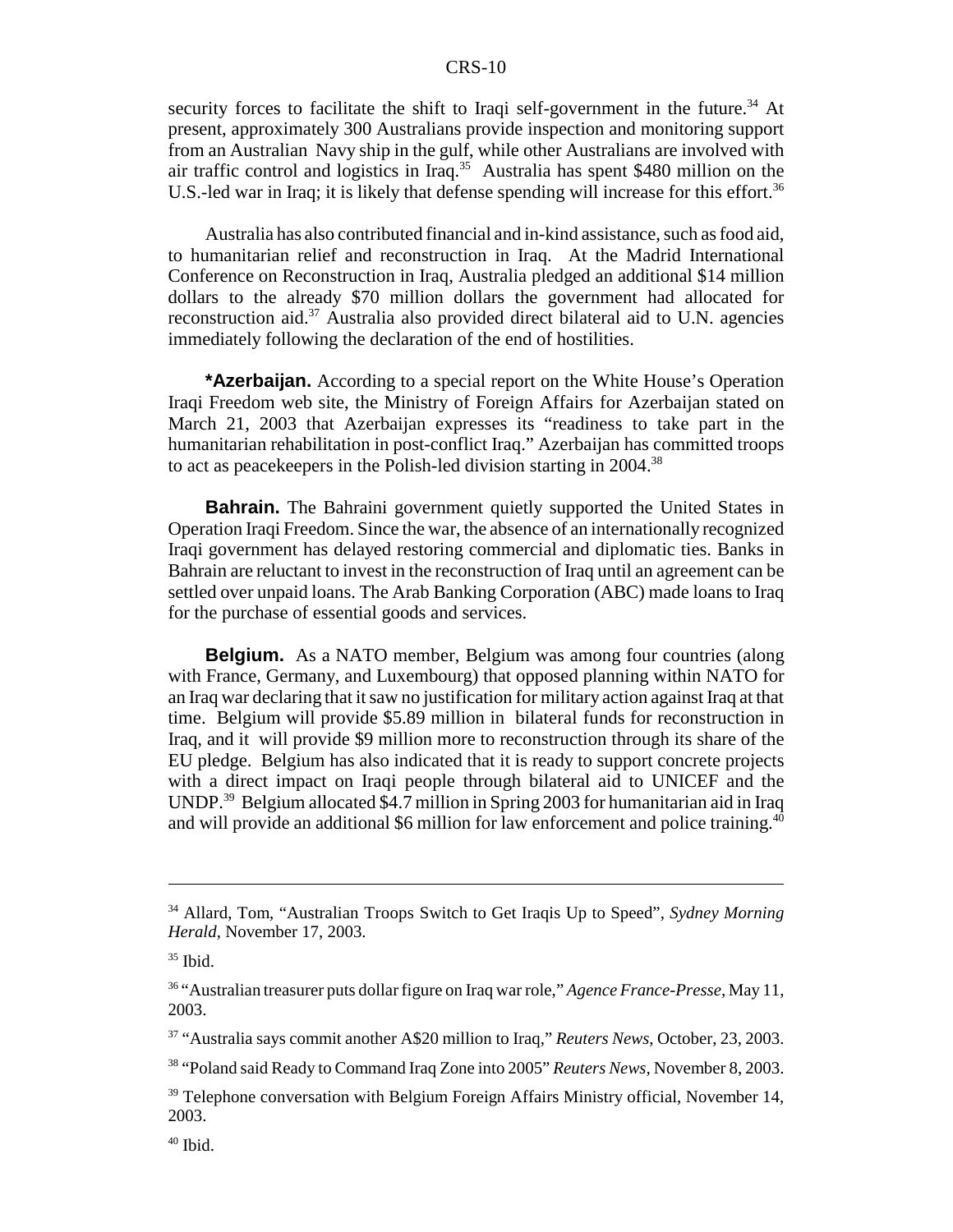**Brazil.** Brazilian President Luiz Inácio "Lula" da Silva opposed the U.S. led war in Iraq. In statements made shortly after taking office in January, President da Silva voiced his concern over use of force without U.N. endorsement.<sup>41</sup>

**Bosnia.**The Government of Bosnia indicated that it would be willing to send troops to Iraq and host U.S. bases.<sup>42</sup> The country currently relies upon  $12,000$ NATO security forces to maintain its own internal security.

**\*Bulgaria.** U.S. Secretary of State Colin Powell lauded Bulgaria for its steadfast support of the U.S.-led war in Iraq as an elected member of the U.N. Security council, saying that "Bulgaria is playing a major role in modern transatlantic processes."43 Bulgaria has made a substantial commitment to the stabilization and reconstruction operation in Iraq. Beginning on September 1, 2003, approximately 483 Bulgarian peacekeepers were deployed to central-southern Iraq to participate in the Polish-led stabilization force as a patrol unit near Karbala. An additional 289 troops have been pledged.<sup>44</sup> In October 2003, however, Bulgaria moved its diplomatic mission from Baghdad to Amman Jordan due to growing security concerns. See **Table 6** for selected votes Bulgaria cast as an elected member of the U.N. Security Council.

**Cameroon**. Cameroon has been one of ten non-permanent members serving on the U.N. Security Council from January 1, 2002 until December 31, 2003. Although it voted with the unanimously approved UNSC Res. 1441 and 1443, Cameroon was noncommittal regarding the U.S. effort to secure a second, stronger U.N. Security Council resolution on Iraq to authorize war. See **Table 6** for selected votes Cameroon cast as an elected member of the U.N. Security Council.

**Canada.** Although Canada did not support the war in Iraq, it has taken steps to participate in the reconstruction effort. Canada has pledged \$244 million for reconstruction aid and provided an addition \$30 million in direct humanitarian relief. According to Canada's International Development Agency, these funds will be funneled primarily through international relief agencies, such as the Red Cross and UN agencies. Despite these contributions to the transitional administration efforts, Canada supports a wider role for the United Nations in Iraq reconstruction. During a Canada-EU summit held in late May, Prime Minister Chrétien urged the EU to join him in the pursuit of a wider UN role in the reconstruction phase.<sup>45</sup> In late May, Minister Graham rejected a U.S. request for troops.<sup>46</sup> Canadian officials reportedly

<sup>41 &</sup>quot;France Supports Brazil for a Non-permanent Seat on the UN Security Council," *Agence France Press*, April 2, 2003.

<sup>42 &</sup>quot;Bosnia offers to Send Troops to Iraq, U.S. Bases," *Agence France Presse*, November 7, 2003.

<sup>43 &</sup>quot;Powell thanks Bulgaria for support in Iraq war," *Xinhua News Agency*, May 15, 2003.

<sup>44 &</sup>quot;List of Countries with Troops in Iraq, *AP,* November 13, 2003.

<sup>45 &</sup>quot;EU/Canada: Leaders Discuss Iraq, Peacekeeping and Cutting Red Tape," *European Report*, May 29, 2003.

<sup>46 &</sup>quot;Canada Will Not Send Troops to Iraq," *Reuters News*, May 29, 2003.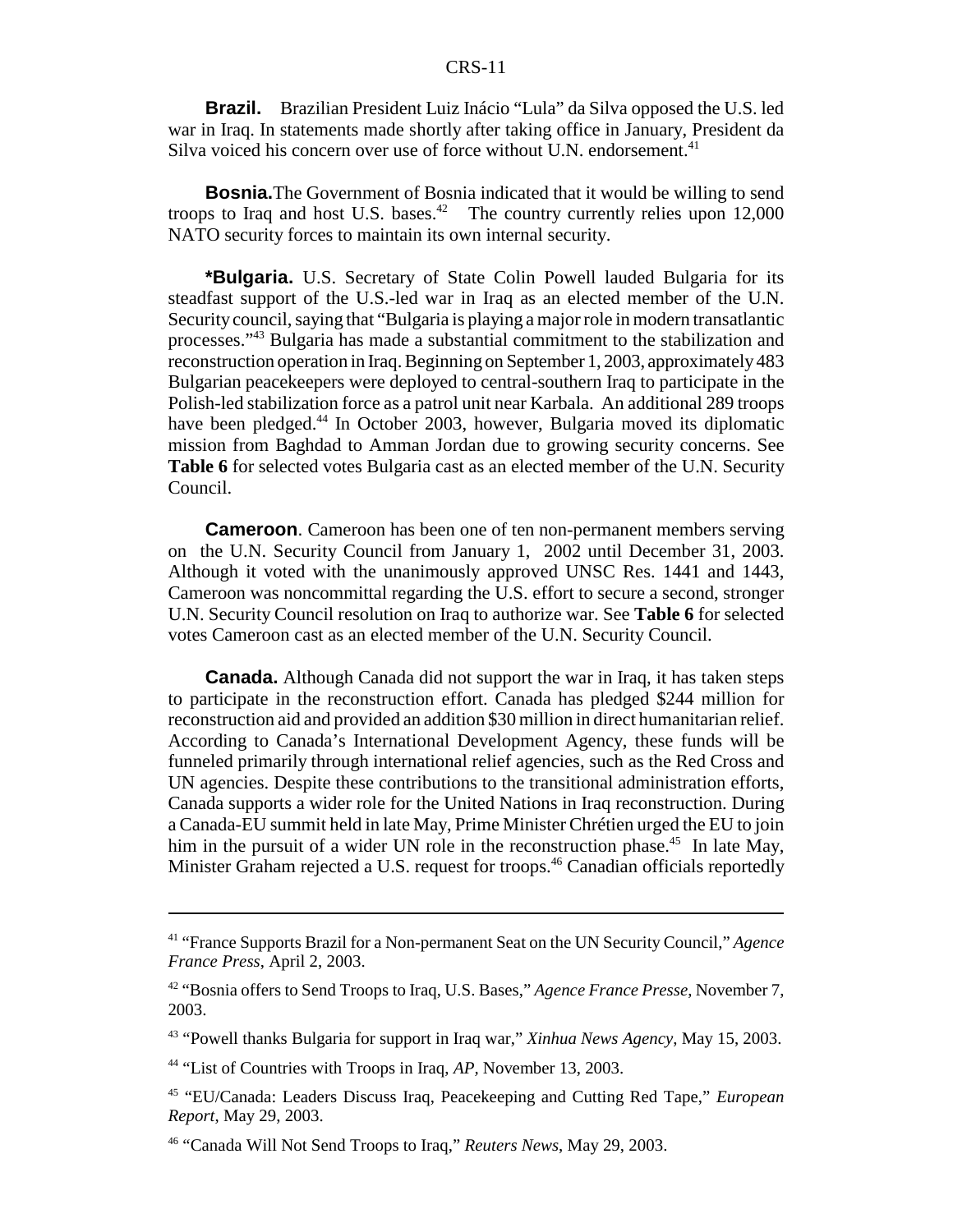stated that Canada's troop commitment in Afghanistan prevented it from taking peacekeeping responsibilities in Iraq.47

Canada's decisions not to support the U.S.-led peacekeeping effort and the earlier military campaign apparently have given rise to increased tensions between Canada and the United States. Even though it has welcomed Canada's reconstruction initiatives, the United States has expressed disappointment with Chrétien's unwillingness to back military action. National Security Advisor Condoleeza Rice said in May 2003 that it would take "some time" before the disappointment could go away.48 Canadian authorities have tended to downplay allegations of embittered relations with Washington however.<sup>49</sup>

**Chile.** Chile started its two year term on the U.N. Security Council on January 1, 2003, and supported the U.S. sponsored resolutions 1483, 1500, 1511 during its tenure on the council. Chile did not back the U.S.-led campaign in Iraq nor express explicit support for the "second resolution" that was submitted and withdrawn by the United Kingdom, United States, and Spain before the war. Chile has been an advocate of strong U.N. involvement in the Iraq reconstruction effort. See **Table 6** for selected votes on Iraq that Chile cast as an elected member of the U.N. Security Council.

#### **China. See People's Republic of China**.

**Croatia.** Croatia has expressed a willingness to send up to 80 engineering and demining personnel to Iraq.<sup>50</sup> Croatia has provided approximately \$2.8 million worth of humanitarian assistance in the form of medicines, food aid, and relief supplies.<sup>51</sup>

**Cyprus.** During the combat phase of the war, Cyprus offered several military facilities. Cyprus agreed to provide the United Nations with facilities for conducting interviews of Iraqi scientists as provided for in UNSC Res. 1441.

**\*Czech Republic.** The Czech government has allocated approximately \$19 million over a period of three years for postwar reconstruction in Iraq. The Czech government also approved a proposal to allow 400 Czech troops participate in the Iraq Stabilization Force.<sup>52</sup> Approximately 280 personnel are operating a field hospital and providing medical care to Iraqis in Basra. The hospital officially opened

 $47$  Ibid.

<sup>48</sup> Peter Morton, "'It Will Take Some Time' to Mend this Fence," *National Post*, May 31, 2003.

<sup>49</sup> Shawn McCartney, "PM and Bush 'Chit-chat' after Months of Tensions," *Globe and Mail*, June 2, 2003.

<sup>50 &</sup>quot;Bosnia offers to send Troops to Iraq, Host U.S. Base," *Agence France Presse*, November, 7, 2003.

<sup>51</sup> Kole, William J. "Ex-Communist Nations send Food Aid to Iraq," *AP,* October, 24, 2003.

<sup>52 &</sup>quot;Government approves Czech participation Iraq Stabilisation Force," *CTK B business News*, May 28, 2003.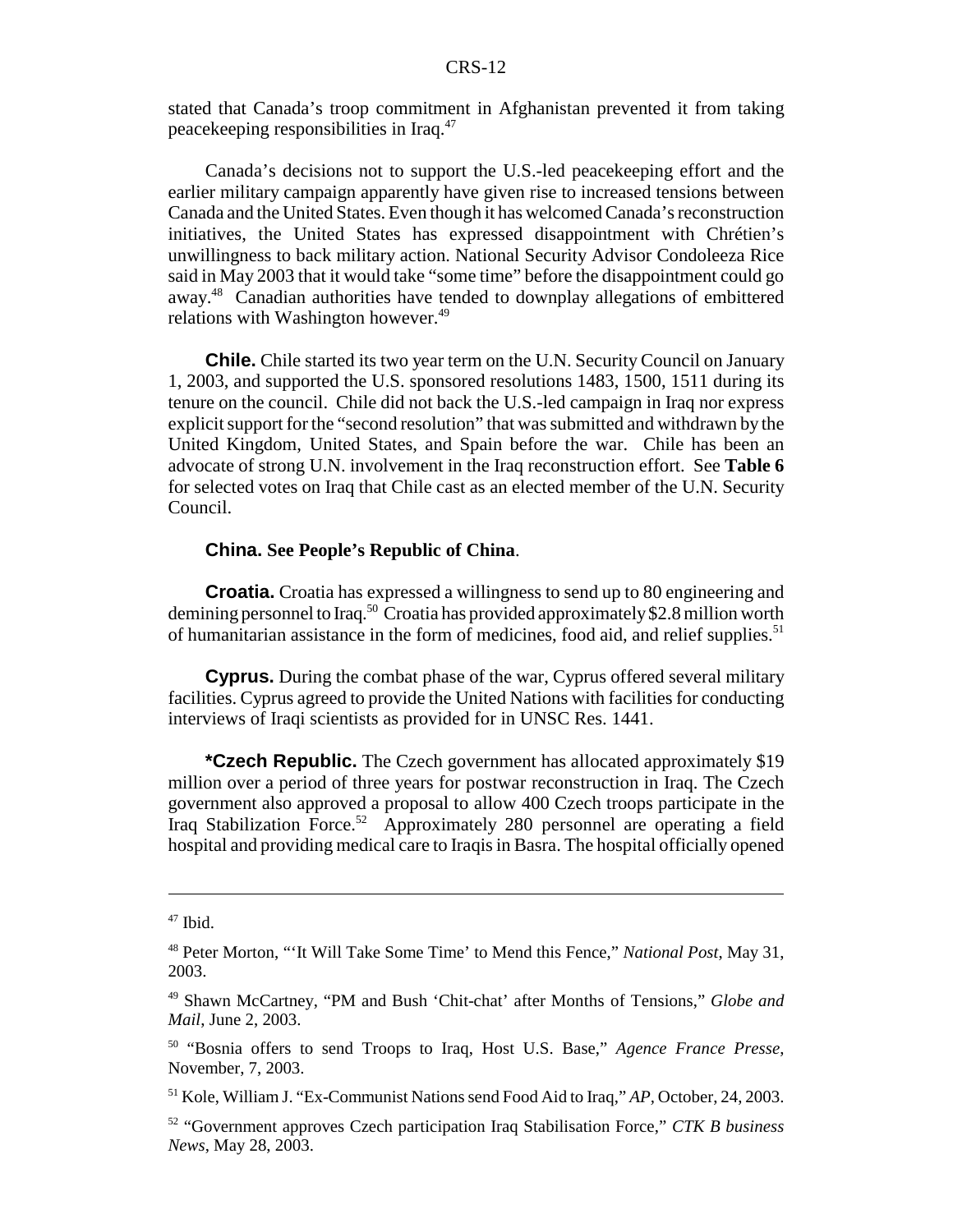on May 18, 2003 although Czech medical personnel have been providing services there since April 25, 2003.<sup>53</sup> The Czech contingent also consists of 50 military personnel who will serve as police officers and 15 soldiers who will protect civilian aid workers.

**\*Denmark.** In a speech to the nation in June 2003, Danish Prime Minister Anders Fogh Rasmussen remarked that Denmark participated in the U.S.-led war in Iraq in part to demonstrate its solidarity with the United States. He recalled that 'the USA has helped us in Europe to secure freedom and peace several times.<sup>54</sup> In spite of some public opposition to the war, Prime Minister Rasmussen continues to justify Denmark's support of the U.S.-led effort, arguing that it was necessary to depose Saddam Hussein. "The world is a better place to live when there is one less dictator,"55 the Prime Minister said on Danish radio on May 30, 2003.

In terms of reconstruction in Iraq, Denmark has made significant monetary and military pledges. On April 9, 2003, the Danish Parliament approved \$56 million for Iraq through 2004. The monetary pledge for reconstruction totals \$26 million.<sup>56</sup> As part of the military pledge, Denmark approved the deployment of 410 troops including: light infantry, medics, and military police. On November 13, 2003, Denmark's Defense Minister decided to not to augment the size of the force in Iraq, rejecting a push by two Danish soldiers unions to send 100 more troops.<sup>57</sup>

**Djibouti.** During the war in Iraq, Djibouti provided military and other facilities to CIA paramilitary forces. Djibouti has been a U.S. ally in the war on terrorism.

**\*Dominican Republic.** In late May 2003, Dominican Armed Forces Minister José M. Soto Jiménez affirmed that his country was ready for the deployment of 250 troops to assist in the Iraq reconstruction effort.<sup>58</sup> The contingent's size was increased to 300 in June 2003. The troops are supporting the Polish-led peacekeeping force. Dominican Foreign Minister Hugo Tolentino Dipp resigned from his post shortly after his government's expression of support for the U.S.-led war in Iraq, stating that he could "not contradict the position of the government [he] served."59

<sup>53 &</sup>quot;Czech hospital in Basra opens to patients," *CTK Business News*, May 18, 2003.

<sup>54 &</sup>quot;Danish premier — Country entered war out of solidarity with the USA," *BBC*, June 5, 2003.

<sup>55</sup> Transcript, Danmarks Radio P1, May 30, 2003.

<sup>56 &</sup>quot;Denmark opens Iraq office to secure rebuild orders," *Reuters*, June 2, 2003.

<sup>57 &</sup>quot;US allies rethinking roles in Iraq," *The Atlanta Journal-Constitution*, November 13, 2003.

<sup>58 &</sup>quot;Dominican Republic: Government Sending 250 Troops to Help in Iraq's Reconstruction," *Associated Press*, May 28, 2003.

<sup>59 &</sup>quot;World Briefing Americas: Dominican Republic: Minister Quits Over Iraq War," *The New York Times*, May 27, 2003.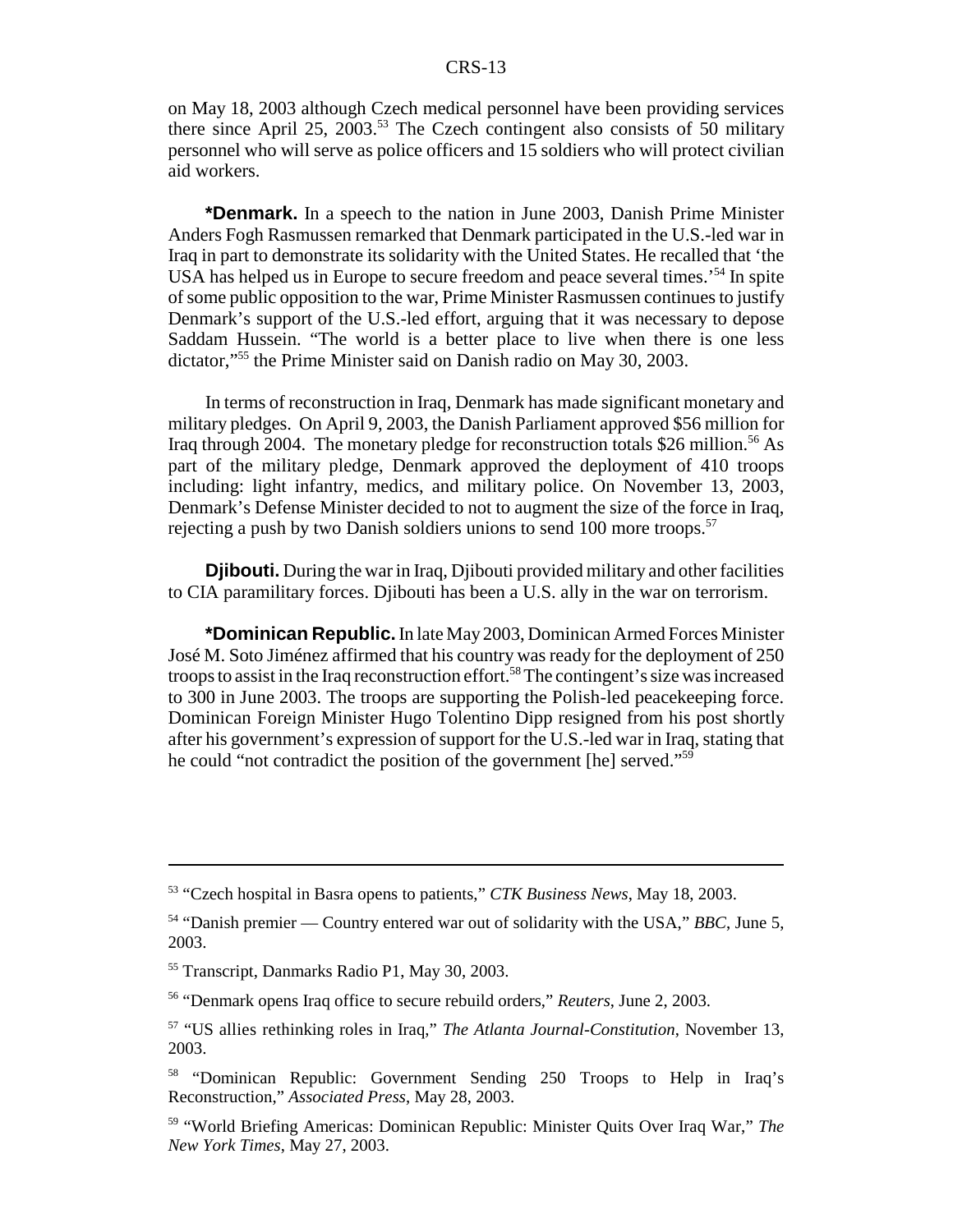**Egypt.** Although popular opposition<sup>60</sup> to the Iraq war apparently precluded the Egyptian government from publicly supporting the United States, Egypt granted overflight permission for U.S. aircraft (but not for aircraft attacking Iraq, such as off carriers in the Mediterranean for flights to attack Iraqi aircraft) and waived the 30-day prior notification to pass nuclear-armed ships through the Suez canal.<sup>61</sup> Egypt welcomed the adoption of UNSC 1483; it had long supported the lifting of sanctions against Iraq. Egypt has not publicly provided financial assistance or personnel.

**\*El Salvador.** El Salvador is contributing approximately 360 troops to assist with the Iraq reconstruction effort. President Francisco Flores pledged this contribution of troops during a visit by U.S. Under Secretary of Defense Dov Zackheim in June  $2003<sup>62</sup>$  The troops were deployed in September 2003, to conduct engineering and sanitation operations for a six-month period. The Salvadoran force will serve under the command of the Spanish contingent (in the Polish sector). The President's position faces resistance from opposition parties, particularly the exarmed-revolutionary group and current political party, the Farabundo Martí para la Liberación Nacional (FMLN). Some legislators, including members of the FMLN, sought to block the deployment in parliament, but a measure of approval passed with 48 out of 84 possible votes. $63$ 

**\*Estonia.** On March 19, 2003, the Estonian President said he supported a military resolution to the crisis in Iraq and that he believed that UNSC Resolution 1441 stipulated a legal basis for using force.<sup> $64$ </sup> Estonia has authorized 55 troops to be sent as peacekeepers.

**Fiji.** Fiji offered to send 700 troops to participate in stabilization, the Fiji's government has indicated that they would be unable to finance the cost of this commitment. Thus far, Fiji has been unable to garner international contributions to fund this deployment.<sup>65</sup>

**France.** France was the most vocal opponent of the U.S.-led war in Iraq. French President Jacques Chirac repeatedly stressed France's commitment to a peaceful solution to Iraqi disarmament. Prior to the onset of the war, France

 $60$  Most Egyptians did not favor the war in Iraq. The period before and during the war in Egypt was marked by many violent street protests, in which protestors condemned U.S. actions in Iraq. On March 30, 2003, more than 15,000 Egyptian students rallied in Alexandria, Egypt and called for a boycott of U.S. products.

 $<sup>61</sup>$  Telephone conversation with Egyptian Embassy official, Washington, DC, March 21,</sup> 2003.

<sup>62 &</sup>quot;Central American Countries May Help U.S. in Iraq," *Associated Press*, June 11, 2003.

<sup>63</sup> Armadeo Carrera and Ruth Melanie Cruz, "Envío de tropa a Irak sin respaldo," *La Prensa Gráfica*, July 8, 2003; "Legislators in El Salvador approve sending 360 special forces troops to aid Iraq," *Associated Press Newswires*, July 10, 2003.

<sup>64 &</sup>quot;Estonia backs Iraq War Despite Possible Economic Obstacles," *Interfax News Service*, March 19, 2003.

<sup>65 &</sup>quot;Funding to influence Fiji's Decision on Sending Troops to Iraq," *BBC Monitoring Asia Pacific*, June 3, 2003.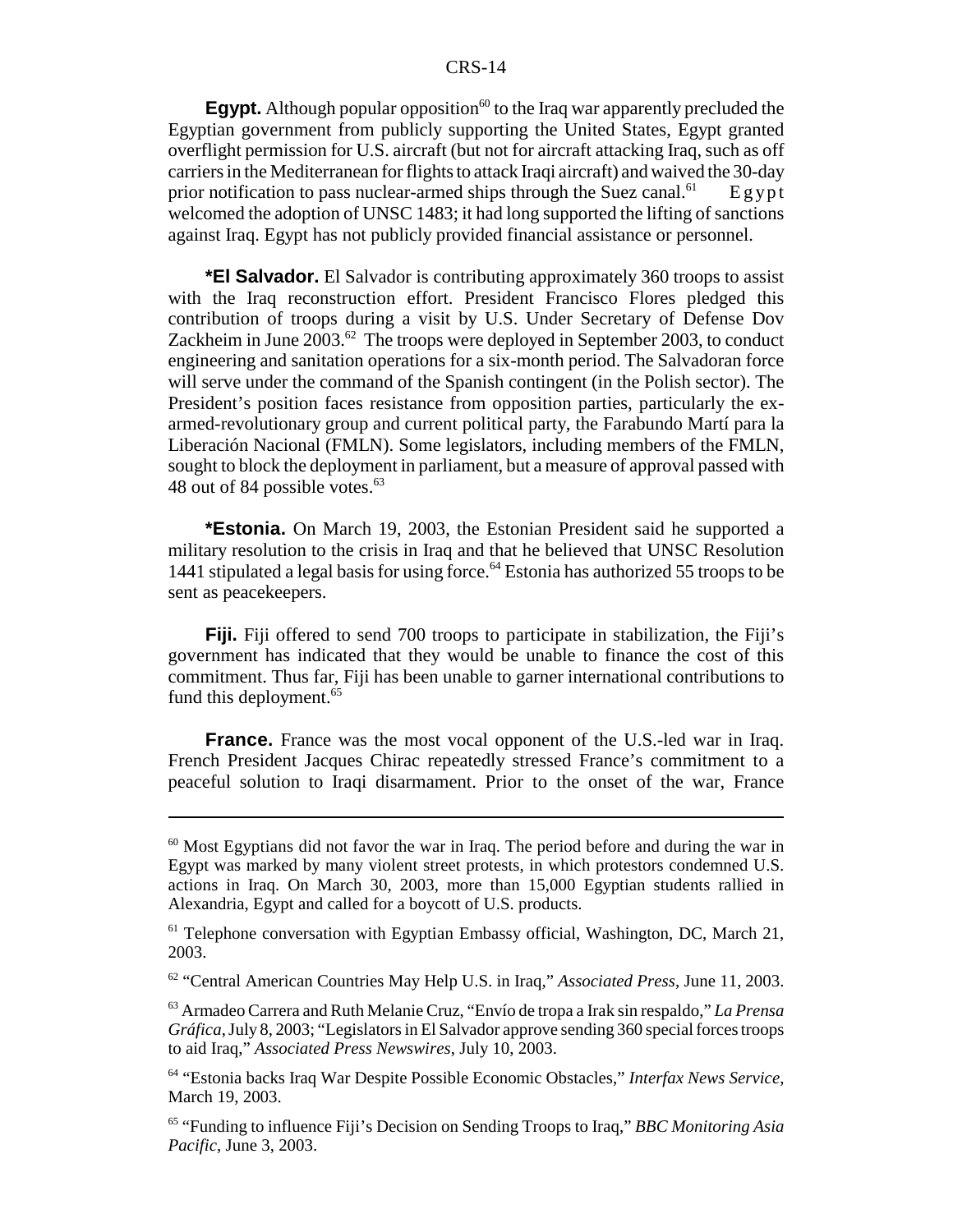threatened to veto any U.N. Security Council resolutions sanctioning a war in Iraq.<sup>66</sup> The French government further believed that any military action taken outside of specific UN Security Council support would be "viewed as an aggression."<sup>67</sup>

France's position strained relations with the United States, which was traditionally perceived as a French ally with shared interests. In spite of this awkward and shaky period in U.S.-France relations, both Presidents Bush and Chirac agreed at the G8 summit in June 2003 to overcome these differences and move forward together in the reconstruction of Iraq: the common vision is 'a free Iraq, a healthy Iraq, a prosperous Iraq,' said President Bush.<sup>68</sup>

 France, a veto-wielding member of the United Nations Security Council, voted in favor of a U.S.- proposed resolution to lift U.N. sanctions on Iraq in May 2003. Although the resolution grants authority to the United States and the United Kingdom in post-war Iraq, France continues to call for a central role for the United Nations in the reconstruction and relief efforts in Iraq, and warns of a dominant American power in the world.<sup>69</sup> France did vote in favor of UNSC Res 1500 and 1511 which established a greater role for the United Nations in Iraq, established a unified command, and welcomed financial support for reconstruction. See **Table 6** for more information on selected votes France cast in the U.N. Security Council.

In terms of reconstruction assistance, France is providing assistance through its share of the European Union pledge and it does not "see any additional aid at this stage either in terms of financial aid or in cooperation in the miliary domain."70 On November 13, 2003, French Foreign Minister de Villepin declared that France was prepared to help with the reconstruction of Iraq once sovereignty was awarded to a provisional Iraqi government.<sup>71</sup> He also said that the American goal of setting up a provisional government by mid-2004 was too distant and that a UN representative should be appointed to work alongside Paul Bremer with the aim of electing a representative assembly of Iraq by the end of  $2003$ .<sup>72</sup> France did state that it would be willing to significantly forgive Iraq's debt burden through the Paris Club mechanisms in a joint statement issued with Germany and the United States on December  $16<sup>th</sup>$ , 2003.

**\*Georgia.** Georgian is currently providing approximately 70 personnel to assist in reconstruction and stabilization. Of these 70 Georgian servicemen, 34 belong to

<sup>66 &</sup>quot;Rice repeats U.S. complaints about France," *Reuter's*, May 31, 2003.

<sup>67</sup> NATO, "Iraq," *SHAPE News Morning Update*, December 3, 2002.

<sup>68 &</sup>quot;Bush, Chirac 'in agreement'; Presidents meet, seem to patch up discord over Iraq," *The Washington Post*, June 3, 2003.

<sup>&</sup>lt;sup>69</sup> "Chirac Seems Intent on Challenging U.S.; French Leader Expected to Pursue Policies Based on Multipolar View," *Washington Post*, May 31, 2003.

<sup>70 &</sup>quot;Officials gather in Madrid for Iraq donors conference," *Los Angeles Times*, October 23, 2003.

<sup>71 &</sup>quot;France urges policy shift on Iraq," *BBC News*, November 13, 2003.

 $72$  Ibid.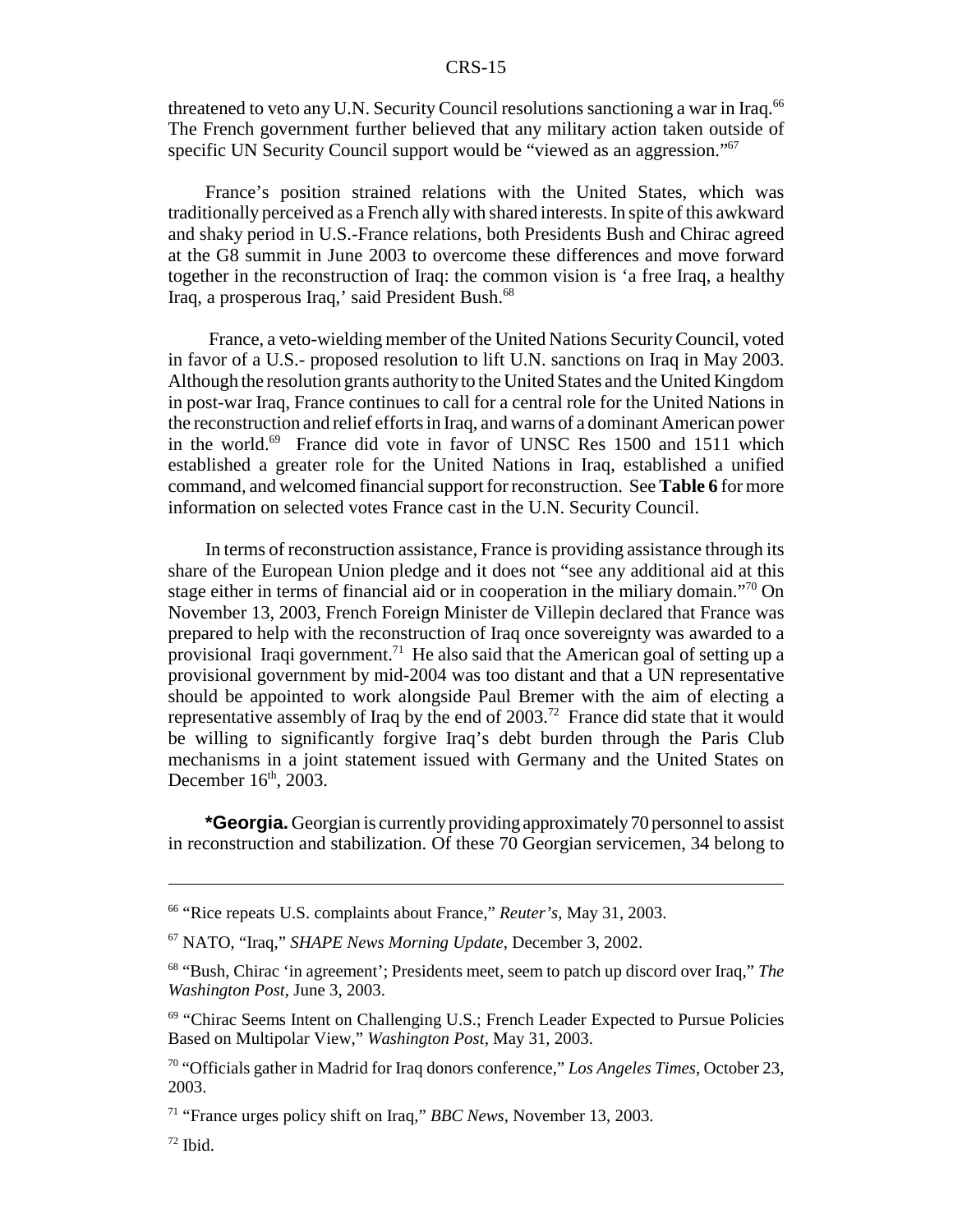a special-purpose brigade, 20 are medics, and 15 are military engineers. A staff officer and an interpreter round out the deployment.<sup>73</sup>

**Germany.** Germany consistently and strongly opposed a preemptive strike against Iraq and U.S. unilateral action. The German government believed that Saddam Hussein posed no immediate threat to international security. Germany ruled out its participation in an Iraq war, even if it had U.N. Security Council endorsement. On the eve of the war, German Chancellor Gerhard Schroeder affirmed that Germany could not and would not "support any resolution legitimizing war."74 Germany has also rejected a military role in postwar Iraq due to commitments in Iraq and continued reservations about the timetable for turning over authority to Iraqi.<sup>75</sup> Germany has pledged to expand its peacekeeping operation in Afghanistan and theater, where it already has  $1,800$  troops.<sup>76</sup>

In terms of post-war reconstruction, Germany has made a limited commitment to aid Iraq. In its role as an elected member of the U.N. Security Council, Germany voted in favor of UNSC Res. 1483 that lifted sanctions on Iraq. Chancellor Schroeder stressed the timeliness of removing sanctions and thought it a necessary step to a prosperous and self-sustaining Iraq. In some circles, Germany's vote symbolized a gesture demonstrating cooperation with the United States in spite of differing views on the war. Germany also voted for the subsequent resolutions UNSC Res. 1500 and 1511 that broadened the scope for U.N. involvement in Iraq. According to the German government, these resolutions began to address important concerns of postwar order in Iraq.77 However, German officials also indicated that they would have wished for an speedier transfer of sovereignty to the Iraqi people and clearer guidelines regarding the time line for establishing the new government.78

Also in terms of reconstruction, Germany has provided approximately \$58 million for direct emergency and humanitarian aid and \$27.4 million for training Iraqi police.<sup>79</sup> Germany is also indirectly providing assistance by financing its share of the \$230 million EU commitment; the German share is estimated at \$52 million. Germany also indicated that it would donate an additional \$52 million to the World Bank if Iraq qualifies for IDA loans.<sup>80</sup> These loans, however, are usually reserved for

<sup>73 &</sup>quot;Georgian troops await parliamentary go-ahead for Iraq deployment," *BBC*, June 16, 2003.

<sup>74 &</sup>quot;Germany Restates Anti-war Stance on Iraq," *Agence France-Presse*, March 16, 2003.

<sup>75 &</sup>quot;Berlin contradicts EU's Solana on Iraq," *Deutsche Welle*, November 15, 2003.

<sup>76</sup> Cook, Lorne, "German Parliament approves expanded military presence in Iraq,"*Agence France Presse,* October, 24, 2003.

<sup>&</sup>lt;sup>77</sup> "Security Council action unanimously, calls for power to be returned to Iraqi people as soon as practical," United Nations Press Release SC/798, October 10, 2003.

 $78$  Ibid.

<sup>79 &</sup>quot;Germany says no plans for further contributions towards Iraq's reconstruction," *AP*, October 22, 2003.

<sup>80 &</sup>quot;German assistance for Iraq-Donor's Conference in Madrid,"German Government, October 24, 2002, official website of German federal government,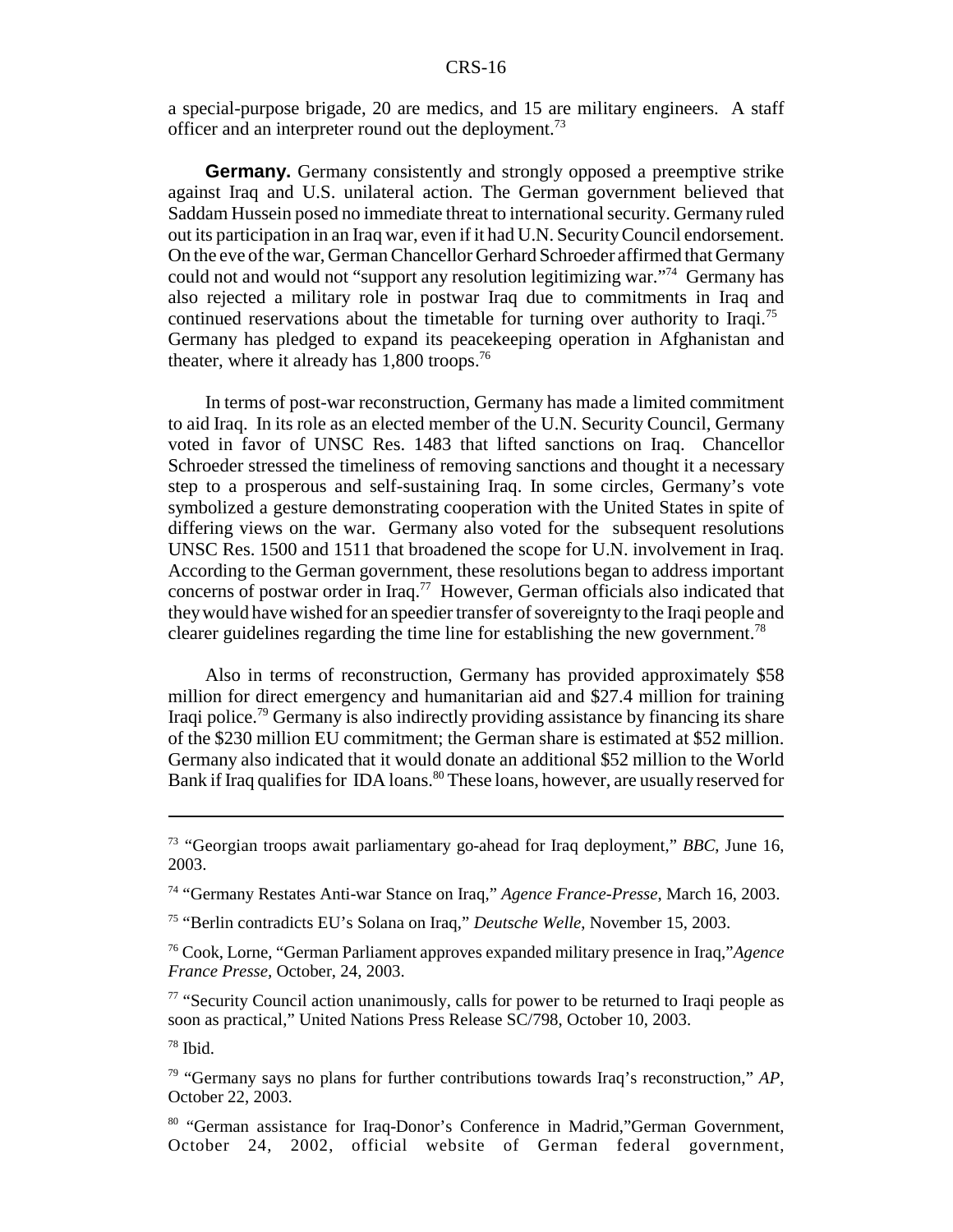the poorest developing countries. Domestically, the Christian Democratic Union (CDU) party and Free Democratic Party (FDP), the main opposition parties in Germany, have called upon the government to assume more responsibility for Iraq's stabilization. These parties have also called for greater financial commitments for reconstruction and a cancelling of Iraq debts. Although the German government initially indicated that it would not consider forgiving Iraq's debts, $81$  the government has recently eased its stance on this issue indicating a broader willingness to forgive some percentage of Iraq's debt. $82$  Germany stated that it would be willing to significantly forgive Iraq's debt burden through the Paris Club mechanisms in a joint statement issued with France and the United States on December 16<sup>th</sup>, 2003.

**\*Honduras.** Honduras was the first Central American country to approve the deployment of personnel to assist in the reconstruction of Iraq. On May 29, 2003, the Honduran Congress approved the deployment of 370 troops proposed earlier by President Ricardo Maduro.<sup>83</sup> The contingent is expected to include mine removal experts, engineers, doctors and nurses that will serve for a six month term.<sup>84</sup> A recent news report says that the Honduran government will provide \$384,000 for the operation.85

**\*Hungary.** As part of the reconstruction and stabilization efforts, the Hungarian government sent 300 troops to join the Polish-led multinational peacekeeping force in August 2003. Hungary will also deploy a transportation unit to assist peacekeeping operations in Iraq. Prior to Operation Iraqi freedom, Iraqi exiles were being trained in Hungary by the United States. This training was intended to provide the exiles with the skills they might need to replace Saddam Hussein and to equip them to aid U.S. soldiers during the war. Although no military training was being provided, as stipulated by Hungary, the Iraqi exiles receive instruction in translation, providing logistical support, and civil and military administration. Hungary agreed to host the training for six months.

**India.** Prime Minister Vajpayee affirmed in early June 2003 that India was still firm on its non-aligned position regarding the war in Iraq. Foreign Minister Yashwant Sinha said, "India has cordial and good relations with both the U.S. and Iraq. Therefore, the stand taken by India is the middle path."86 However, U.S. and British officials mounted pressure on India to deploy troops to postwar Iraq. In late-June 2003, a special team from the Pentagon attempted to persuade India to participate in

<sup>[</sup>http://www.budesregierung.de], accessed November 12, 2003.

<sup>81 &</sup>quot;Berlin says no Iraq debt forgiveness, free possible," *Reuters News*, October 27, 2003.

<sup>82</sup> Champion, Marc, "Germany Backs Iraq Debt Relief by Paris Club,"*Wall Street Journal*, November 24, 2003.

<sup>83 &</sup>quot;Congreso de Honduras aprueba el envío de tropas de paz a Iraq," *Reuters - Noticias Latinoamericanas*, May 29, 2003.

<sup>84</sup> Ibid.

<sup>85 &</sup>quot;Tropas hondureñas viajan a finales de julio a Iraq," *Associated Press*, July 8, 2003.

<sup>86</sup> Rachelle Younglai, "South and East Asian Countries — Where They Stand," *CBC News*, March 11, 2003.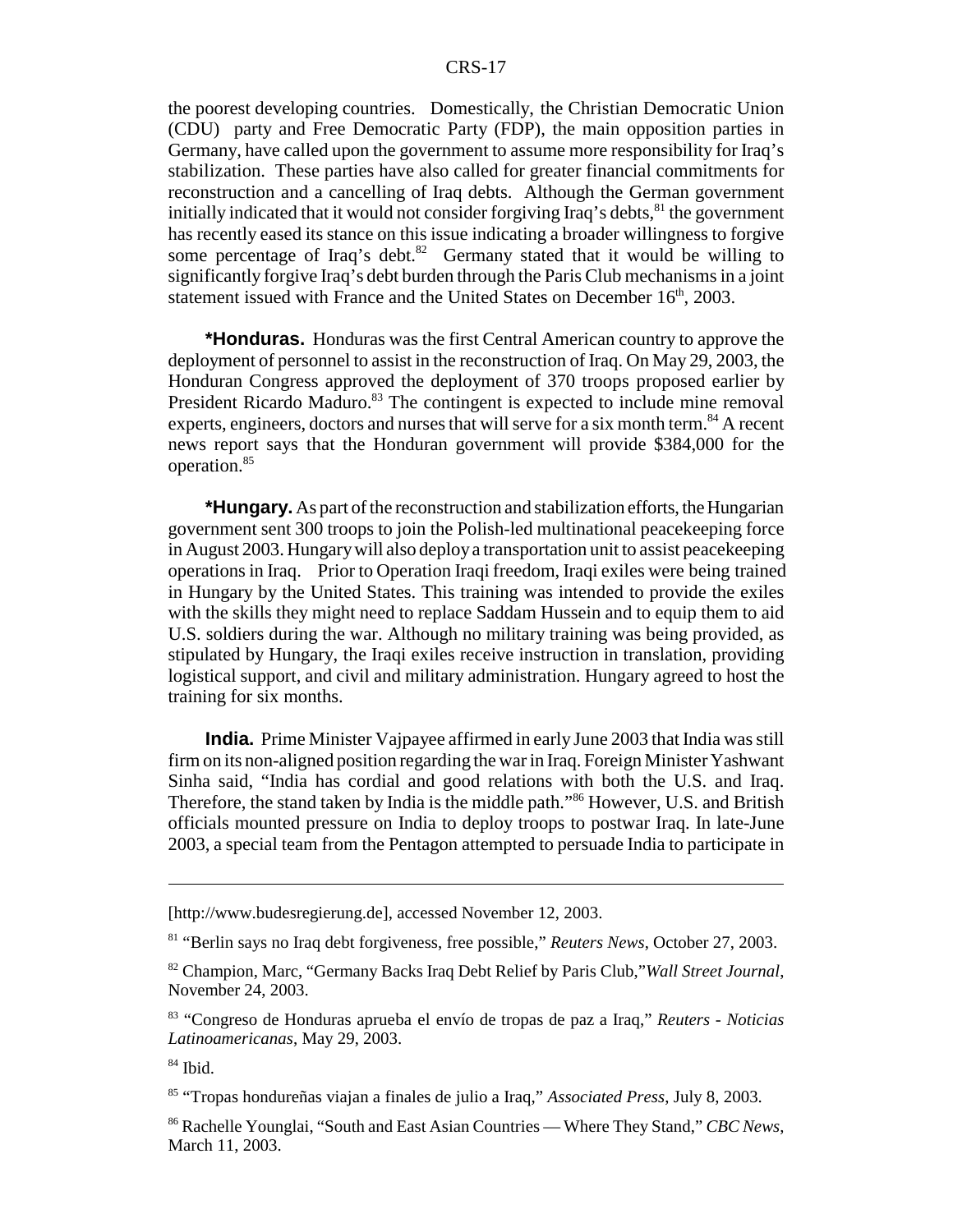the multinational force in Iraq. $87$  On July 14, 2003, India announced that it would not send troops to Iraq without a U.N. mandate. After the passage of UNSC. 1511, which some countries may have interpreted as the mandate they needed to provide peacekeepers, India continued to refuse to send troops and indicated that hostilities in Kashmir have precluded their participation in stabilization efforts elsewhere. India did pledge \$10 million in aid for Iraqi reconstruction.

**Iran.** Torn between its enmity toward Saddam Hussein's regime and its fear of a more assertive U.S. foreign policy in the Persian Gulf, Iran remained neutral during Operation Iraqi Freedom. Although Iranian officials did voice their opposition to the use of force against Iraq, behind the scenes, Iran did not stand in the way of the U.S. led war against Iraq, as they pursued a policy of "active neutrality." In post-war Iraq, more pragmatic Iranian officials have been supporting moderate elements of the Iraqi Shia clerical establishment. Iran also pledged \$300 million in export credits and \$5 million in reconstruction aid to facilitate Iraq's economic recovery. Iran has also been in negotiations with Iraq to set up an oil-swap scheme to speed Iraq's ability to gain export revenues from its oil.

**Israel.** The Israeli government fully supported ousting the regime of Saddam Hussein because of the major threat he was believed to have posed to Israeli national security. In order to counter such threats, Israeli government officials discussed openly the use of Israeli nuclear weapons should Iraq choose to attack Israel.<sup>88</sup> However, Israel believed that its use of deterrence must be balanced with the needs of the United States, which sought the good will and cooperation of Arab states in maintaining a coalition against Hussein. Besides these remarks, Israel largely kept silent on the Iraq issue, indicating only that it reserved the right to counter attack.<sup>89</sup>

**\*Italy.** As a member of NATO, the EU and the G-8 group of industrialized countries, Italy is a vocal European supporter of the U.S.-led operation in Iraq. Italian Foreign Minister, Franco Frattini, has stated that Italy is in "complete agreement" with the United States.<sup>90</sup> During a visit to Rome in early June 2003, Secretary Powell said "we've had no better friend in recent months than Italy."91

Italy is one of the most generous contributors of personnel to the Iraq reconstruction and stabilization efforts. In June 2003, 2,400 Italian troops, including 400 Carabinieri police officers, were deployed to Iraq to take part in the UK-led

<sup>87</sup> David Rohde, "Officials in India Divided on Sending Troops to Iraq," *Peace Force*, June 26, 2003.

<sup>88</sup> Roger Hardy, "Israel Nuclear Strike on Iraq Possible," *BBC News Online*, August 15, 2002.

<sup>&</sup>lt;sup>89</sup> Some observers have speculated that Israel will retaliate only if it suffers casualties as a result of an Iraqi attack. See, Michael R. Gordon, "Israel Tells U.S. it will Retaliate if Iraqis Attack," *New York Times*, September 21, 2002.

<sup>90 &</sup>quot;Powell, Italian Foreign Minister Discuss U.S.-Europe Ties, Iraq, Mideast - Leaders See Progress in Healing U.S.-Europe Fissures," *State Department Press Releases and Documents*, June 2, 2003.

 $91$  Ibid.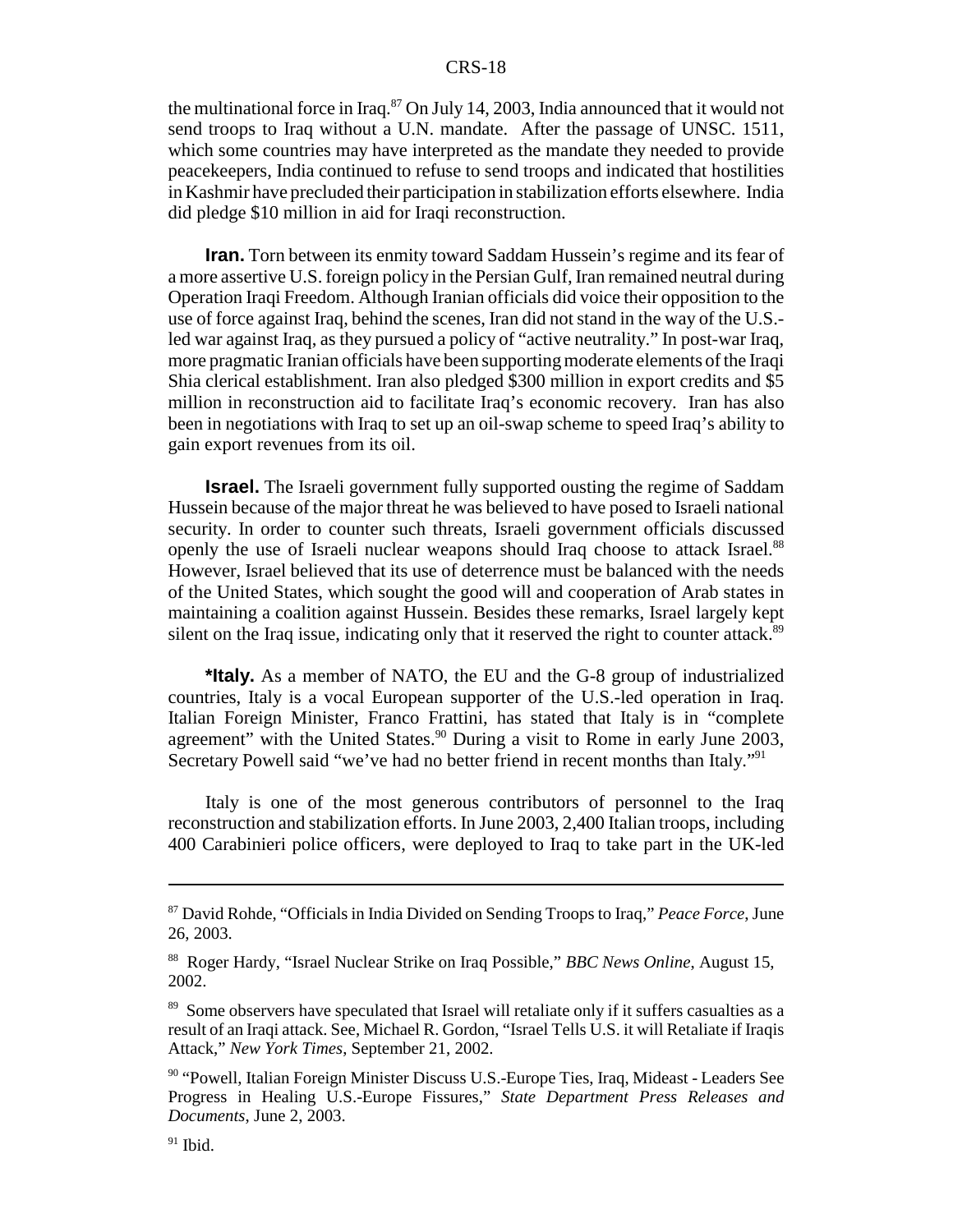multinational force in southern Iraq. The contingent is responsible for the Dhi Qur province; the Carabinieri officers are training local police. Specialized troops are also involved in de-mining operations, rebuilding bridges, biochemical clean-ups, and protecting the humanitarian aid mission. To finance its mission in Iraq for 2004, the Italian government estimates the cost will total \$238 million every six months.<sup>92</sup>

Italy's forces suffered a serious blow, however, on November 12, 2003 when 18 Italian soldiers were killed in a suicide-attack on the Italian headquarters in Nasiriya. Although Italy's main opposition party initially called for troops to be withdrawn, Italian Prime Minister Berlusconi affirmed his commitment to maintaining forces in Iraq by noting "No intimidation will budge us from our willingness to help that country rise up again."<sup>93</sup> Immediately following the attack, Italian polls estimated that 60% of the population supported maintaining troops in Iraq. $94$ 

Italy has also provided monetary assistance to reconstruction and relief in Iraq. At the Madrid International Conference on Reconstruction in Iraq, the Italian government announced that it will provide \$238 million in financial aid for 2004- 2007. In 2003, Italy's contributions and pledges for relief and reconstruction were approximately \$340 million. Italy also agreed to reschedule and possibly forgive Iraqi debt through the Paris Club mechanisms.

\***Japan.** In spite of popular opposition to the Iraq war, Prime Minister Junichiro Koizumi said that Japan should act as a "responsible ally" to the United States.<sup>95</sup> Since the end of the war, Japan has emerged as a key player in U.S.-led postwar efforts in Iraq. Japan pledge \$1.5 billion in grants and a further \$3.5 billion in loans for reconstruction in Iraq for 2004 - 2007. Although Japan had expressed some hesitation to fulfill earlier pledges of personnel due to growing security concerns and domestic opposition, the Japanese Cabinet formally approved a dispatch of up to 1,000 noncombat troops on December 9, 2003.

In July 2003, Japanese legislators voted in favor of sending noncombat troops to Iraq, including up to 1,000 engineers and other troops.<sup>96</sup> Although Japan delayed this proposed deployment several times due to perceived instability in Iraq, the Japanese Cabinet officially approved a dispatch of up to 1,000 troops on December 9, 2003. Within the plan, 600 Japanese Ground Self-Defense Force troops would provide medical services and supply water in southeastern Iraq. Although no specific start date was set, the dispatch could occur anytime after December 15, 2003 and last from six months to one year. On December 18, 2003, the Japanese defense agency chief also announced that Japan would send an advance air force unit by the end of

<sup>&</sup>lt;sup>92</sup> Statement of the Italian Ministry of Foreign Affairs, October 24, 2003, [http://www.esteri.it/attualita/2003eng/statint/i031024a.htm]

 $93$  Bruni, Frank, "With his Policies Facing A Majore Test, Berlusconi Insists the Troops will Stay in Iraq," *New York Times*, November 13, 2003.

<sup>&</sup>lt;sup>94</sup> Ibid.

<sup>95 &</sup>quot;Japan PM in a Pinch over Support for U.S. on Iraq," *Reuters News,* February 12, 2003.

<sup>96 &</sup>quot;Japan Votes to Send Troops to Iraq," *Associated Press*, July 25, 2003.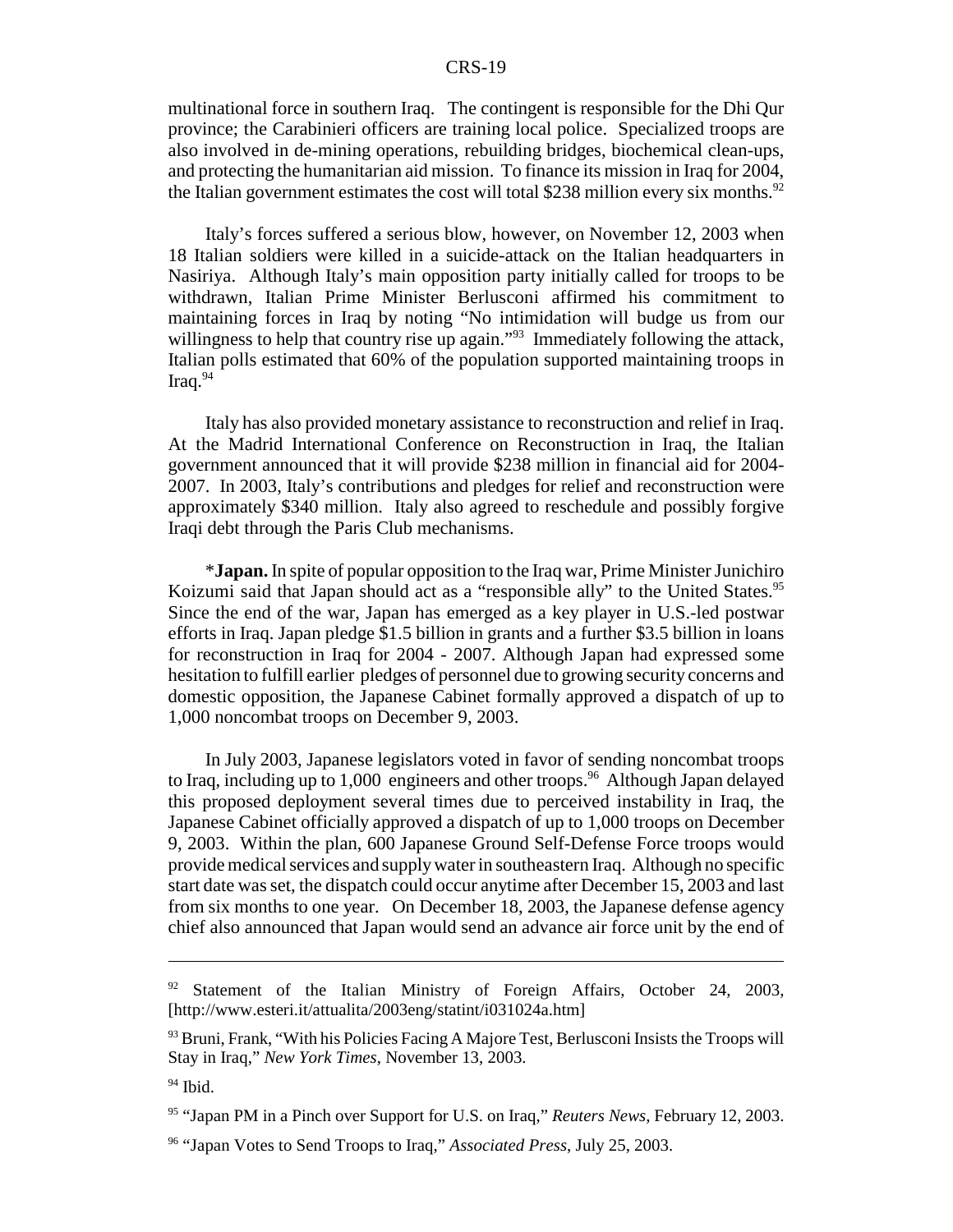the year to rally support among a skeptical public.<sup>97</sup> The advance unit would operate mainly from Kuwait to assist with humanitarian and reconstruction logistics.<sup>98</sup> Some officials have suggested that Japan is only authorized to send personnel to noncombat situations and that Iraq fails to meet this criterion at present due to the frequency of attacks on aid workers, soldiers, and civilians. The death of two Japanese diplomats on their way to an aid conference in northern Iraq in November increased domestic concern about the safety of sending troops to Iraq.<sup>99</sup> According to several Japanese polls, public opinion remains largely negative towards sending troops to Iraq.<sup>100</sup> Although these concerns persist, some Japanese have also expressed resistance to relying upon "checkbook diplomacy", or simply providing financial rather than personnel assistance.101 During the first Gulf war in 1991, Japan received international and domestic criticism for providing \$13 billion to finance the cost of the war, but failing to provide personnel.<sup>102</sup>

**Jordan.** Although some Arab leaders expressed opposition to intervening in Iraq, Jordan quietly assisted the American-led campaign. Jordan granted overflight rights to coalition planes, and hosted U.S. troops carrying out search and rescue operations in western Iraq.103 In the postwar era, however, Jordan's Embassy in Baghdad was targeted by a truck bomb on August 19, 2003, killing 17 individuals.

 In terms of assistance to Iraq, Jordan contributed a mobile field hospital to assist in relief efforts in Iraq.<sup>104</sup> Jordan also agreed to train  $30,000$  Iraqi military police. The United States has demonstrated its appreciation for Jordan's low-profile but critical support of the war in Iraq. Jordan is now the United States third-largest recipient of aid.

**Kazakstan.** Kazakstan did not lend any public (diplomatic or material) support to the war in Iraq. However, in May 2003, Kazakstan's Foreign Ministry announced that it was ready to participate in the rehabilitation of Iraq. Kazakstan has sent a 25 member unit of engineers and civil specialists who will repair Iraq's infrastructure, particularly water mining projects.

**\*Kuwait.** Kuwait was the most receptive Arab government to the U.S.-led coalition to depose the Iraqi regime. Kuwait has hosted hundreds of thousands of U.S. troops and was part of the "coalition of the willing." Kuwait's Defense Minister, Sheikh Jabir al-Mubarak al-Sabah, put Kuwaiti bases and training camps at the

<sup>97 &</sup>quot;Japan to send advance air unit by year end to start Iraq deployment," *Agence France Presse*, December 18, 2003.

<sup>&</sup>lt;sup>98</sup> Ibid.

 $99$  Ibid.

 $100$  Ibid.

<sup>&</sup>lt;sup>101</sup> Onishi, Norimitsu, "Japan Heads to Iraq, Haunted by A Taboo bred in Another War," November 19, 2003.

<sup>102</sup> Ibid.

<sup>103 &</sup>quot;Countries Offering Support for War Against Iraq," *Reuters News*, April 2, 2003.

<sup>104</sup> Thom Shanker, "About \$1.7 Billion Raised for Relief in Iraq," *The New York Times*, April 22, 2003.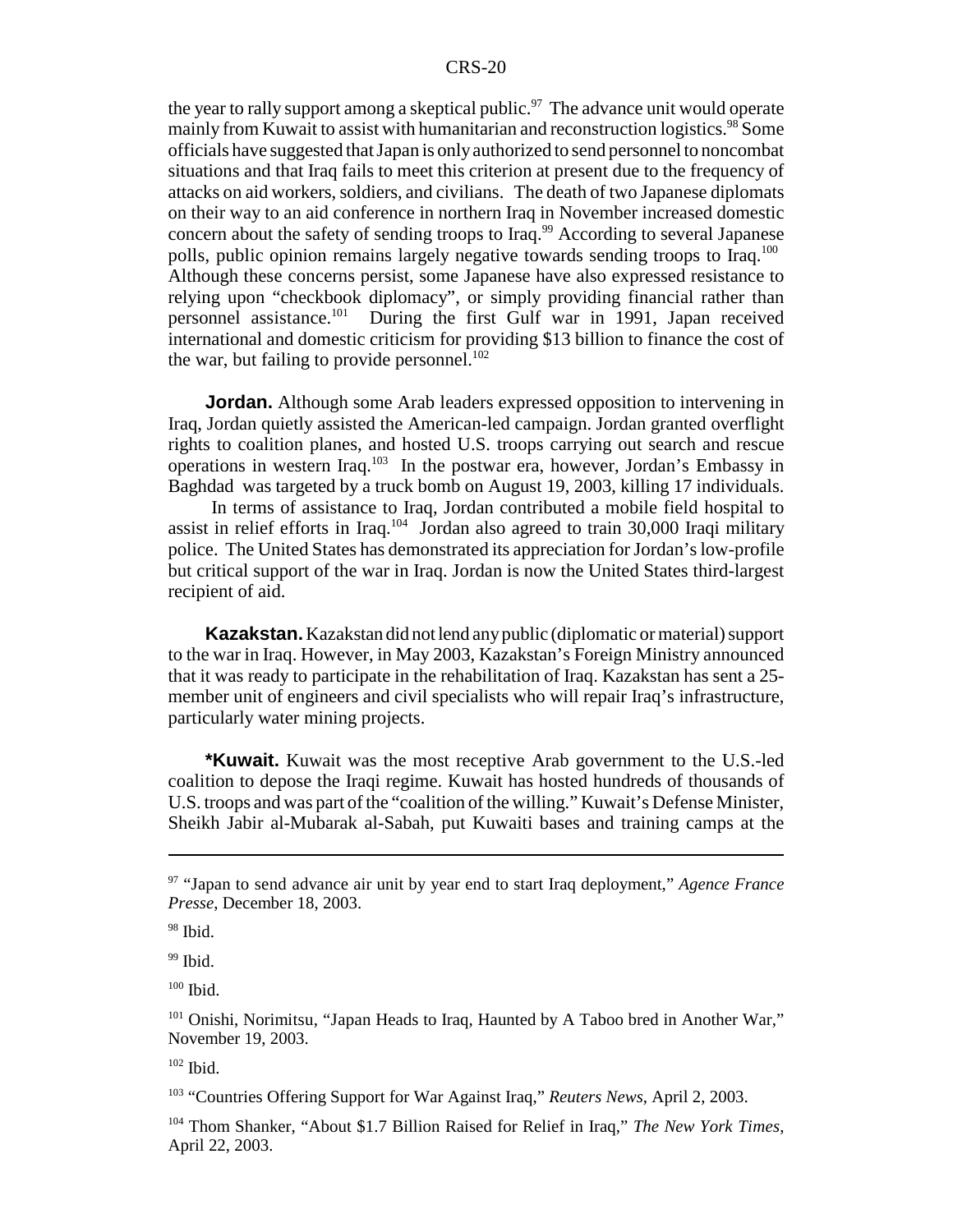disposal of the U.S. military. Since the 1991 Gulf War, Camp Doha has served as a critical U.S. facility for Gulf deployments. The U.S. Air Force continues to use Ali Salem and Ahmed Al- Jaber airbases to station combat aircraft. To facilitate reconstruction and stabilization, Kuwait pledged an addition \$500 million in aid in addition to the reported \$1 billion worth of humanitarian assistance it has contributed to Iraq in the past several years. Kuwait has remained noncommital as to whether it would forgive Iraq's debt although much of the 1991 reparations have been resolved in the intervening decade.

**\*Latvia.** Latvia's commitment to the stabilization and reconstruction of Iraq includes a military pledge of 150 servicemen.<sup>105</sup> These individuals are serving under the multinational division led by the Polish.

**\*Lithuania.** Lithuania indicated that it will contribute up to 130 troops to the international reconstruction and stabilization force in Iraq. On June 4, 2003, Lithuania deployed 44 peacekeepers who will be stationed in the U.K.-controlled city of Basra. Their major tasks include conducting security patrols and guarding check points.106 In early-August, Lithuania deployed 45 more troops to the Polish-led sector.<sup>107</sup>

**Luxembourg.** Luxembourg was among four countries (along with Belgium, France, and Germany) that opposed the U.S. suggestion to begin planning within NATO for possible military action in Iraq, maintaining that it saw no justification for military action.108 In the postwar era, Luxembourg pledged \$1.18 million for reconstruction in Iraq at the Madrid Donors Conference; \$1.18 million in grants would be provided in 2005 if UN and NGO staff are able to operate in Iraq.<sup>109</sup>

**\*Macedonia.** Macedonia is participating in the reconstruction of postwar Iraq. On June 6, 2003, Macedonia deployed 28 troops to a town north of Baghdad, where they will remain until December 2003. The troops are responsible for securing facilities and roads.

**Mexico.** As a non-permanent member of the Security Council, Mexico supported resolution 1441, but remained "noncommittal" on the "second resolution" submitted and withdrawn by the United Kingdom, United States, and Spain. Several analysts assert that Mexico sought to reconcile its interests to maintain good relations with the United States and appease local public opposition to the war in Iraq.<sup>110</sup>

<sup>&</sup>lt;sup>105</sup> Aija Rutka, "Latvian National Armed Forces mission to be stationed in Northern Iraq," *Latvian News Agency*, May 20, 2003.

<sup>106 &</sup>quot;Troops Iraq Departure," *Lithuanian News Agency,* June 4, 2003.

<sup>107 &</sup>quot;Lithuanian servicemen arrive in Iraq to ensure law and order," *Itar-Tass*, June 12, 2003.

<sup>108 &</sup>quot;Western Leaders' Iraq Rift Grows," *CNN*, January 23, 2003.

<sup>&</sup>lt;sup>109</sup> Telephone conversation with Luxembourg Embassy Official, Washington, DC, November 17<sup>th</sup>, 2003.

<sup>110</sup> Domestic political tensions were undoubtedly a factor in President Fox's decisions as July legislative elections neared. Nick Miles, "Mexico's Iraq Vote Dilemma," *BBC News*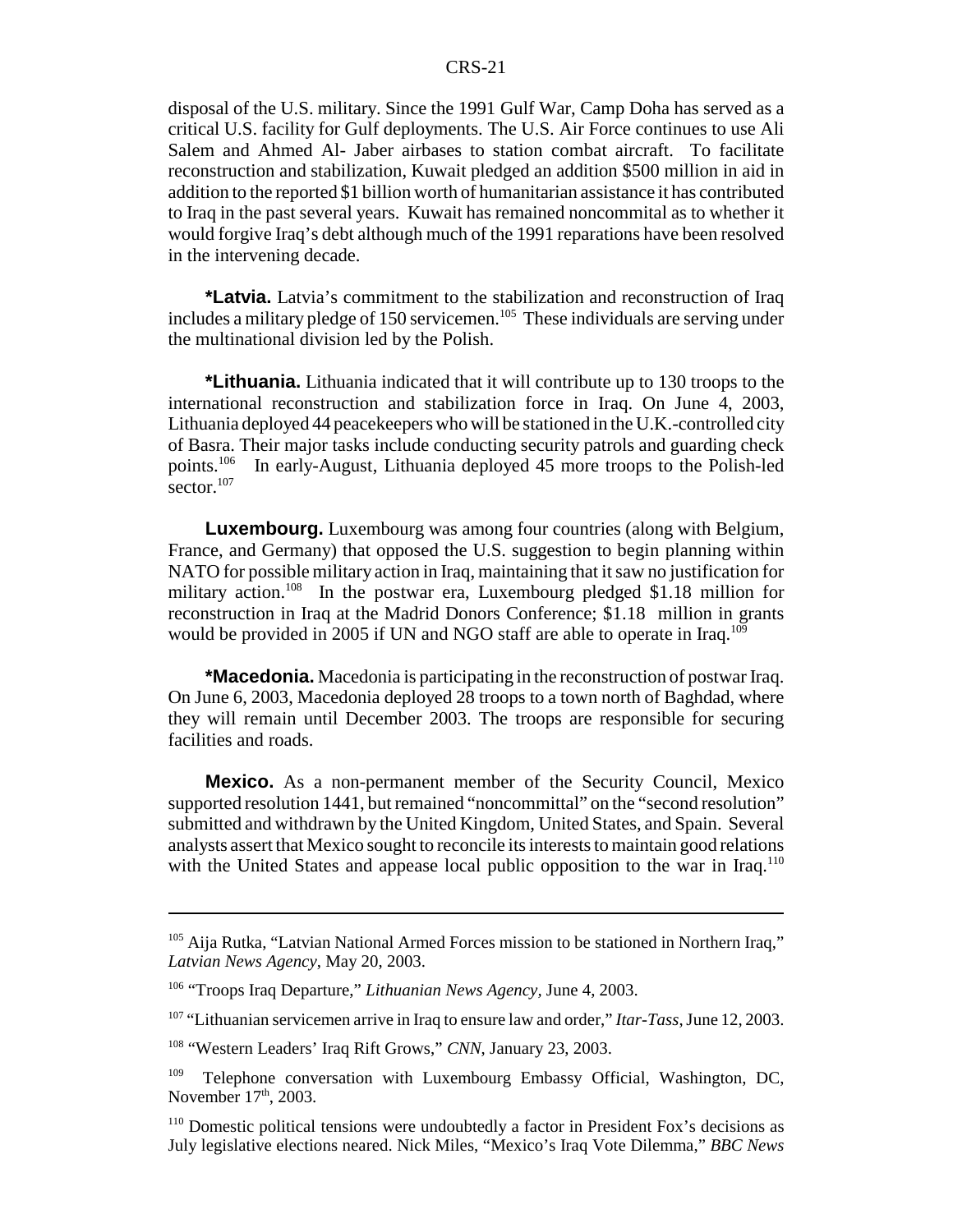Mexico's position leaned generally toward a stronger U.N. role in the prewar phase. In a March 2003 interview, Ambassador Aguilar Zinser said that Mexico deplored and regretted that military action had been taken without the approval of the Security Council.111 After hostilities were declared over, Mexico backed UNSC Res. 1483, which lifted economic sanctions and recognized U.S.-UK authority over Iraq's administration. After the resolution's approval in May 2003, the Mexican Ambassador to the United Nations, Adolfo Aguilar Zinser, stressed the document's importance in creating a role for the UN in the reconstruction phase. See **Table 6** for more information on key U.N. Security Council votes in 2002 and 2003.

**\*Mongolia.** Mongolia supported U.S. actions in Iraq and was one of the first countries to pledge to send peacekeepers to the stabilization efforts. Mongolia sent 180 peacekeepers in September. Their responsibilities include guarding pipelines and working on construction projects under the Polish Command.112 The United States and Mongolia secured a bilateral free trade agreement later in September.

**\*Netherlands.** The Netherlands has played a significant role in the stabilization force in Iraq. It has dispatched 1,100 noncombat troops to southern Iraq where it will relieve a U.S. contingent of similar size. The team includes 650 marines, a logistic team, a commando contingent, military policy, medics and a unit of 230 military engineers. Additionally, the Netherlands has also provide three manned Chinook transport helicopters. The Dutch government has promised \$21 million for Iraqi relief and reconstruction efforts.<sup>113</sup> Amid security concerns in August, 2003, the Netherlands moved its diplomats from Baghdad to Amman, Jordan.

**\*Nicaragua.** Nicaragua has expressed its commitment to assist with the reconstruction effort. President Enrique Bolaños said after a June 2003 meeting with U.S. Under Secretary of Defense Dov Zakheim and Spanish Defense Secretary Fernando Diez Moreno that Nicaragua would contribute troops to conduct antipersonnel-mine removal tasks.114 A divided legislature approved the deployment of 230 troops in August. The Nicaraguan force are serving under the command of the Spanish contingent in the Polish Division.

**Norway.** As a member of NATO, Norway supported Iraqi disarmament through UNSC Res. 1441 and regretted the use of force. According to Norwegian

*World Edition*, March 2, 2003; Ivan Briscoe, "UN vote-hunting provokes fear and frustration among minor players," *El País*, March 5, 2003; "Mexico - Market Strategy - Decision Time for Fox," *Emerging Markets Daily News*, March 5, 2003.

<sup>111</sup> Verónica Sanz, "México dice que "potencias ocupantes" deben asumir reconstrucción," *Agencia EFE - Servicio General*, March 24, 2003.

<sup>112</sup> Brooke, James "Allies: Mongolians Return to Baghdad, this time as Peacekeepers," *New York Times*, September 22, 2003.

<sup>113</sup> Thom Shanker, "About \$1.7 Billion Raised for Relief in Iraq," *The New York Times*, April 22, 2003.

<sup>114 &</sup>quot;Bolaños recibe a altos cargos de defensa de España y EEUU," *Agencia EFE - Servicio General*, June 11, 2003.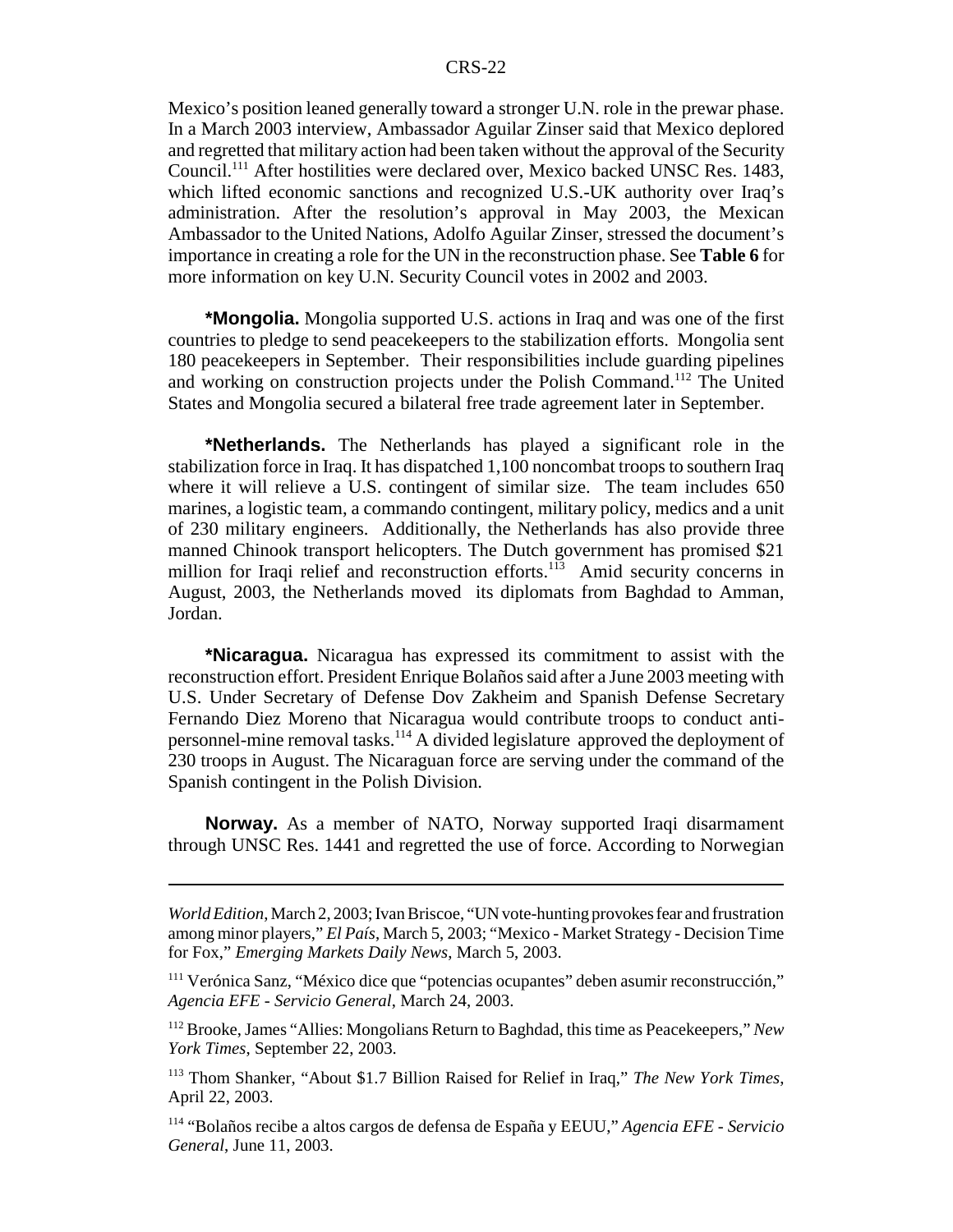Foreign Minister Jan Peterson, Norway would have preferred to "solve this conflict through peaceful means."115 In the postwar era, Norway has pledged both economic and military aid for the reconstruction and stabilization of Iraq. The Norwegian government has promised \$60 million and 150 soldiers toward the effort to rebuild and relieve Iraq.<sup>116</sup> The troops will be under British command in southern Iraq, although some may be under Polish command.117 They will be responsible primarily for clearing mines, repairing roads and revitalizing the health sector. Norway has said that its soldiers will not partake in the ongoing policing effort in Iraq. Fifteen Norwegian troops left for Iraq on June 26, 2003, and 104 joined them on July 9, 2003.

**Oman.** Reportedly, Oman was one of several key Gulf States who made arrangements with the United States to allow use of military facilities in the region.<sup>118</sup> As early as December 2002, the United States moved several B-1 bombers from Diego Garcia in the Indian Ocean to Oman in order to be closer to Iraq.<sup>119</sup> Oman not only offered its military facilities, but hosted 100 elite British Special Air Service forces. Several major airlift hubs and supply depot provided substantial support for the U.S. military buildup in the region.<sup>120</sup> Significant air refueling capabilities at Seeb were used to support the no-fly zone in Iraq. Oman also pledged \$3 million for reconstruction in Iraq.

**Pakistan.** Pakistan did not favor unilateral U.S. military action in Iraq. On April 2, 2003, Pakistan's senate passed a resolution deploring the military attack and demanded that the UN Security Council take immediate action to stop hostilities.<sup>121</sup> President Pervez Musharraf ruled out U.S. military use of Pakistani bases for war in Iraq, except for possible logistical support. As an elected member of the U.N. Security Council since January 1, 2003, Pakistan did not offer support to the "second resolution" submitted and withdrawn by the United States, United Kingdom, and Spain, but has supported subsequent resolutions 1483, 1500, and 1511, which lifted sanctions and signaled a greater role for the United Nations in reconstruction and stabilization.

<sup>115</sup> Thom Shanker, "About \$1.7 Billion Raised for Relief in Iraq," *The New York Times*, April 22, 2003.

<sup>116 &</sup>quot;Norway Sends Aid, Peacekeeping Forces to Iraq," *IPR Strategic Information Database*, June 5, 2003.

 $117$  Ibid.

<sup>118</sup> For more information, se also CRS Report RL31701, *Iraq: Potential U.S. Military Operations*.

<sup>&</sup>lt;sup>119</sup> Arkin, William, "U.S. Military Building a War: As Some Argue, Supply Lines Fill Up," *The Los Angeles Times*, November 10, 2002.

<sup>&</sup>lt;sup>120</sup> Center for Defense Information, "Terrorism Project: U.S. Forces in the Middle East," [http://www.cdi.org/terrorism/forcesinthemideast5.cfm], December 31, 2002.

<sup>121 &</sup>quot;Pakistan's Senate Passes Resolution Against War on Iraq," *Agence France-Presse*, April 2, 2003.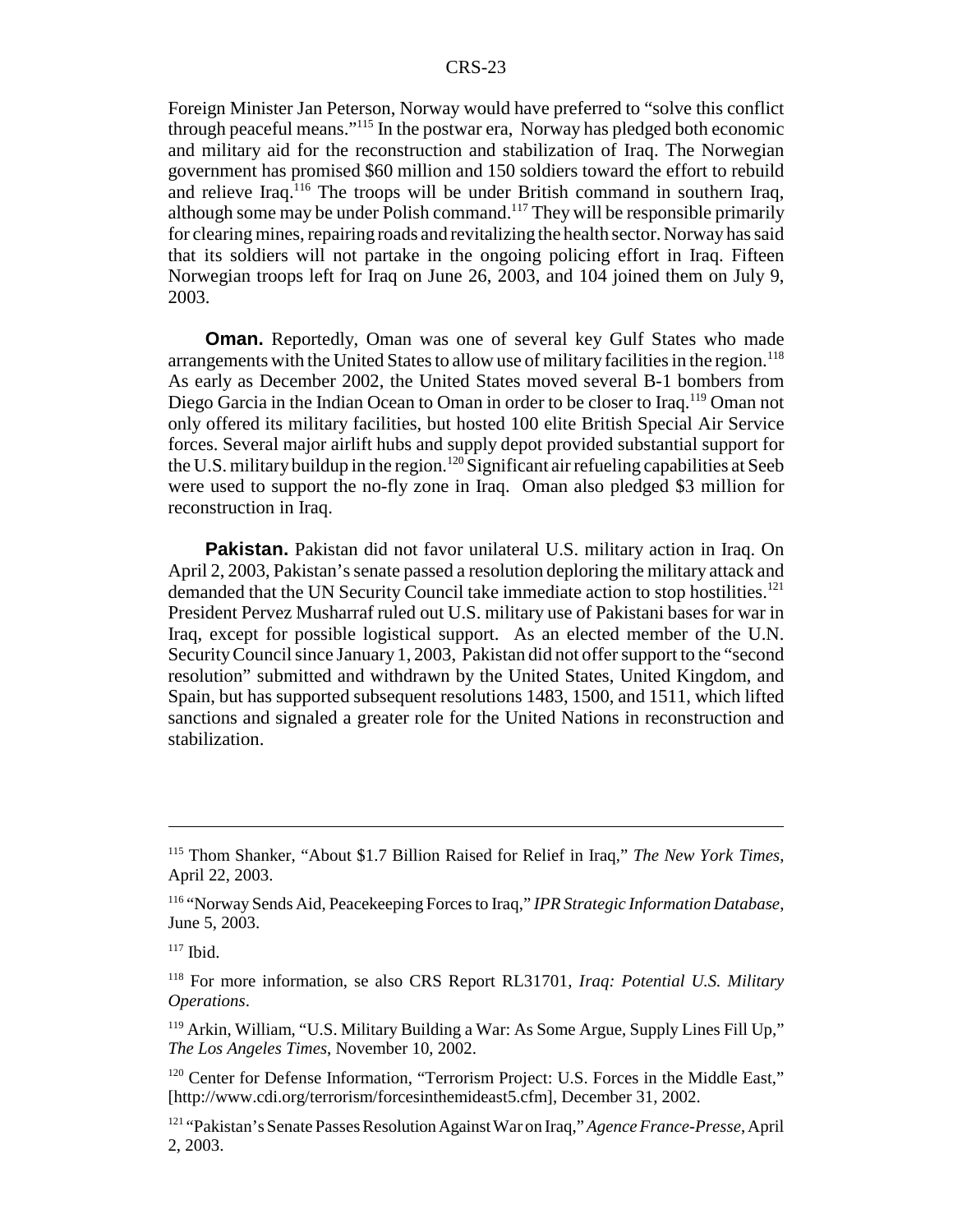Following the war, the United States asked Pakistan to contribute troops to the multinational peacekeeping forces in Iraq.<sup>122</sup> On May 27<sup>th</sup>, 2003, President Musharraf said Pakistan was "in principle ready"to send troops to Iraq under the umbrella of the United Nations, the Organization of Islamic Conference or any shared arrangement among the Islamic States.<sup>123</sup> On October 26<sup>th</sup>, 2003, Pakistan's state news agency reported that Pakistan would not send troops, and the Information Minister Sheikh Rashid Ahmed was quoted in an AP report stating that "Pakistan would not send troops to Iraq at any cost."124 Pakistan did, however, pledge \$2.5 million for reconstruction aid in Iraq.

As a non-permanent member of the U.N. Security Council, and its symbolic status as one of the world's largest majority Muslim nations, Pakistan is viewed as an important strategic partner to the United States. Pakistan was considered a pivotal ally in the U.S. campaign in Afghanistan and the war on terror. Pakistan was awarded an economic assistance package of \$3 billion during talks between Presidents Musharraf and Bush at Camp David in June 2003.<sup>125</sup>

**People's Republic of China (China).** China insisted that the Iraq crisis be resolved politically through the United Nations, and it supported giving weapons inspectors more time to disarm Iraq. PRC leader Jiang Zemin affirmed: "The door of peace should not be closed. As long as the slightest hope remains, we should seek a political solution and endeavor to avoid war."126

Although China has kept a low-profile with regard to U.S. military action in Iraq, Chinese officials continue to say that the United Nations, not the United States or the United Kingdom, should be the central player in the reconstruction process.<sup>127</sup> China voted in favor UNSC Res. 1483 in view of urgent postwar reconstruction needs in Iraq, even though some of China's specific concerns had not been addressed satisfactorily in the resolution.<sup>128</sup> China also pledged \$25 million to the reconstruction of Iraq at the Madrid Donors conference held Oct. 23-24, 2003.

**\*Philippines.** President Gloria Macapagal-Arroyo has repeatedly expressed her "support of the U.S. actions against Iraq," and was one of the first and most vociferous supporters of the U.S.-led war against terrorism. The Philippines'

<sup>122 &</sup>quot;Pakistan Asked to Join Iraq Peacekeeping Force," *Financial Times*, May 16, 2003.

<sup>123 &</sup>quot;Pakistan Ready to Send Troops to Iraq — President Musharraf," *BBC Monitoring South Asia*, May 27, 2003.

<sup>124 &</sup>quot;Iraq will not sent Troops to Iraq - report," *Reuters News*, October 26, 200.

<sup>125</sup> Carlotta Gall, "Pakistanis Protest Offer of Iraq Force," *Islamabad,* June 27, 2003.

<sup>126</sup> John Pomfret, "China Backs Europeans on Iraqi Inspections," *Washington Post*, March 7, 2003. "Chinese Leader Tells French President China Opposes New Resolution on Iraq," *Associated Press Newswires*, March 6, 2003.

<sup>127 &</sup>quot;China Pushes for Post-War Role," *CNN News*, April 10, 2003.

<sup>128 &</sup>quot;China Expects UN to Play Due Role in Reconstruction in Iraq," *Xinhua News Agency*, May 22, 2003.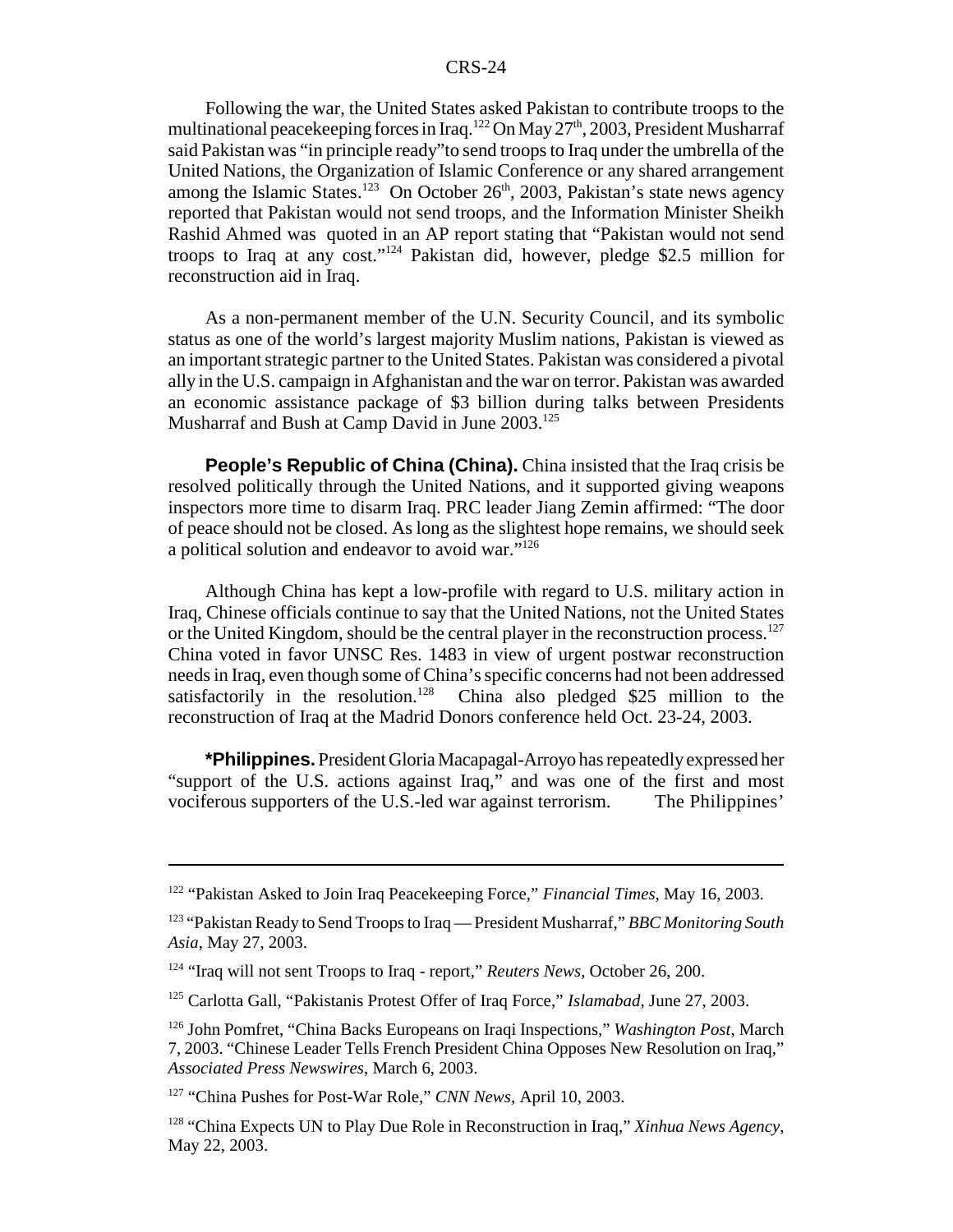peacekeeping mission to Iraq includes 196 troops, 75 of whom are military police peacekeepers and 100 are medical and social workers.

**\*Poland.** The United States views Poland as one of its "staunchest allies" in its efforts to disarm and rebuild Iraq.<sup>129</sup> During a May 2003 visit to Krakow, President Bush thanked Poland for its steadfast support of the U.S.-led war, saying that "America will not forget that Poland rose to the moment."130 During the combat phase of the war, Poland contributed 200 troops to the coalition, both special forces and non-combat personnel.

Poland is playing a substantial role in the reconstruction and stabilization of Iraq. Polish soldiers have been leading a 9,500-strong multinational force in the south-central region of Iraq in a zone between the U.S. and U.K.-led areas since September. Reconstruction tasks include: securing the war-torn area and "helping establish new civilian authorities." NATO forces, too, are providing support to the Polish unit by providing expertise in intelligence, communications, and logistics. After Poland sustained its first casualties in November, Prime Minister Lesek Millers affirmed that Poland would continue to support the mission and added that their reasons for stabilizing Iraq were moral, and not only political.<sup>131</sup>

**\*Portugal.** After the end of major military operations, Portuguese Prime Minister Jose Manuel Durao Barroso offered to deploy 120 National Guard troops to help with the maintenance of security in Iraq, but to the disappointment of U.S. officials, Portugal has since modified this commitment to include paramilitary police — not regular soldiers.<sup>132</sup> 128 elite police officers were sent to Iraq to join Italian paramilitary forces, but were temporarily rerouted to Basra after the bombing of the Italian headquarters in Nasiriya. Portugal also pledged a total of \$20.7 million in bilateral aid.

**Qatar.** During Operation Iraqi Freedom, Qatar played a key role in housing and supplying U.S. combat forces and providing command and control facilities for CENTCOM personnel. Like many small Gulf states, Qatar was cautious in expressing its support for U.S. policy in Iraq, although it did not attempt to hide its burgeoning relationship with the United States. In terms of assistance to Iraq reconstruction, Qatar pledge \$100 million in reconstruction aid to the World Bank/U.N. trust fund. Qatar Airways also carried nine tons of food and medicine in the first commercial flight to Iraq since the start of the U.S.-led invasion.<sup>133</sup> Qatar Airways will maintain weekly flights schedules to support international relief organizations.

<sup>129 &</sup>quot;U.S.-Europe Spat Threatens to Isolate Britain," *The Times (London)*, January 25, 2003.  $130$  Ibid.

<sup>131 &</sup>quot;Polish PM rallies troops in Iraq," *BBC News*, November 13, 2003.

<sup>132</sup> Tom Squitieri and Dave Moniz, "Allies Balk at Sending Troops," *USA Today*, July 10, 2003.

<sup>133 &</sup>quot;Update 1-Italian troops, Qatari plane landed in Basra,"*Reuters*, June 10, 2003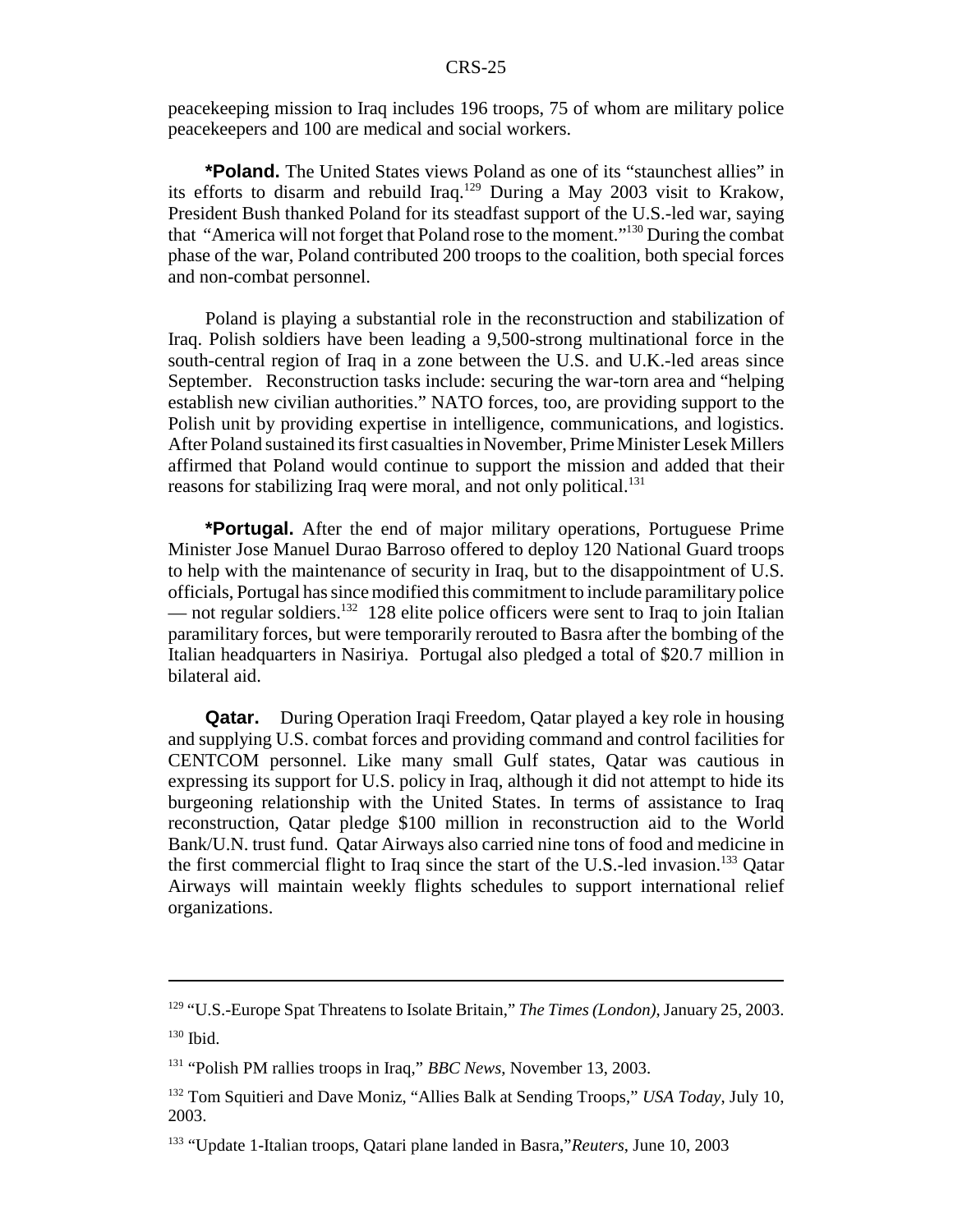**\*Romania.** Romania has sent 734 peacekeepers to Iraq, including: medical, engineering, and military police personnel.<sup>134</sup> Most of the peacekeepers will be under British and Italian command, but the engineers will be under Polish command. Romania has also provided in-kind assistance of food, water, and medicines.

**Russia.** Russia opposed and criticized the U.S.-led war in Iraq. At the heart of Russian attitudes toward military action in Iraq lies Putin's focus on protecting Russian economic interests in Iraq, restraining U.S. unilateralism, and maintaining good relations with the United States. The latter was deemed essential to Putin's economic agenda. Putin's foreign policy can be viewed in light of his efforts to balance these competing objectives.

Although Russia opposed the war in Iraq, saying that U.S. actions in Iraq bypassed the U.N. Security Council, Russian Foreign Minister reaffirmed after major military operations ended that "[Russia] is now oriented towards [future] steps and actions in Iraq."135 In concert with France and Germany, who also rejected U.S. actions in Iraq, Russia voted in favor of UNSC Res. 1483 in May 2003, to aid Iraq.136 Russia has declined, however, to send peacekeepers to Iraq, saying that a U.N. mandate would be necessary first.<sup>137</sup> See **Table 6** for more information on selected security council votes pertaining to Iraq. Russia has also indicated a reluctance to forgive the estimated \$8 billion in loans owed by the Iraqi government or provide financial assistance for reconstruction.

**Saudi Arabia.** Although Saudi Arabia ultimately did not oppose Operation Iraqi Freedom, it was not as fervent a supporter of U.S. operations as was its smaller neighbors in the Persian Gulf. Saudi Arabia had little sympathy for Saddam Hussein's regime, but had consistently opposed the war against Iraq until the last few weeks prior to the start of hostilities. In the end, Saudi Arabia provided private assurances that the United States would have access to Saudi airspace, air bases, and a Combined Aerospace Operations Center at Prince Sultan Air Base. Officially, Saudi Arabia did not allow the U.S. military to launch a ground attack against Iraq from Saudi territory.138 The Saudis are extremely sensitive to allowing an outside power use their facilities in an attack against another Arab state. Al- Qaeda's criticism of the regime for permitting the U.S. presence on Saudi soil has only heightened Saudi Arabia's unwillingness to return to the levels of military cooperation reached during the 1991 Gulf War. Recognizing the potentially destabilizing effects of energy price rises on the international economy, Saudi Arabia kept world energy prices stable during and after the war by manipulating its daily oil

<sup>134 &</sup>quot;Romania to send some 650 troops to Iraq in early July," *Agence France Presse*, June 5, 2003.

<sup>&</sup>lt;sup>135</sup> "Russia, France, Germany to vote for U.S.-British Draft Security Resolution on Iraq," *Interfax News Service,*May 22, 2003.

<sup>136 &</sup>quot;Russia To Provide 7.0 Mln Euro Aid to Iraq," *Dutch News Digest*, May 15, 2003.

<sup>&</sup>lt;sup>137</sup> "Russia Not Planning to Send Peacekeepers to Iraq," FBIS Document CEP20030701000008, July 1, 2003.

<sup>&</sup>lt;sup>138</sup> Some analysts believe that Saudi Arabia quietly approved the presence of U.S. ground troops in the Kingdom.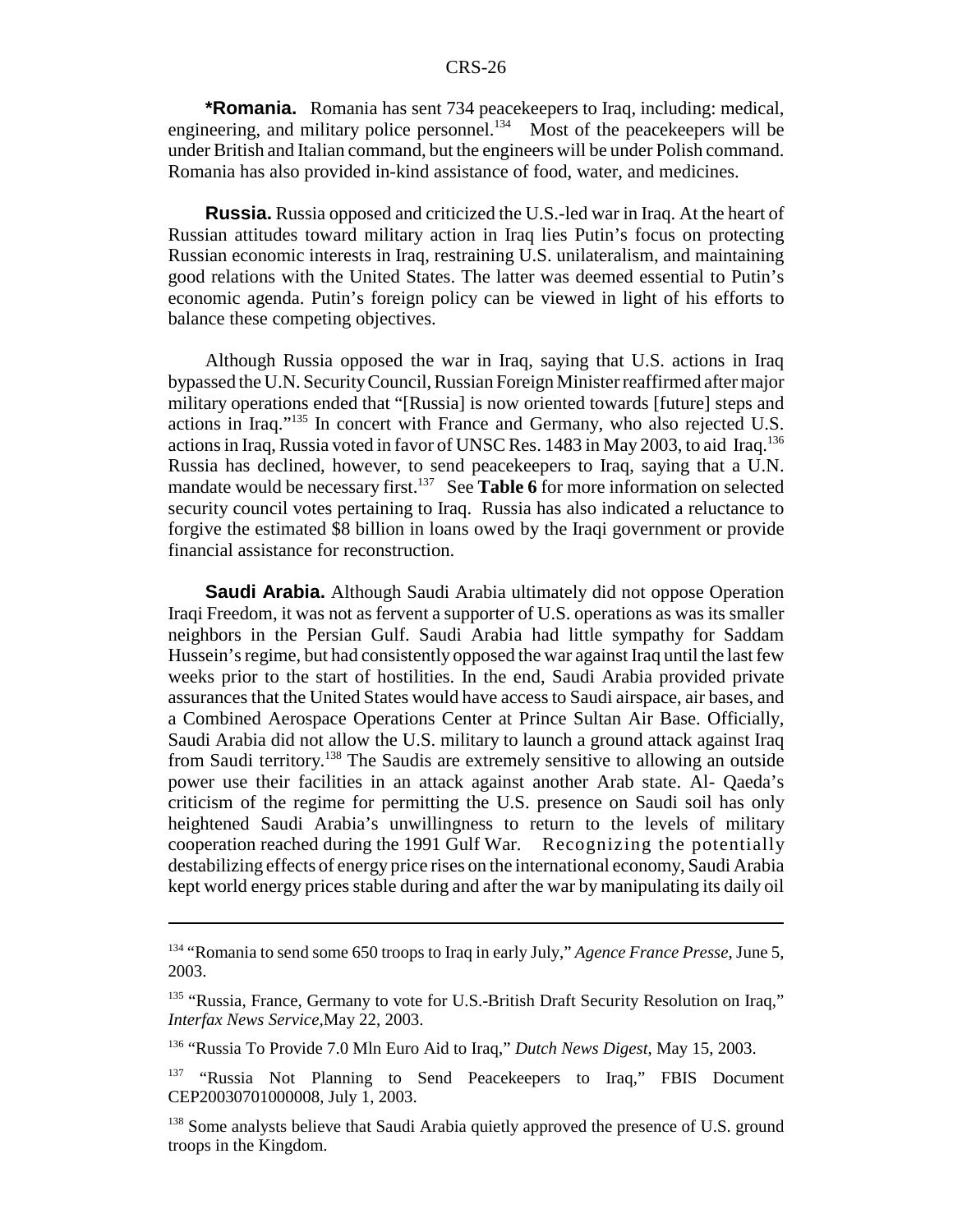production. The desert kingdom also replaced the 90,000 barrels a day of reducedprice oil Jordan was receiving from Iraq.

The Kingdom has also pledged \$500 million in loans and \$500 in export credits to assist with reconstruction in Iraq. In the immediate aftermath of the war, Saudi Arabia delivered over 400 tons of relief supplies to Iraq, including food, water, and medicine. In addition, Saudi Arabia donated six-fully equipped ambulances to Iraqi hospitals and 10 water purification plants to Iraq. Nearly 180 Saudi medical staff operate a field hospital and treat as many as 800 Iraqi patients a day.<sup>139</sup>

**\*Singapore.** At the signing of the U.S.-Singapore free trade agreement on May 6, 2003, President Bush said Singapore "has been a vital and steadfast friend in the fight against global terror. Singapore worked hard to secure the passage of [UNSC Res.1 1441"<sup>140</sup> The Singaporean government also pledged to send 192 military personnel to assist in stabilization and reconstruction in mid-late November.<sup>141</sup> A landing ship tanker will carry a crew of 161 to perform logistics and inspect ships in the gulf. An additional 31 military personnel will arrive by plane. This two-month deployment follows an earlier two month deployment of a police team to train Iraqi military.<sup>142</sup>

**\*Slovakia.** Slovakia has actively supported the coalition during and after the war. During the combat phase of the war, Slovakia deployed 75 anti-chemical warfare troops to assist Czech forces in monitoring radiation levels and chemical contamination, and in making available decontamination services.<sup>143</sup> Slovakia allowed the United States use of its railways and roads to transport military personnel and machinery. The United States was also permitted to use Slovakia's airspace for military flights.<sup>144</sup> During the reconstruction phase of the U.S.-led effort in Iraq, Slovakia has supplied an engineering unit consisting of 85 soldiers whose primary task will be to repair infrastructure damaged in the war and clear mines and ammunition from public areas.<sup>145</sup>

**\*South Korea.** South Korea supported the war in Iraq. President Roh Moo-Hyun said "I believe that to support the U.S. efforts benefits our national interest," South Korea has pledged a total of \$260 million in humanitarian and reconstruction

<sup>&</sup>lt;sup>139</sup> Saudi Embassy Press Release, www.saudiembassy.net, accessed July 30, 2003.

<sup>&</sup>lt;sup>140</sup> Remarks by US President George Bush at the Signing of US-Singapore Free Trade Agreement at the White House, Tuesday, 6 May 2003, Washington, D.C.," *Singapore Ministry of Foreign Affairs Press Release*, May 8, 2003.

<sup>141 &</sup>quot;Singapore dispatches 192 military personnel to Iraq," *BBC Monitoring Asia Pacific*, October 28, 2003.

 $142$  Ibid.

<sup>143 &</sup>quot;Defense Minister on Deployment of Slovak Chemical Unit for Iraq," *SITA Slovenska Tlacova Agentura*, February 4, 2003.

<sup>144 &</sup>quot;Slovakia accepts U.S. request for assistance in case of war against Iraq," *Associated Press Newswires*, February 13, 2003.

<sup>145 &</sup>quot;Slovak govt votes to send army engineers to Iraq," *Reuters*, June 5, 2003.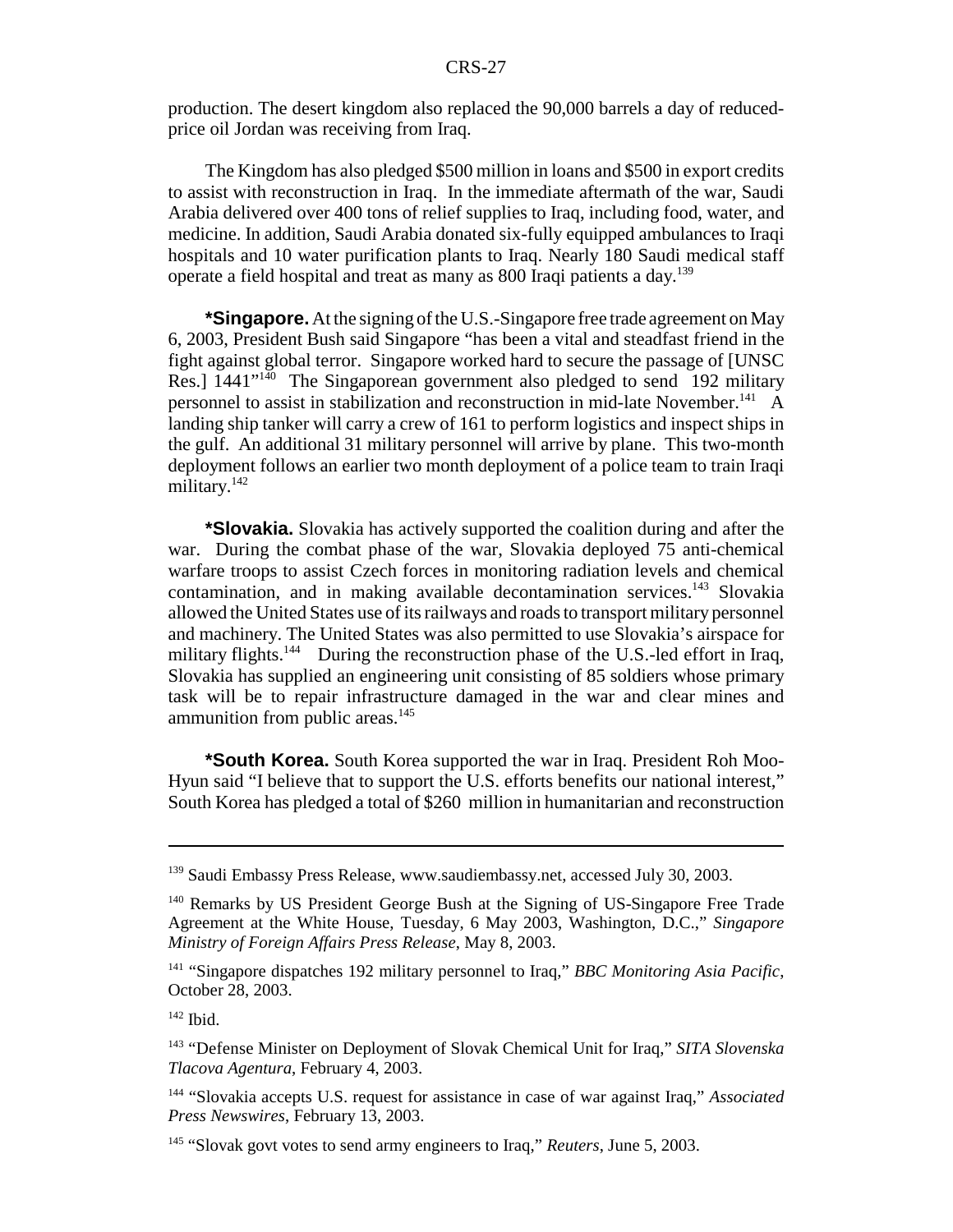aid for Iraq. The government initially provided approximately 650 noncombat troops to Iraq to assist with reconstruction and relief. $146$ 

 The South Korean Cabinet also approved a measure to send 3,000 troops, including 1,400 combat and 1,600 noncombat forces on December, 17, 2003. Noncombat forces will be composed of engineers and medics, and the combat forces will allow the new division to take responsibility for its own security. Due to mixed domestic opinion on the war, National Security Advisor Ra Jong-yil emphasized that the combat forces would support the reconstruction and peace efforts.<sup>147</sup> The measure approved by the cabinet must be formally approved by the parliament, but analysts predict that the measure will be approved easily.<sup>148</sup> The pledge of 3,000 troops was significantly less than the initial U.S. request of 5,000 troops, but would make South Korea fifth largest contributor of forces after the United States, United Kingdom, Italy, and Poland. The cabinet approval occurred amid increased security concerns following the killings two South Korean contractors in Iraq on November 30, 2003. A week after these killings, 60 South Korean contractors working on Iraq's electrical power grid left Iraq.

**\*Spain.** As an elected, non-permanent member of the UN Security Council, Spain has been one of the strongest supporters of the U.S. led intervention in Iraq. In May 2003, Spain joined the United States and the United Kingdom in cosponsoring UNSC Res. 1483, which legitimizes the authority of the "occupying powers" in Iraq.<sup>149</sup> See **Table 6** for more information on selected security council votes See **Table 6** for more information on selected security council votes pertaining to Iraq. Some suggest that Spain's position in support of the war - widely opposed domestically - was influenced by President José María Aznar's hopes for a more influential Spain on the world stage and for increased U.S. support for his government's fight against separatist terrorist groups such as ETA.<sup>150</sup> On May 8, President Bush announced that the U.S. would include ETA's political wing (Batasuna) in its list of terrorist organizations, and that it would take measures to cut the group's financing.151 However, President Aznar has justified his Iraq position asserting that the Iraqi regime and its weapons of mass destruction presented a "certain threat" to global security.<sup>152</sup>

<sup>146 &</sup>quot;South Korea Backs Iraq War Move," *BBC News*, April 2, 2003.

 $147$  Chandra, Amit "Government announces plans to send 3,000 South Korean troops to Iraq,"*WMRC Daily Analysis,* December, 17, 2003.

<sup>&</sup>lt;sup>148</sup> "Seoul finalize troop plans - 3,000 forces likely to be stationed in the northern region," *Korea Herald*, December 18, 2003.

<sup>149 &</sup>quot;Passages from Security Council Resolution Ending UN Sanctions on Iraq," *The New York Times*, May 23, 2003.

<sup>150</sup> Carla Vitzthum and Keith Johnson, "Aznar Raises Spain Profile, at a Price," *Wall Street Journal*, May 21, 2003.

<sup>151 &</sup>quot;Bush coloca a Aznar entre sus más estrechos amigos y aliados," *Agencia EFE - Servicio General*, May 8, 2003.

<sup>152</sup> Pilar Marcos "Aznar mantiene que Irak pudo "hacer desaparecer" sus armas de destrucción masiva," *El País*, June 5, 2003.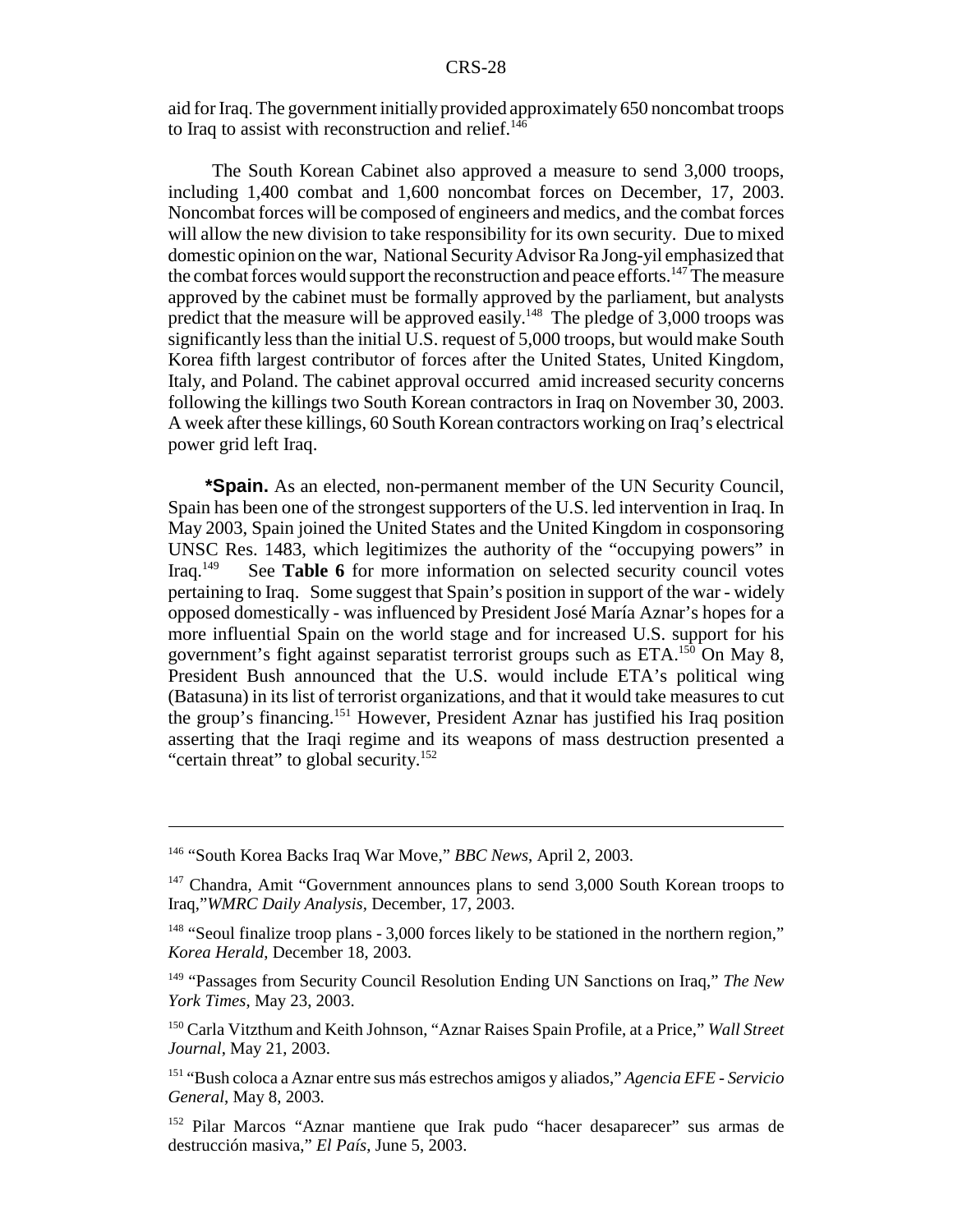Spain has been one of the principal contributors to the reconstruction and stabilization efforts in Iraq. The Spanish government has pledged \$300 million in economic aid to Iraq until 2007. Included in this pledge is: \$210 million in grants, \$75 million in concessional loans, and \$15 million for Spanish companies that carry out work in Iraq. On the peacekeeping front, Spain has dispatched 1,300 troops that are mostly assigned to police duties in south-central Iraq under the Polish-led division. Although Prime Minister Jose Maria Aznar has reiterated Spain's commitment to Iraq, Spanish authorities have withdrawn many diplomatic staff and liaisons to the Coalition Provisional Authority under growing security concerns.153

**Syria.** As an elected member of U.N. Security Council since January 1, 2002, Syria called on Iraq to disarm while acting to prevent a war in Iraq in early 2003. The Syrian government strongly denounced U.S. intervention in Iraq. On March 30, 2003, in a speech to the Syrian Parliament, Foreign Minister Farouk al-Sharaa said "Syria has a national interest in the expulsion of the invaders from Iraq." Two days earlier, Secretary of Defense Donald Rumsfeld accused Syria of allowing military supplies to be transported through its territory to Iraq, an act he called "hostile."<sup>154</sup> The U.S. has reportedly warned Syrian government of interference into Iraq.

**Taiwan.** President Chen Shui-bian declared support for the U.S. position on the war on March  $21<sup>st</sup>$ , 2003.<sup>155</sup> Taiwan is not listed on the U.S. "coalition of the willing" list, presumably because it does not have diplomatic relations with the United States. As part of its plan to develop ties with Middle East countries, Taiwan hopes to establish a connection with Iraq and open a trade representative office. Taiwan has pledged up to \$4.3 million in relief aid for postwar reconstruction of Iraq, including 5,000 tons of rice.156 Taiwan's parliament also approved an additional \$8.6 million for reconstruction aid.

**Thailand.** A close and long-standing U.S. ally, Thailand took a neutral position and kept a low profile during the Iraq war mainly because of sensitivities toward its Muslim minority. Thailand is the only U.S. ally in Asia that did not back Washington publicly on the Iraq war.157 Some analysts believe that the Prime Minister played down his cooperation with the U.S.-led war on terrorism and the war in Iraq to safeguard the Thai tourism sector, reportedly hurt by fears of possible terrorist attacks and the outbreak of Severe Acute Respiratory Syndrome (SARS) in Asia.158

<sup>153 &</sup>quot;Bomb kills American in Bagdad, Spain recalls staff," Reuters, November 4, 2003.

<sup>154</sup> Neil MacFarquhar, "Syria Wants U.S. to Lose War, Its Foreign Minister Declares," *The New York Times*, March 31, 2003.

<sup>155 &</sup>quot;Taiwan President Reiterates Support for US Military Action in Iraq," *BBC Monitoring Asia-Pacific*, March 21, 2003.

<sup>&</sup>lt;sup>156</sup> Monique Chu, "Ministries to Talk about Iraqi Aid: Having Already Promised to Donate up to NT \$150 million in Aid, the Government Will Further Discuss how the Government can Help After the War," *Taipei Times*, April 2, 2003.

<sup>157 &</sup>quot;U.S. Might Punish Thailand," *The Nation* [www.nationmultimedia.com], April 29, 2003.

<sup>158 &</sup>quot;Thai Prime Minister Denies U.S. Military Aid Report," *Dow Jones Newswires*, June 8, 2003.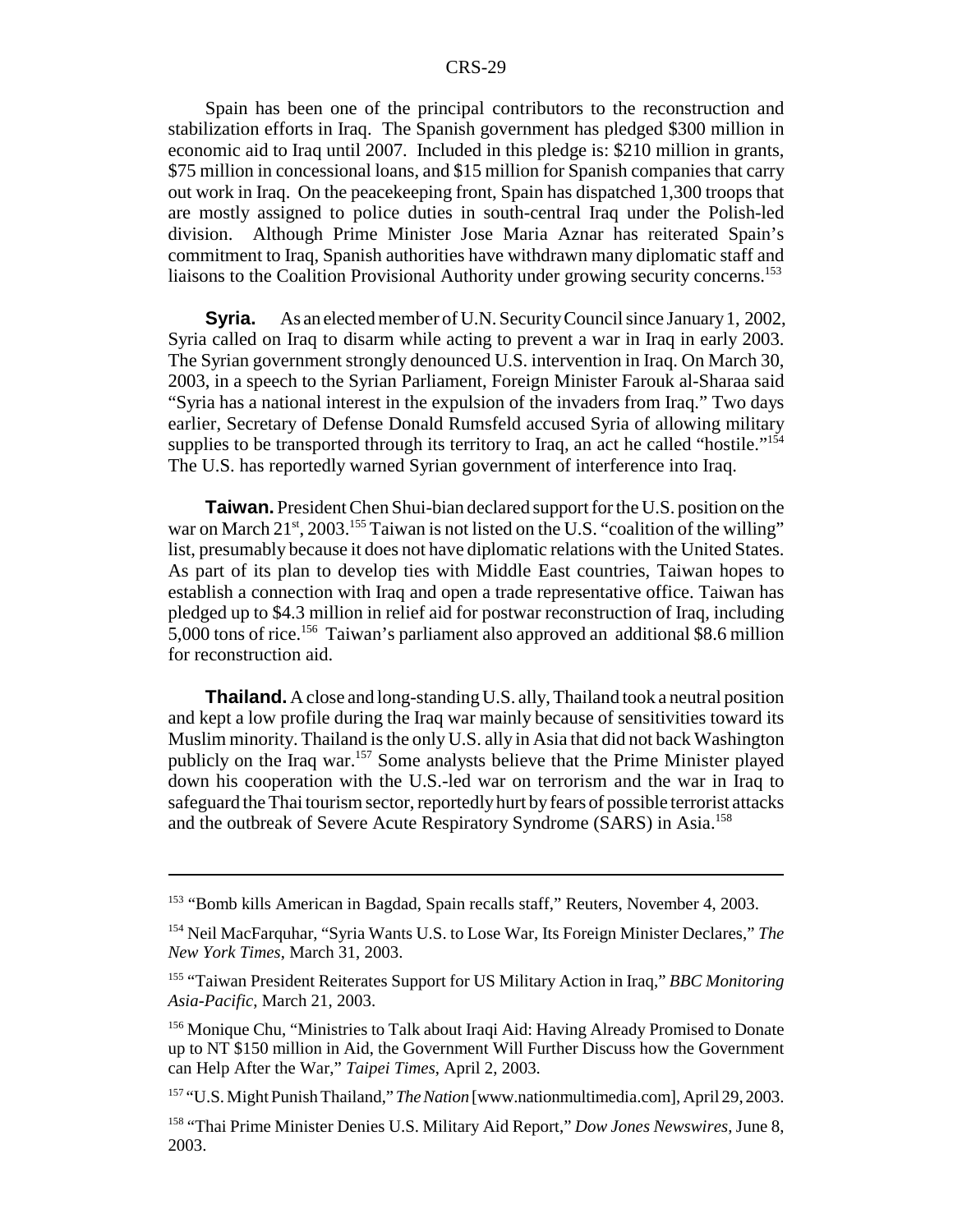In the postwar era, however, Thailand sent approximately 443 troops to support stabilization and reconstruction in Iraq and donated approximately \$238,000 to the International Committee of the Red Cross (ICRC) in Thailand to support humanitarian assistance efforts in Iraq. The Por Tek Teung Foundation also donated \$71,300 to the ICRC.

**\*Turkey.** Although relations between Turkey and United States suffered as a result of the Turkish parliament decision to deny the United States rights to use Turkey as a northern front in the war against Iraq in March, Turkey demonstrated support to the U.S. led-coalition by pledging 10,000 peacekeepers to stabilization in Iraq. Turkey later rescinded its offer after the Iraqi Governing Council announced that it would reject Turkey's offer on November  $5<sup>th</sup>$ , 2000. Although some skeptics have suggested that the Bush administration approved a \$8.5 billion loan package to Turkey to purchase support in Parliament, U.S. officials deny that loans amounted to a quid pro quo for the pledge of peacekeepers.159 A U.S. official did suggest that the loans were linked to Turkey's pledge to refrain from unilateral military action in northern Iraq.<sup>160</sup>

In June 2003, Turkey announced a new policy to promote enhanced trade relations and economic cooperation between Turkey and Iraq and more amiably relations with the Kurds in the North.<sup>161</sup> Turkey is also considering an invitation from Kurdish groups to open Turkish consulates in the region.<sup>162</sup> On June 24, 2003, Turkey also announced that it would open its bases for humanitarian aid en route to Iraq; in addition to the transport of food and other supplies, Turkey will allow transit of military personnel.

**\*Ukraine.** Over the course of the U.S.-led war in Iraq, the Ukraine was acknowledged as a steadfast ally of the United States. It deployed an anti-chemical weapons battalion of 450 soldiers to Kuwait. Beginning in late-August 2003, 1,647 Ukrainian peacekeepers joined the Polish-led multinational stabilization force in Iraq.163 The peacekeepers are responsible for patrolling a section of Iraq's border with Iran, protecting Iraqi officials and guarding important government facilities.

**United Arab Emirates.** After trying to arrange a peaceful abdication of power for Saddam Hussein prior to the war, the United Arab Emirates was resigned to quietly supporting Operation Iraqi Freedom. The U.A.E. allowed U.S. ships to dock in its port, and it allowed the basing of U.S. aerial refueling aircraft at the large Jebel Airport, but it was reluctant to broaden defense ties to the United States beyond these

<sup>159</sup> Entous, Adam"US- Dollar diplomacy may have paid off in Turkey Vote," *Reuters News,* October 7, 2003.

<sup>160</sup> Bentley, Mark, "Turk loan linked to Iraq donations - U.S. Official"*Reuter News*, October 2, 2003.

<sup>161 &</sup>quot;Turkey adjust policy regarding northern Iraq," *Xinhua News Agency*, June 5, 2003.

<sup>162 &</sup>quot;Foreign Minister: Turkey considering opening diplomatic mission in northern Iraq," *AP*, May 18, 2003.

<sup>163 &</sup>quot;To 1,800. The Ukrainian Ministry of Defense has started,"*Interfax News Service*, July 3, 2003.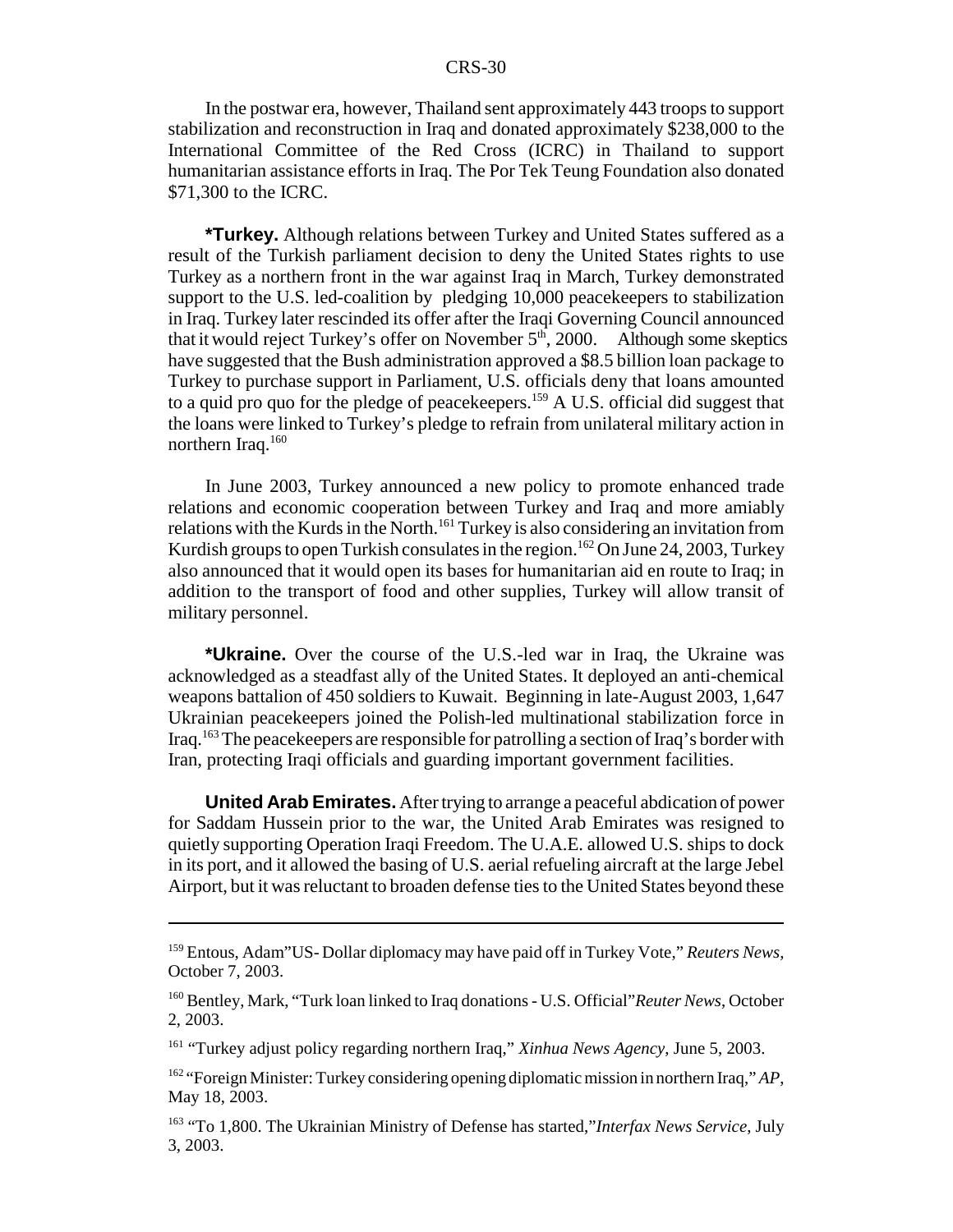steps. U.A.E. President Sheik Zayed bin Sultan al-Nahayan is seen as a traditional Arab nationalist who, despite forging strong defense relations with the United States over the past ten years, does not want U.S. influence in the Gulf or broader Middle East to increase. Since the end of the war, the U.A.E. has pledged \$215 million in reconstruction aid and has set up a hospital and a water purification system in Iraq.<sup>164</sup>

**\*United Kingdom.** The United Kingdom has been the strongest supporter of the U.S.-led effort in Iraq. Prime Minister Tony Blair gave his full backing to the United States despite strong dissent from within his own Labour Party and the general public. Prime Minister Blair considered Iraq's responses to be noncooperative and in breach of the U.N. resolutions. He believed this breach constituted just cause for military action.<sup>165</sup> Blair repeatedly attempted to persuade European leaders that Iraq posed an immediate threat to international security. During the combat phase of the war, the U.K. committed 42,000 troops to the Gulf and dispatched at least 26,000 ground troops, a quarter of its army. The United Kingdom has also made financial commitments approaching \$923 million for reconstruction in Iraq for 2003-2006. The largess of these funds will be channeled into the World Bank/UN administered trust fund. This funding does not reflect the cost borne by the United Kingdom to finance is stabilization forces.

Prime Minister Blair's unwavering support of the U.S.-led war in Iraq has come at some cost to his domestic standing, especially since the United States has yet to uncover weapons of mass destruction. Two British Cabinet members resigned from their positions and testified against the Prime Minister in parliamentary inquiries. They accused Blair of misleading the British people by allegedly fabricating intelligence and exaggerating claims of illicit weapons in Iraq.<sup>166</sup> The Prime Minister steadfastly justifies the war in Iraq: 'I stand absolutely, 100 percent behind the evidence, based on intelligence. . . The idea that we doctored intelligence reports . . . is completely and totally false.'167

The United Kingdom plays a central role in the post-war period of the U.S.-led operation in Iraq. Along with the United States and Spain, the United Kingdom drafted a U.N. Security Council Resolution that would pave the way for the reconstruction process in Iraq. On May 9, 2003, the three countries introduced UNSC Res. 1483 which, among many other things, ended international sanctions on Iraq and divided Iraq into three sectors, for which the United States, United Kingdom and Poland each assume responsibility. The United Kingdom has temporary command of southern Iraq, where its priorities are to improve security and provide humanitarian aid to the Iraqi people. Countries working with the United Kingdom include: Italy, the Netherlands, Romania the Czech Republic, and New Zealand.

<sup>164</sup> Thom Shanker, "About \$1.7 Billion Raised for Relief in Iraq," *The New York Times*, April 22, 2003.

<sup>165 &</sup>quot;Blair Stand Puts Strain on Coalition," *Guardian (London)*, January 22, 2003.

<sup>166 &</sup>quot;British government exaggerated Iraq threat, former ministers tell inquiry," *Associated Press*, June 17, 2003.

<sup>167 &</sup>quot;Blair says he stands '100 percent' behind Iraq weapons allegations," *Agence France Presse*, June 2, 2003.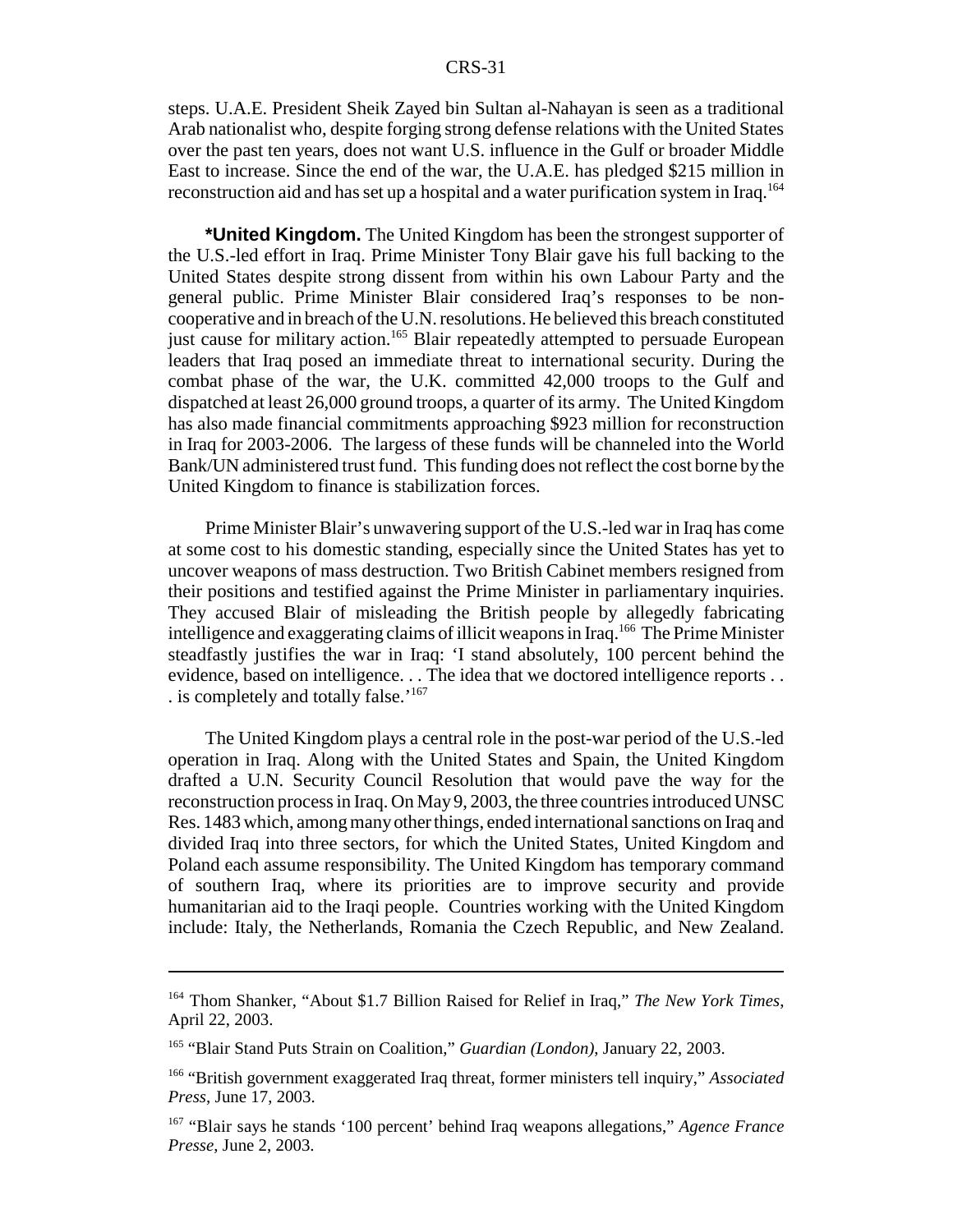Despite 53 British casualties since onset of the war as of November 20, 2003, Prime Minister Tony Blair has rebuffed suggestions that the U.K. should pull out of Iraq.<sup>168</sup> After the bombing of the Italian base in southern Iraq on November 12, 2003, British officials affirmed that they were prepared to send more troops if necessary.169

In its post-war efforts, the United Kingdom has tried to establish some political normalcy in Iraq. On May 5, 2003, the United Kingdom reopened its embassy in Iraq. However, the diplomatic mission will not have official status until Iraq forms an internationally-recognized central government. On the same note, the United Kingdom appointed Sir Jeremy Greenstock, former British ambassador to the United Nations, as the new special envoy to Iraq.<sup>170</sup> In late-May 2003, Prime Minister Blair visited Iraq, becoming the first Western leader to do so.

**\*Uzbekistan.** The government of Uzbekistan pledged support for a U.S.-led war against Iraq. Uzbekistan was included in the "coalition of the willing" announced by Secretary of State Powell on March 18, 2003.

<sup>168 &</sup>quot;UK could send more troops to Iraq," *BBC News,* November 13, 2003.

 $169$  Ibid.

<sup>170 &</sup>quot;Britain names UN ambassador as Iraq envoy," *Agence France Presse*, June 16, 2003.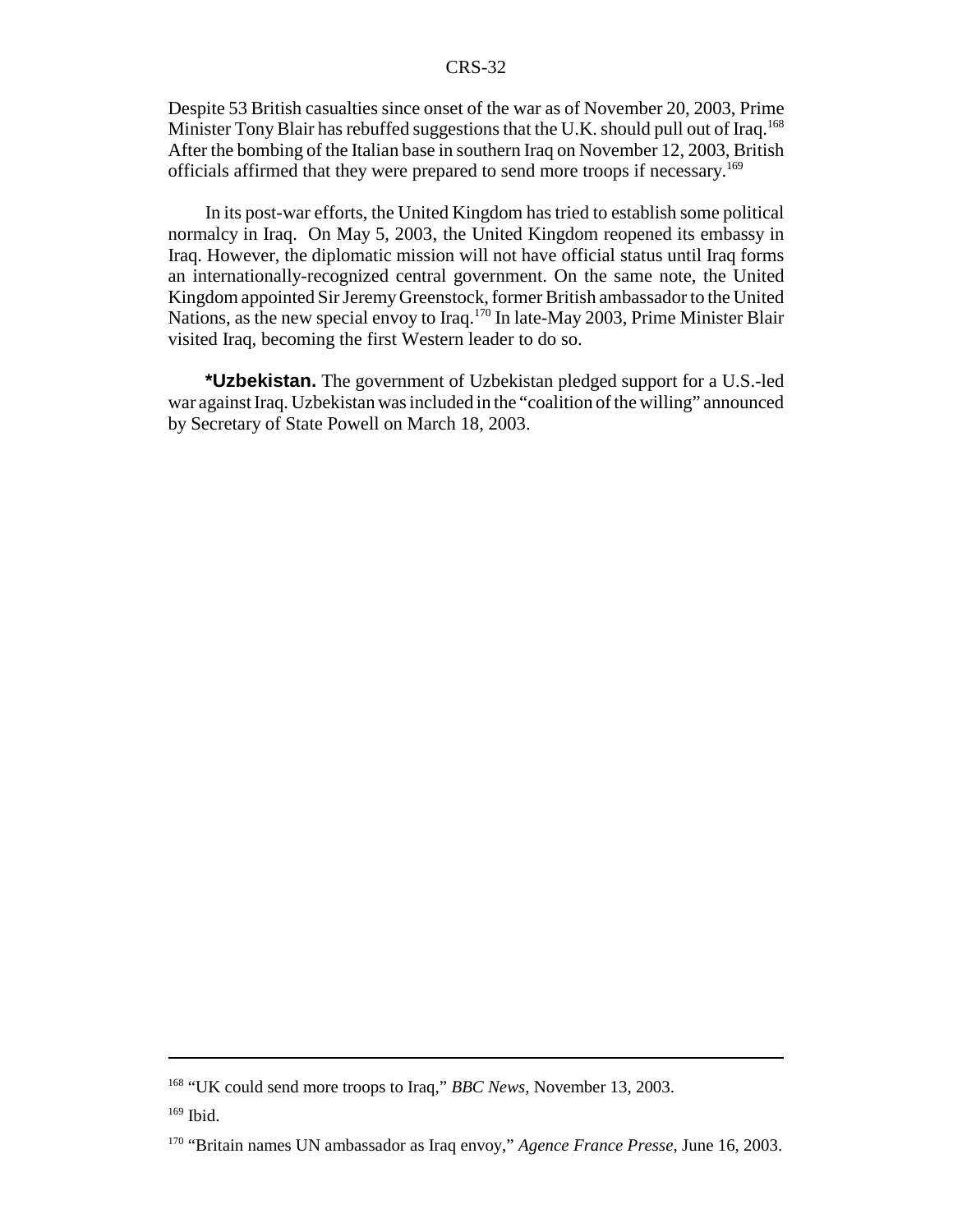

# **Table 1. Map and List of Coalition of the Willing**

| List of Publicly Announced Coalition Members <sup>171</sup> |                |                    |                 |                      |  |
|-------------------------------------------------------------|----------------|--------------------|-----------------|----------------------|--|
| Afghanistan                                                 | Dominican Rep. | Japan              | Palau           | South Korea          |  |
| Albania                                                     | El Salvador    | Kuwait             | Panama          | Spain                |  |
| Angola                                                      | Eritrea        | Latvia             | Philippines     | Tonga                |  |
| Australia                                                   | Estonia        | Lithuania          | Poland          | Turkey               |  |
| Azerbaijan                                                  | Ethiopia       | Macedonia          | Portugal        | Uganda               |  |
| Bulgaria                                                    | Georgia        | Marshall Islands   | Romania         | Ukraine              |  |
| Colombia                                                    | Honduras       | Micronesia         | Rwanda          | United Kingdom       |  |
| Costa Rica                                                  | Hungary        | Mongolia           | Singapore       | <b>United States</b> |  |
| Czech Republic                                              | <b>Iceland</b> | <b>Netherlands</b> | Slovakia        | Uzbekistan           |  |
| Denmark                                                     | Italy          | Nicaragua          | Solomon Islands |                      |  |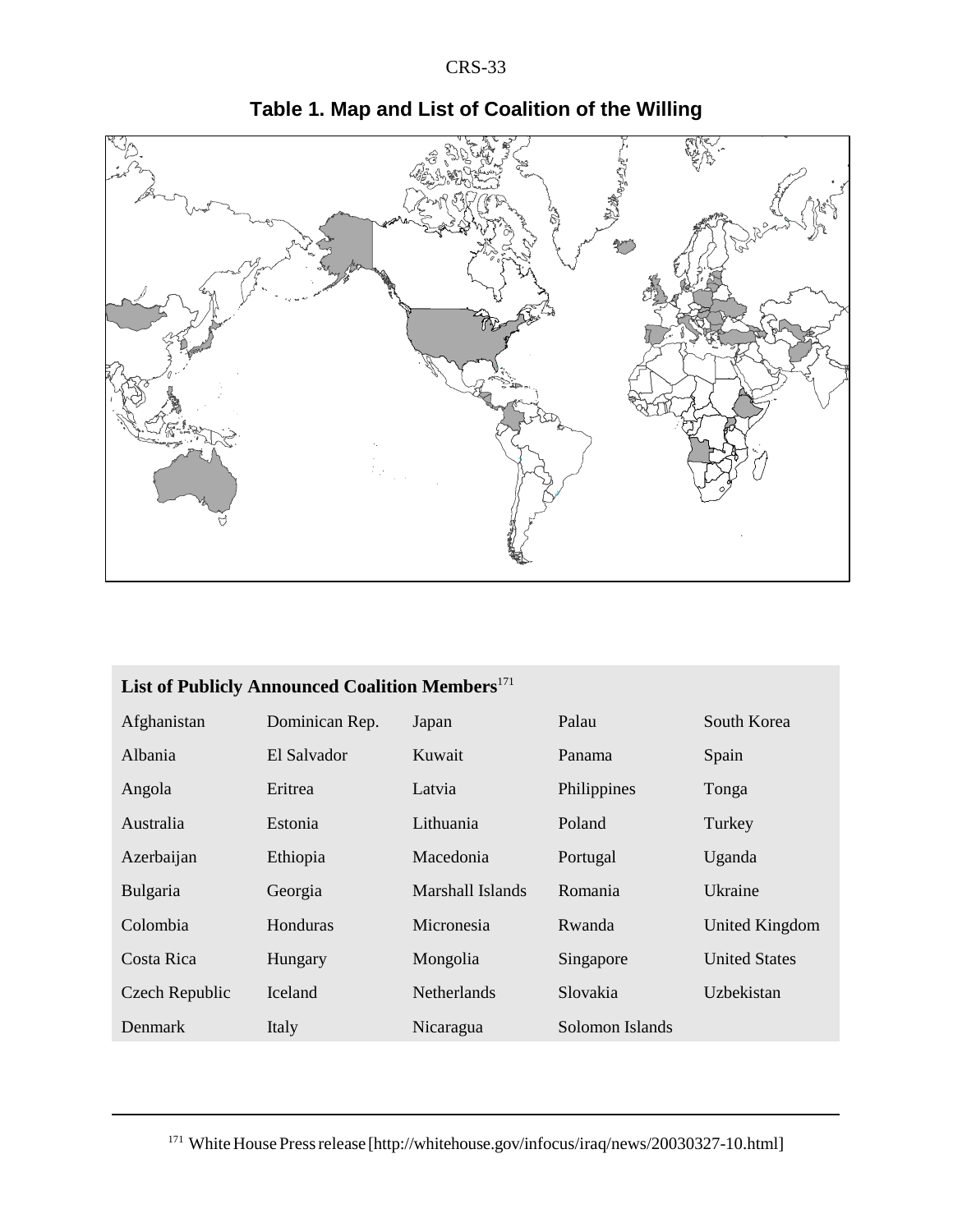### **Table 2. Foreign Military-Related Support — Troops & Equipment (Offered or Provided) for a U.S.-Led War on Iraq**

| COUNTRY <sup>1</sup> | <b>COMBAT TROOPS</b>                                                                                           | <b>NON-COMBAT UNITS</b>                                                                                         | <b>MILITARY EQUIPMENT</b>                                                                                                                                                                                                |
|----------------------|----------------------------------------------------------------------------------------------------------------|-----------------------------------------------------------------------------------------------------------------|--------------------------------------------------------------------------------------------------------------------------------------------------------------------------------------------------------------------------|
| Albania*             |                                                                                                                | 70                                                                                                              |                                                                                                                                                                                                                          |
| Australia*           | 2,000 personnel;<br>150 special forces                                                                         |                                                                                                                 | 2 navy frigates; navy transport vessels;<br>transport aircraft;<br>up to 14 FA-18 fighters                                                                                                                               |
| Bahrain              |                                                                                                                |                                                                                                                 | Up to 3 naval vessels                                                                                                                                                                                                    |
| Bulgaria*            |                                                                                                                | 150 (for chem/bio<br>decontamination<br>$assistance)^3$                                                         |                                                                                                                                                                                                                          |
| Canada               |                                                                                                                | 31 attached to allied units as<br>part of a military exchange                                                   |                                                                                                                                                                                                                          |
| Czech<br>Republic*   |                                                                                                                | 430 from the 4 <sup>th</sup> NBC<br>Defense Company <sup>4</sup>                                                |                                                                                                                                                                                                                          |
| Denmark*             | 150 personnel                                                                                                  | 70 (medical team)                                                                                               | Submarine and corvette                                                                                                                                                                                                   |
| Estonia*             |                                                                                                                | 55 post-war peacekeepers<br>(split with Lithuania)                                                              |                                                                                                                                                                                                                          |
| Lithuania*           |                                                                                                                | 55 post-war peacekeepers<br>(split with Estonia)                                                                |                                                                                                                                                                                                                          |
| Poland*              | Unknown number<br>of special forces                                                                            | 200                                                                                                             | Supply ship                                                                                                                                                                                                              |
| Romania*             |                                                                                                                | 278 made available<br>(includes an NBC unit,<br>military police, and medical<br>and engineering<br>detachments) |                                                                                                                                                                                                                          |
| Slovakia*            |                                                                                                                | 75 (for chem/bio<br>decontamination assistance)                                                                 |                                                                                                                                                                                                                          |
| South Korea*         |                                                                                                                | 600 military engineers; 100<br>medical personnel                                                                |                                                                                                                                                                                                                          |
| Spain*               |                                                                                                                | 900 naval personnel (for<br>medical, mine-clearing, and<br>chemical decontamination<br>purposes)                | Fighter jets; aircraft carrier; hospital<br>ship; frigate; oil tanker                                                                                                                                                    |
| Ukraine*             |                                                                                                                | 550 (49 to assist NBC<br>battalion)                                                                             |                                                                                                                                                                                                                          |
| United<br>Kingdom*   | 45,000 personnel,<br>including 11,000<br>Royal Marines,<br>26,000 land<br>forces, and 8,000<br>Royal Air Force | An asterisk '*' indicates those countries listed among the "coalition of the willing."                          | 100 fixed-wing aircraft <sup>2</sup> (additional<br>bomber squadrons on notice -<br>60 aircraft); 27 Puma and Chinook<br>helicopters;<br>120 Challenger tanks;<br>150 Warrior armored personnel carriers;<br>16 warships |

<sup>2</sup> British aircraft in the Gulf include Hercules transport aircraft; Tornado GR4 bombers and Tornado F3 air defense aircraft; Harrier jets; Jaguar bombers; other air defense aircraft; reconnaissance aircraft; VC10 air refueling tankers; Tristar tankers; c-17 Globemaster transport aircraft; and C-130 Hercules aircraft (for transfer of troops and equipment).

4 Czech troops were stationed in the region to reinforce U.S. anti-chemical warfare capabilities. The Czech government did not authorize Czech troops to engage in any attack on Iraq that was not authorized by the United Nations Security Council.

<sup>&</sup>lt;sup>3</sup> President Parnavoval asserted that "Bulgaria should not take part in direct action," meaning that Bulgarian troops would not be engaged in direct combat and would not be deployed into Iraq.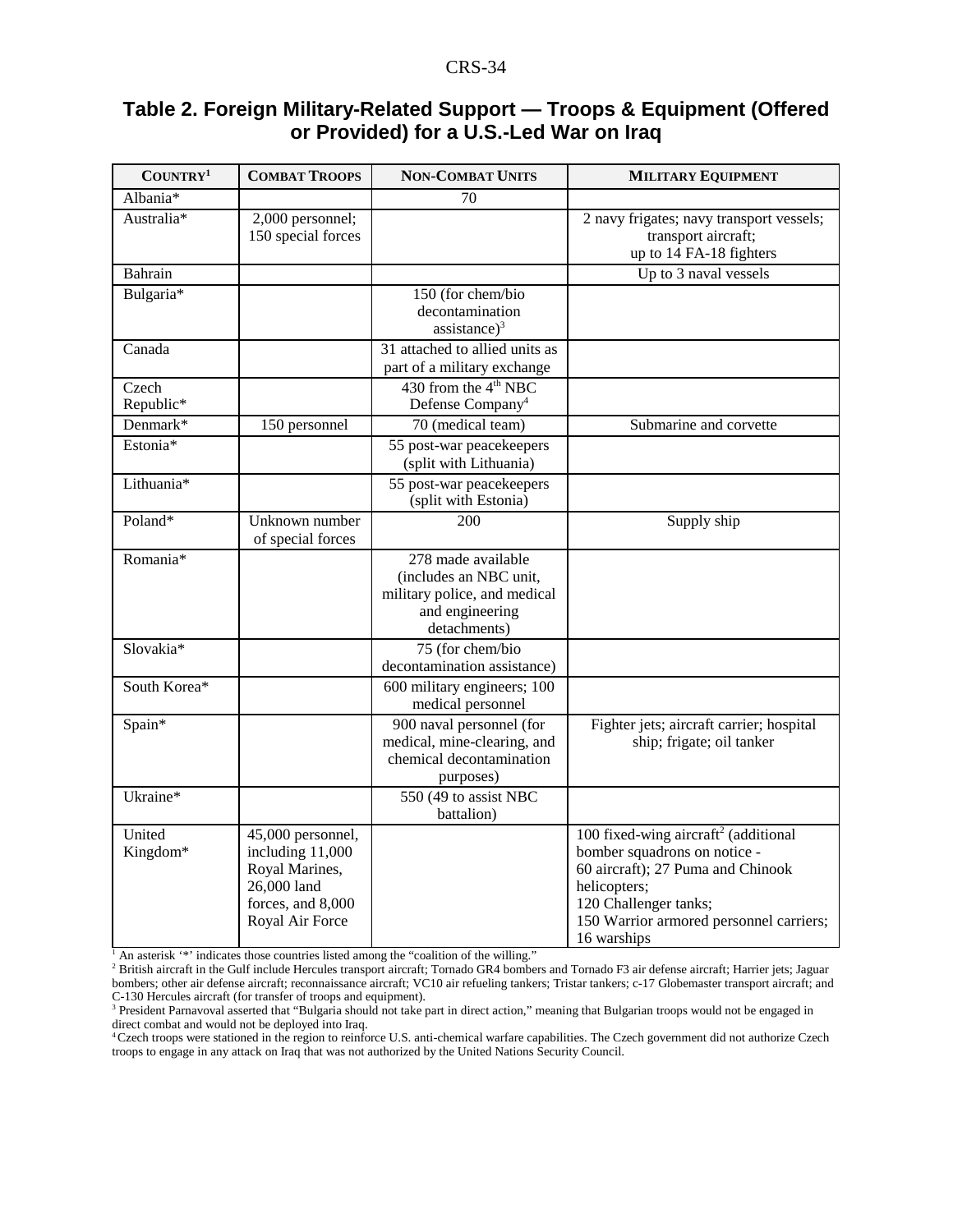### **Table 3. Foreign Military-Related Support — Access & Facilities (Offered or Provided) for a U.S.-Led War on Iraq**

| COUNTRY <sup>1</sup> | <b>BASING RIGHTS</b>                                     | <b>MARITIME ACCESS<sup>2</sup></b>                                          | <b>OVERFLIG</b><br><b>HT RIGHTS</b> | <b>OTHER FACILITIES<sup>3</sup> AND POST-</b><br><b>WAR AID</b>                                                                                                                     |
|----------------------|----------------------------------------------------------|-----------------------------------------------------------------------------|-------------------------------------|-------------------------------------------------------------------------------------------------------------------------------------------------------------------------------------|
| Albania*             | $\times$                                                 | $\times$                                                                    | $\times$                            | $\times$                                                                                                                                                                            |
| Bahrain              | Shaikh Isa Air Base                                      | U.S. 5 <sup>th</sup> Fleet in<br>Manama                                     |                                     |                                                                                                                                                                                     |
| Belgium              |                                                          |                                                                             | $\times$                            |                                                                                                                                                                                     |
| Bulgaria*            | Sarafovo Air Base (along Black Sea)                      |                                                                             | $\times$                            |                                                                                                                                                                                     |
| Cyprus               | 2 British military bases located in<br>Cyprus            |                                                                             |                                     | Interview space (to interview Iraqi<br>scientists)                                                                                                                                  |
| Egypt                |                                                          | Use of the Suez<br>Canal, including for<br>nuclear armed ships <sup>4</sup> | $\times$                            |                                                                                                                                                                                     |
| Ethiopia*            | $\times$                                                 | $\mathcal{P}$                                                               | $\times$                            |                                                                                                                                                                                     |
| France               |                                                          |                                                                             | $\times$                            |                                                                                                                                                                                     |
| Georgia*             | $\times$                                                 |                                                                             | $\times$                            | Use of military infrastructure                                                                                                                                                      |
| Germany              | $\times$                                                 |                                                                             | $\times$                            |                                                                                                                                                                                     |
| Greece               | Soudha Base                                              | $\times$                                                                    | $\times$                            |                                                                                                                                                                                     |
| Hungary*             | Taszar Air Base (U.S. has rented for<br>past 7-years)    |                                                                             | $\times$                            | Training space for 3000 Iraqi exiles                                                                                                                                                |
| Israel               |                                                          |                                                                             |                                     | Possible intelligence sharing<br>(unconfirmed)                                                                                                                                      |
| Italy*               | Use of bases for technical purposes such<br>as refueling |                                                                             | $\times$                            |                                                                                                                                                                                     |
| Japan*<br>Jordan     |                                                          |                                                                             | $\overline{\mathcal{L}}$            | Will provide refugee relief and<br>economic assistance to countries<br>bordering Iraq; will provide<br>logistical assistance in postwar<br>peacekeeping<br>$\overline{\mathcal{L}}$ |
|                      |                                                          |                                                                             |                                     |                                                                                                                                                                                     |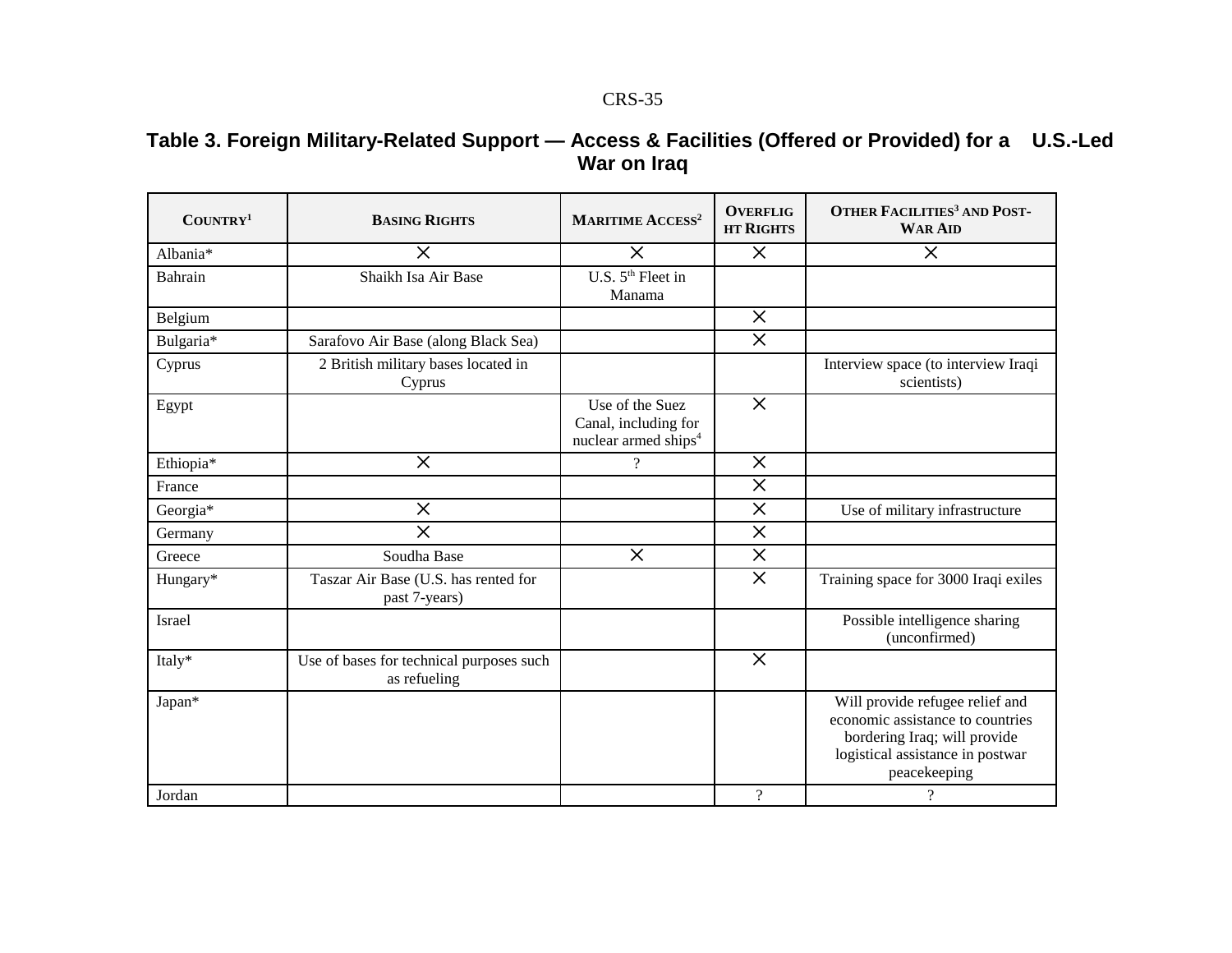| <b>CRS-36</b> |
|---------------|
|---------------|

| COUNTRY <sup>1</sup>           | <b>BASING RIGHTS</b>                                                          | <b>MARITIME ACCESS<sup>2</sup></b> | <b>OVERFLIG</b><br><b>HT RIGHTS</b> | <b>OTHER FACILITIES<sup>3</sup> AND POST-</b><br><b>WAR AID</b>                         |
|--------------------------------|-------------------------------------------------------------------------------|------------------------------------|-------------------------------------|-----------------------------------------------------------------------------------------|
| Kuwait*                        | Ali Salem, Ahmed Al- Jaber, and Camp<br>Doha bases                            | $\times$                           | $\times$                            |                                                                                         |
| Oman                           | Masirah, Seeb, and Thumrait Air Bases                                         |                                    | $\times$                            |                                                                                         |
| Pakistan                       |                                                                               |                                    |                                     | Possible use of interview space - for<br>interviewing Iraqi scientists<br>(unconfirmed) |
| Portugal*                      | Air Bases in Azores Islands                                                   |                                    |                                     |                                                                                         |
| Romania*                       | Black Sea Mihail Kogalniceanu military<br>airfield in Constanta (plus others) | Port of Constanta                  | $\times$                            | Use of infrastructure                                                                   |
| Saudi Arabia                   | Prince Sultan Air Base                                                        |                                    |                                     |                                                                                         |
| Singapore*                     |                                                                               | $\times$                           |                                     |                                                                                         |
| Slovakia*                      |                                                                               |                                    | $\times$                            | Use of railways and roads                                                               |
| Spain*                         | Moron Air Base; Rota Naval Base                                               | $\times$                           | $\times$                            |                                                                                         |
| Thailand                       |                                                                               | $\gamma$                           |                                     |                                                                                         |
| Turkey*                        |                                                                               |                                    | $\times$                            |                                                                                         |
| <b>United Arab</b><br>Emirates | $\times$                                                                      | $\times$                           |                                     |                                                                                         |
| United Kingdom*                | $\times$                                                                      | $\times$                           | $\times$                            |                                                                                         |

 $<sup>1</sup>$  An asterisk '\*' indicates those countries listed among the "coalition of the willing."</sup>

 $<sup>2</sup>$  Includes passage through nationally controlled canals, territorial waters, and use of ports for transshipment of ocean borne cargo.</sup>

<sup>3</sup>Allowing use of the country's infrastructure and other assets, including training and interviewing facilities.<br><sup>4</sup>Egypt normally allows access through the Suez Canal, except for those at war with Egypt. For U.S. vessels armed ships through the canal.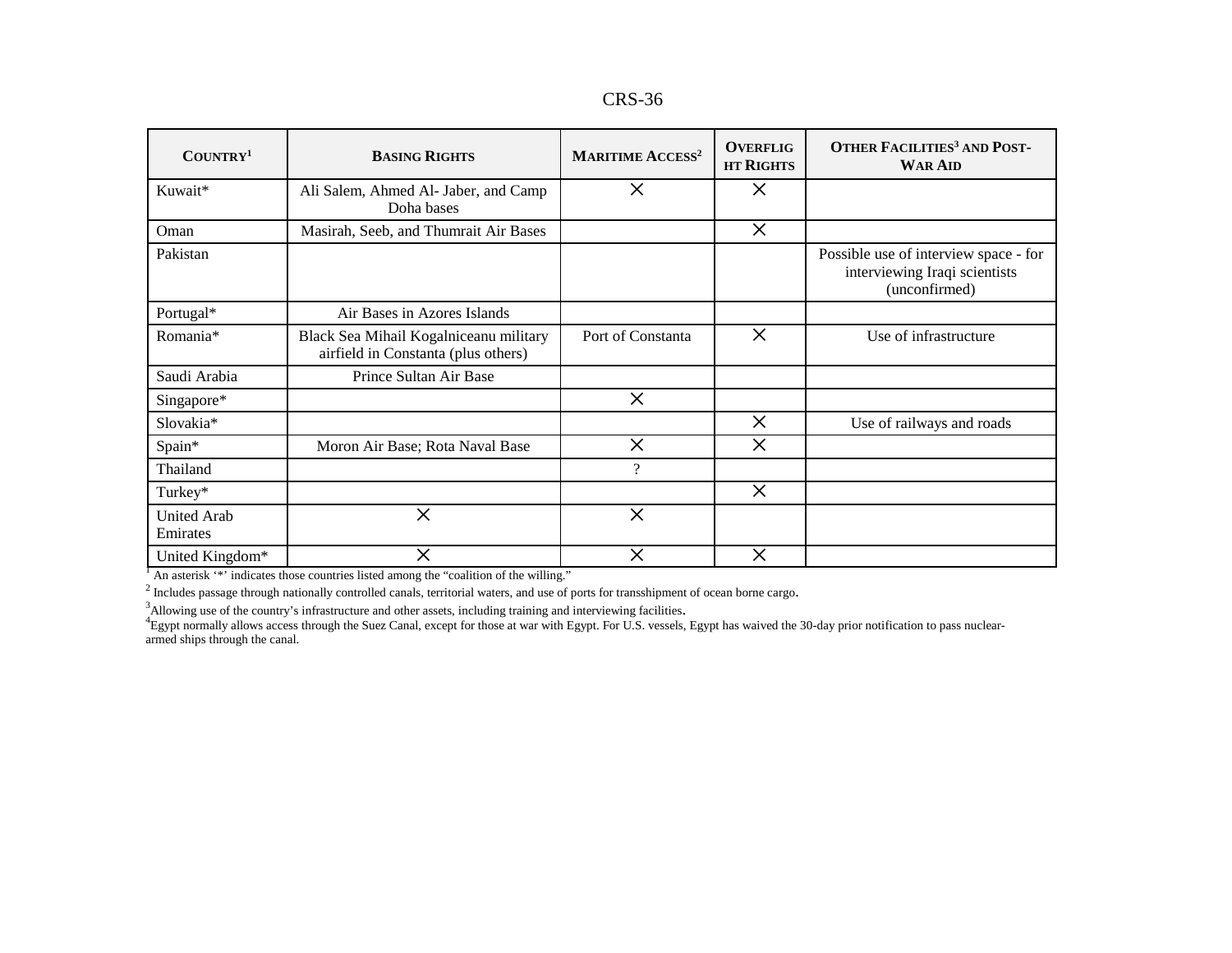# **Table 4. Foreign Contributions to Relief and Reconstruction in Postwar Iraq**

| <b>COUNTRY</b> | <b>PERSONNEL</b>                                                             | <b>MONETARY DONATIONS</b>                                                                                                                      | <b>MATERIAL RESOURCES</b>                                            |
|----------------|------------------------------------------------------------------------------|------------------------------------------------------------------------------------------------------------------------------------------------|----------------------------------------------------------------------|
| Andorra        |                                                                              | \$65,000 in bilateral aid to the United<br><b>Nations</b>                                                                                      |                                                                      |
| Albania        | 70 peacekeepers                                                              |                                                                                                                                                |                                                                      |
| Armenia        | 13 non-combat medics and emergency<br>personnel                              |                                                                                                                                                |                                                                      |
| Australia      | 900 non-combat personnel assisting<br>with logistics and air traffic control | \$85.8 million in aid to the World<br>Bank/U.N. administered<br>reconstruction trust fund; \$56.27<br>million bilateral relief aid to the U.N. | Restoration of water and sewer<br>systems; Food aid; Relief supplies |
| Austria        |                                                                              | \$962,000 in bilateral aid to the United<br><b>Nations</b>                                                                                     |                                                                      |
| Azerbaijan     | 150 peacekeepers                                                             |                                                                                                                                                |                                                                      |
| Belgium        |                                                                              | \$5-\$6 million to the World Bank/U.N.<br>administered reconstruction trust<br>fund; \$3.34 million for relief aid to<br>the U.N.              |                                                                      |
| Bulgaria       | 500 peacekeepers                                                             |                                                                                                                                                | Relief supplies                                                      |
| Canada         |                                                                              | \$244.1 million to the World<br>Bank/U.N. administered<br>reconstruction trust fund; \$30 million<br>for relief aid to the U.N.                | Food aid                                                             |
| Chile          |                                                                              | \$15,000 for bilateral aid to the U.N.                                                                                                         |                                                                      |
| China          |                                                                              | \$25 million to the World Bank/U.N.<br>administered reconstruction trust fund                                                                  |                                                                      |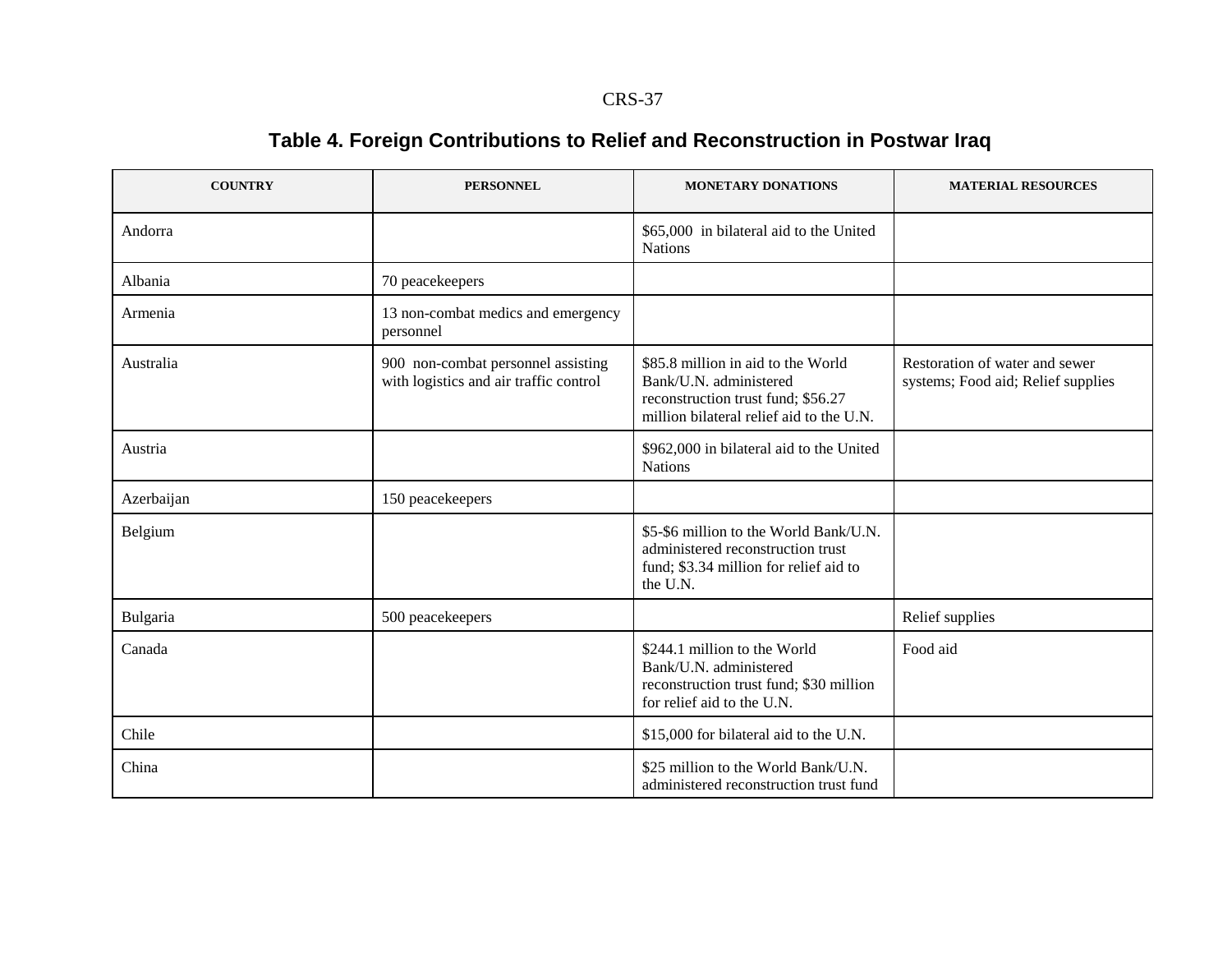| n c<br>. .<br>KS.<br>Λ |
|------------------------|
|------------------------|

| <b>COUNTRY</b>     | <b>PERSONNEL</b>                                                                                  | <b>MONETARY DONATIONS</b>                                                                                                                       | <b>MATERIAL RESOURCES</b>                                |
|--------------------|---------------------------------------------------------------------------------------------------|-------------------------------------------------------------------------------------------------------------------------------------------------|----------------------------------------------------------|
| Croatia            | 80 engineers and demining specialists                                                             |                                                                                                                                                 | Food aid; Relief Supplies                                |
| Czech Republic     | 400 troops, including 280 medics, 50<br>military police and 15 soldiers to<br>protect aid workers | \$19 million for reconstruction aid;<br>\$203,000 for bilateral relief aid to the<br>U.N.                                                       |                                                          |
| Denmark            | 390 peacekeepers                                                                                  | \$49.3 million for reconstruction aid;<br>\$158.2 million in export credits                                                                     | Food aid                                                 |
| Dominican Republic | 300 peacekeepers                                                                                  |                                                                                                                                                 |                                                          |
| El Salvador        | 360 sanitation and engineering<br>personnel                                                       |                                                                                                                                                 |                                                          |
| Estonia            | 47 peacekeepers                                                                                   | \$74,000 for bilateral relief aid to the<br>U.N.                                                                                                |                                                          |
| Fiji               | 500-700 peacekeepers (Under<br>consideration)                                                     |                                                                                                                                                 |                                                          |
| Finland            |                                                                                                   | \$5.9 million to the World Bank/U.N.<br>administered reconstruction trust<br>fund; \$1.27 million in bilateral aid to<br>the U.N.               |                                                          |
| France             |                                                                                                   | \$9 million in bilateral aid to the U.N.<br>for humanitarian relief; financing a<br>share of the EU commitment for<br>reconstruction            | Humanitarian aid, including medicine,<br>water, blankets |
| Georgia            | 70 troops, including 34 special-<br>purpose brigade, 20 medics, and 15<br>engineers               |                                                                                                                                                 |                                                          |
| Germany            |                                                                                                   | \$58 million in bilateral aid to the U.N.<br>for emergency humanitarian relief;<br>financing a share of the EU<br>commitment for reconstruction | Food aid                                                 |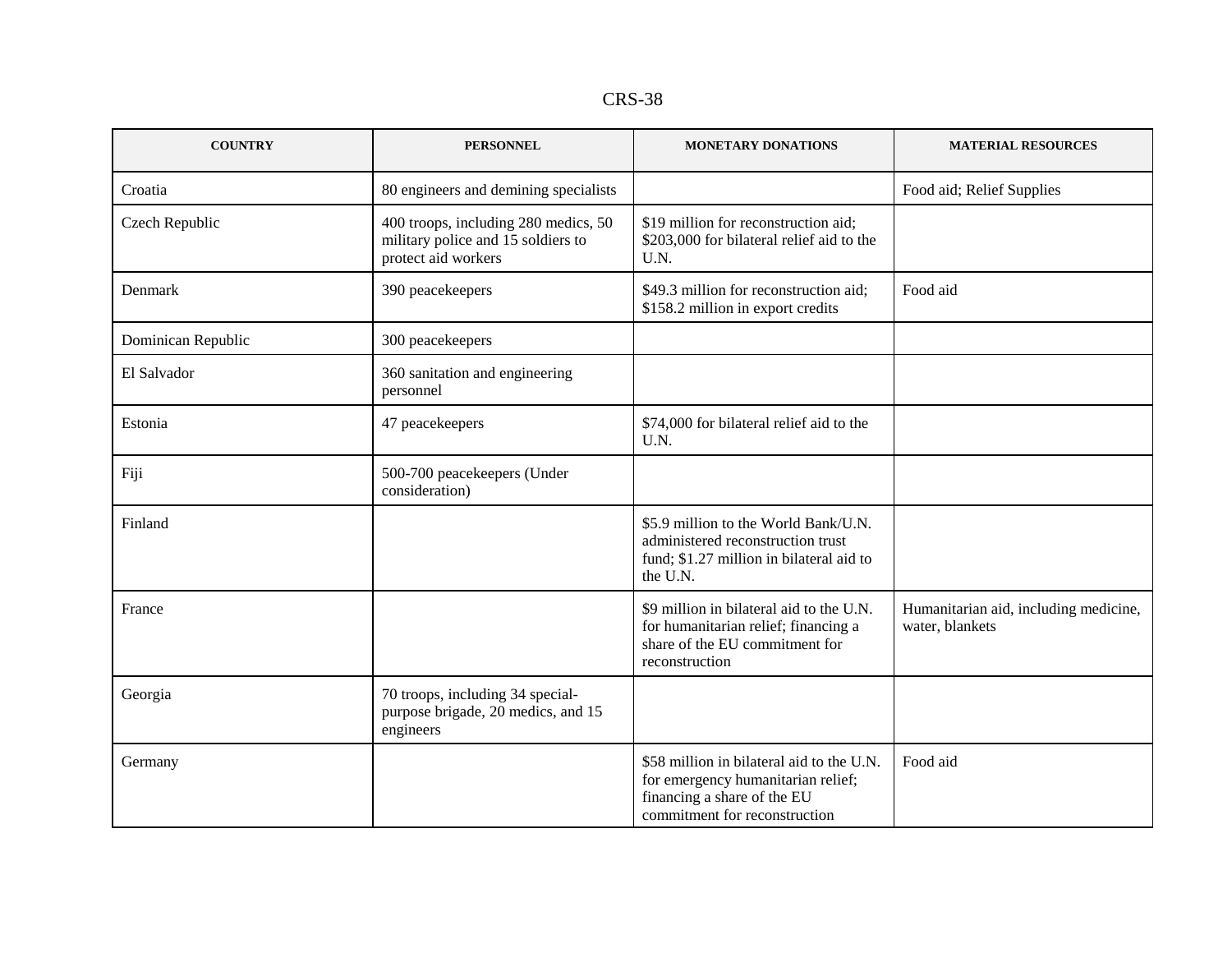| n<br>×.<br>''<br>×. |
|---------------------|
|---------------------|

| <b>COUNTRY</b> | <b>PERSONNEL</b>                                                                                              | <b>MONETARY DONATIONS</b>                                                                                                                                       | <b>MATERIAL RESOURCES</b>                                                                                         |
|----------------|---------------------------------------------------------------------------------------------------------------|-----------------------------------------------------------------------------------------------------------------------------------------------------------------|-------------------------------------------------------------------------------------------------------------------|
| Honduras       | 370 mine removal experts, engineers,<br>doctors, nurses                                                       |                                                                                                                                                                 |                                                                                                                   |
| Hungary        | 300 peacekeepers                                                                                              |                                                                                                                                                                 |                                                                                                                   |
| Iceland        |                                                                                                               | \$1.04 million in bilateral aid to the<br>UN for emergency relief                                                                                               | Food aid                                                                                                          |
| Italy          | 2500-3000 peacekeepers                                                                                        | \$238 million to the World Bank/ U.N.<br>administered reconstruction trust fund                                                                                 | Food aid, Relief Supplies                                                                                         |
| Ireland        |                                                                                                               | \$2 million in bilateral aid to the U.N.<br>for emergency relief                                                                                                |                                                                                                                   |
| Japan          | 1,000 noncombat troops; will be sent<br>in 2004 for six months to 1 year                                      | \$1.5 billion in grants and \$3.5 billion<br>in concessional loans for<br>reconstruction. Pledges will be<br>administered by the World Bank/U.N.<br>trust fund. |                                                                                                                   |
| Jordan         |                                                                                                               |                                                                                                                                                                 | Mobile field hospital                                                                                             |
| Kazakhstan     | 25 engineers                                                                                                  |                                                                                                                                                                 |                                                                                                                   |
| Kuwait         |                                                                                                               | \$500 million in aid for reconstruction;<br>\$26.46 in bilateral aid to the U.N.                                                                                | Relief aid, including food, cleaning<br>materials, house ware, blankets, shoes,<br>oxygen cylinders, and medicine |
| Latvia         | 150, including 6 field engineers, 30<br>freight specialists, and peacekeepers<br>to patrol and convoy streets | \$96,207 in bilateral aid to the U.N.                                                                                                                           |                                                                                                                   |
| Liechtenstein  |                                                                                                               | \$760,000 in bilateral aid to the U.N.                                                                                                                          |                                                                                                                   |
| Lithuania      | 130 peacekeepers                                                                                              | \$560,000 in reconstruction aid to the<br>World Bank/U.N. administered trust<br>fund; \$68,000 in bilateral aid to the<br>U.N. for emergency relief             |                                                                                                                   |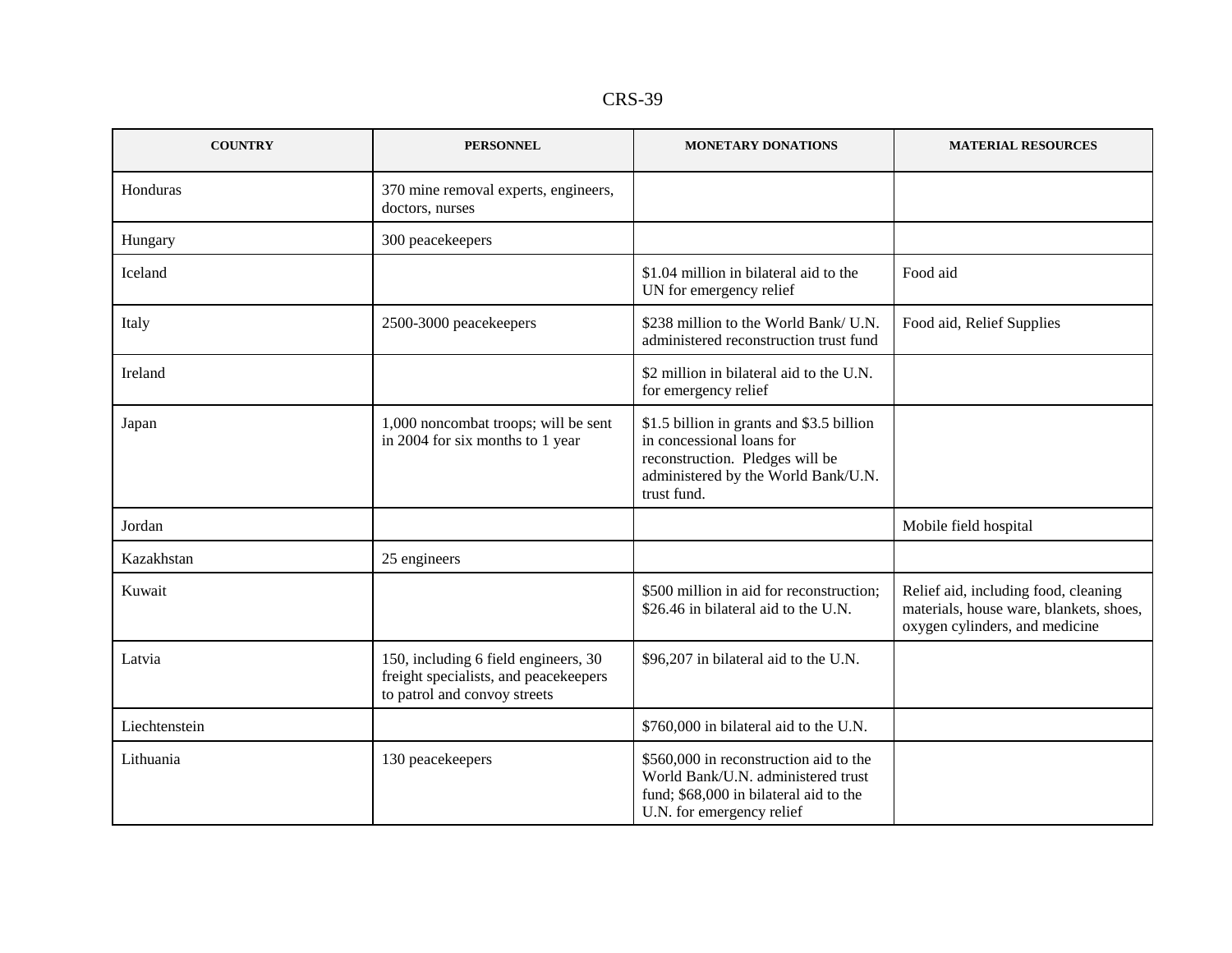| c<br>n<br>40<br>ת ו |  |
|---------------------|--|
|---------------------|--|

| <b>COUNTRY</b>             | <b>PERSONNEL</b>                                                                                  | <b>MONETARY DONATIONS</b>                                                                                                                              | <b>MATERIAL RESOURCES</b>                                                  |  |
|----------------------------|---------------------------------------------------------------------------------------------------|--------------------------------------------------------------------------------------------------------------------------------------------------------|----------------------------------------------------------------------------|--|
| Macedonia                  | 38, including 28 peacekeepers and 10<br>medics                                                    |                                                                                                                                                        |                                                                            |  |
| Mauritius                  |                                                                                                   | \$37,000 in bilateral aid to the U.N. for<br>emergency relief                                                                                          |                                                                            |  |
| Mongolia                   | 180 peacekeepers and health care<br>personnel                                                     |                                                                                                                                                        |                                                                            |  |
| Netherlands                | 1,100, including 650 marines, 230<br>\$21 million for reconstruction aid<br>engineers, and medics |                                                                                                                                                        | 3 manned Chinook transport<br>helicopters                                  |  |
| Nicaragua                  | 230 troops to remove mines                                                                        |                                                                                                                                                        |                                                                            |  |
| Norway                     | 150 soldiers                                                                                      | \$30 million for reconstruction aid;<br>\$30 million in bilateral aid to the U.N.<br>for emergency relief                                              |                                                                            |  |
| Pakistan                   |                                                                                                   | \$3.3 million                                                                                                                                          | Relief supplies, including water, food,<br>medicine and surgical equipment |  |
| People's Republic of China |                                                                                                   | \$25 million in reconstruction aid                                                                                                                     |                                                                            |  |
| Philippines                | 196 personnel including 75 military<br>police/peacekeepers, 100 medical and<br>social workers     |                                                                                                                                                        |                                                                            |  |
| Poland                     | 2,300 peacekeepers                                                                                |                                                                                                                                                        |                                                                            |  |
| Portugal                   | 120 paramilitary police                                                                           | \$16.5 million in reconstruction aid to<br>the World Bank/U.N. administered<br>trust fund; \$861,000 bilateral aid to<br>the U.N. for emergency relief | Food aid                                                                   |  |
| Qatar                      |                                                                                                   | \$15 million in bilateral aid to the U.N.<br>for humanitarian assistance                                                                               | Relief supplies, including food and<br>medicine                            |  |
| Romania                    | 734 peacekeepers                                                                                  | \$194,000 in bilateral aid to the U.N.<br>for humanitarian assistance                                                                                  | Relief supplies, including water, food,<br>and medicine                    |  |
| Russia                     |                                                                                                   | \$8 million in reconstruction aid                                                                                                                      | Medical care to Iraqi children; relief<br>supplies, including food         |  |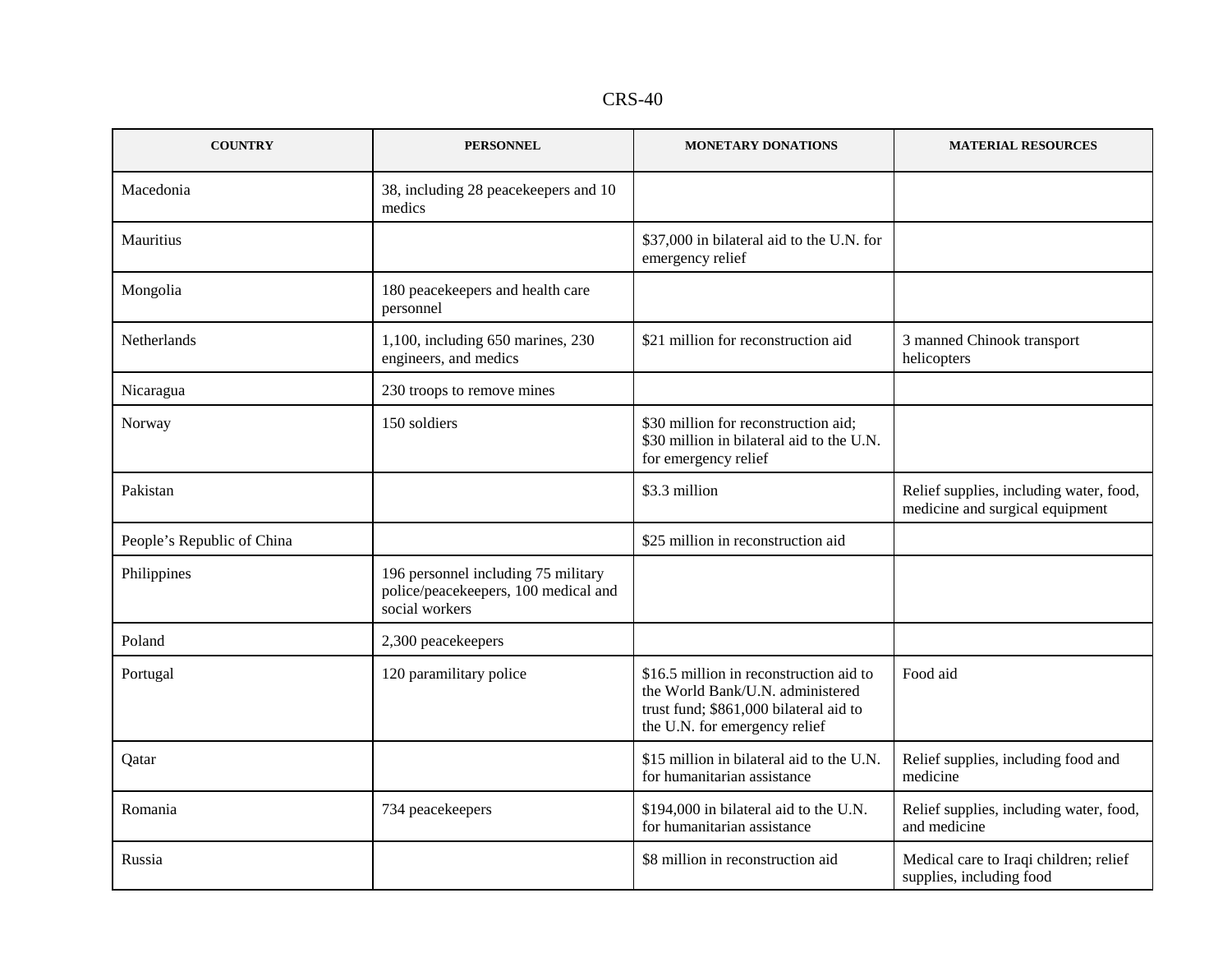| n<br>×.<br>ı V<br>۰. |
|----------------------|
|----------------------|

| <b>COUNTRY</b>              | <b>PERSONNEL</b>                                                                               | MONETARY DONATIONS                                                                                                                                                          | <b>MATERIAL RESOURCES</b>                                                                                 |  |
|-----------------------------|------------------------------------------------------------------------------------------------|-----------------------------------------------------------------------------------------------------------------------------------------------------------------------------|-----------------------------------------------------------------------------------------------------------|--|
| Saudi Arabia                | 180 medical staff                                                                              | \$500 million in concessional loans for<br>reconstruction; \$500 million in export<br>credits; \$10.8 in bilateral aid to the<br>U.N. for emergency relief                  | Relief supplies, including food, water,<br>medicine, fully-equipped ambulances.<br>Operate field hospital |  |
| Singapore                   | 192 military personnel to assist with<br>logistics and training                                | \$1.7 million                                                                                                                                                               | Relief supplies, including tents, cots,<br>blankets                                                       |  |
| Slovakia                    | 85 soldiers to clear mines and repair<br>infrastructure                                        | \$290,000 in reconstruction aid to the<br>World Bank/U.N. administered trust<br>fund                                                                                        |                                                                                                           |  |
| South Korea                 | 3,000 troops approved by the cabinet;<br>1,400 combat troops and 1,600 medics<br>and engineers | \$260 million in reconstruction aid to<br>World Bank/U.N. administered trust<br>fund                                                                                        |                                                                                                           |  |
| Spain                       | 1300 peacekeepers                                                                              | \$210 million in grants and \$75 million<br>in loans to World Bank/U.N.<br>administered trust fund; \$32.41<br>million in bilateral aid to the U.N. for<br>emergency relief | Relief supplies, including food and<br>water                                                              |  |
| Sweden                      |                                                                                                | \$30 million in reconstruction aid to<br>the World Bank/ U.N. administered<br>trust fund; \$3.27 million in bilateral<br>aid to the U.N. for emergency relief               |                                                                                                           |  |
| Taiwan                      |                                                                                                | \$8.6 million for reconstruction aid                                                                                                                                        | Relief supplies, including food                                                                           |  |
| Thailand                    | 443 troops                                                                                     | \$283,000                                                                                                                                                                   |                                                                                                           |  |
| Turkey                      |                                                                                                | \$5 million                                                                                                                                                                 | Relief supplies, including food                                                                           |  |
| Ukraine                     | 1,647 peacekeepers                                                                             |                                                                                                                                                                             |                                                                                                           |  |
| <b>United Arab Emirates</b> |                                                                                                | \$215 million for reconstruction aid to<br>the World Bank/ U.N. administered<br>trust fund                                                                                  | Constructed hospital and water<br>purification system                                                     |  |
| <b>United Kingdom</b>       | 12,000 troops, including peacekeepers                                                          | \$923 million for relief and<br>reconstruction aid                                                                                                                          | Food aid; Relief Supplies                                                                                 |  |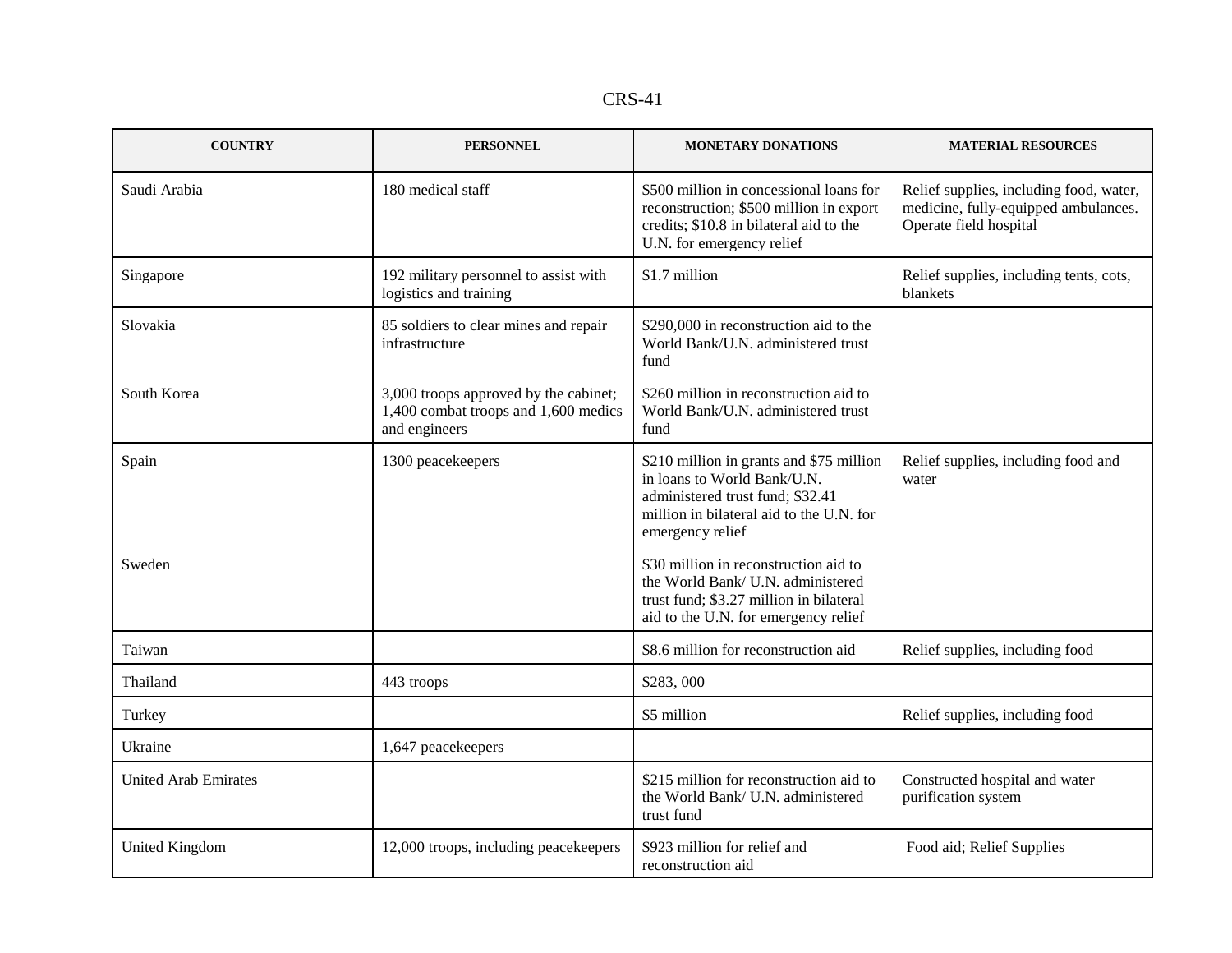| <b>Creditor</b>   | <b>Range of Bilateral Debt Estimates</b> |                                                                                                       |  |  |
|-------------------|------------------------------------------|-------------------------------------------------------------------------------------------------------|--|--|
| Australia         | \$.5 billion                             | (Source: Paris Club, July 11, 2003)                                                                   |  |  |
| Austria           | \$.8 billion                             | (Source: Paris Club, July 11, 2003))                                                                  |  |  |
| Belgium           | \$.2 billion                             | (Source: Paris Club, July 11, 2003)                                                                   |  |  |
| <b>Brazil</b>     | \$.2 billion                             | (Source: Paris Club, July 11, 2003)                                                                   |  |  |
| Bulgaria          | $$1 - $1.7$ billion                      | (Source: CSIS, January 23, 2003; Exotix, April<br>2003)                                               |  |  |
| Canada            | \$.6 billion                             | (Source: Paris Club, July 11, 2003)                                                                   |  |  |
| China             | $>\$ 2 billion                           | (Source: CSIS, January, 23, 2003)                                                                     |  |  |
| Czech<br>Republic | $$.06-S1 billion$                        | (Source: Boston Globe, April 4, 2003)                                                                 |  |  |
| Denmark           | \$.03 billion                            | (Source: Paris Club, July 11, 2003)                                                                   |  |  |
| Egypt             | unknown                                  | (Source: CSIS, January 23, 2003)                                                                      |  |  |
| Finland           | \$.2 billion                             | (Source: Paris Club, July 11, 2003)                                                                   |  |  |
| France            | \$1.7-\$8 billion                        | (Source: Paris Club, July 11, 2003; Exotix, April<br>2003)                                            |  |  |
| Germany           | $$2.1 - $5.2$ billion                    | (Source: Paris Club, July 11, 2003; Reuters News<br>November 22, 2003)                                |  |  |
| Hungary           | \$.017 billion                           | (Source: Paris Club, July 11, 2003)                                                                   |  |  |
| India             | \$1 billion                              | (Source: The Hindu, April 14, 2003)                                                                   |  |  |
| Italy             | \$1.3-\$1.7 billion                      | (Source: Paris Club, July 11, 2003)                                                                   |  |  |
| Japan             | \$4.1-\$7.02 billion                     | (Source: Paris Club, July 11, 2003; Japan Bank for<br>International Development, June 11, 2003)       |  |  |
| Jordan            | \$.295 - \$1.3 billion                   | (Source: CSIS, January 23, 2003; Minister of<br>Finance, Michael Manto, July 15 <sup>th</sup> , 2003) |  |  |
| South Korea       | \$.05-\$1.1 billion                      | (Source: Paris Club, July 11, 2003; Dow Jones<br>3/29/03                                              |  |  |

# Table 5. Countries To Which Iraq May Owe Debt\*

<sup>\*</sup>Most estimates reflect only the principal owed and ignore interest and arrears on the sovereign debt. Table excludes debts/reparations under contest from the Iran-Iraq War and contested reparations from the Gulf war in 1992. Information obtained from http://www.jubileeiraq.org/debt\_today.htm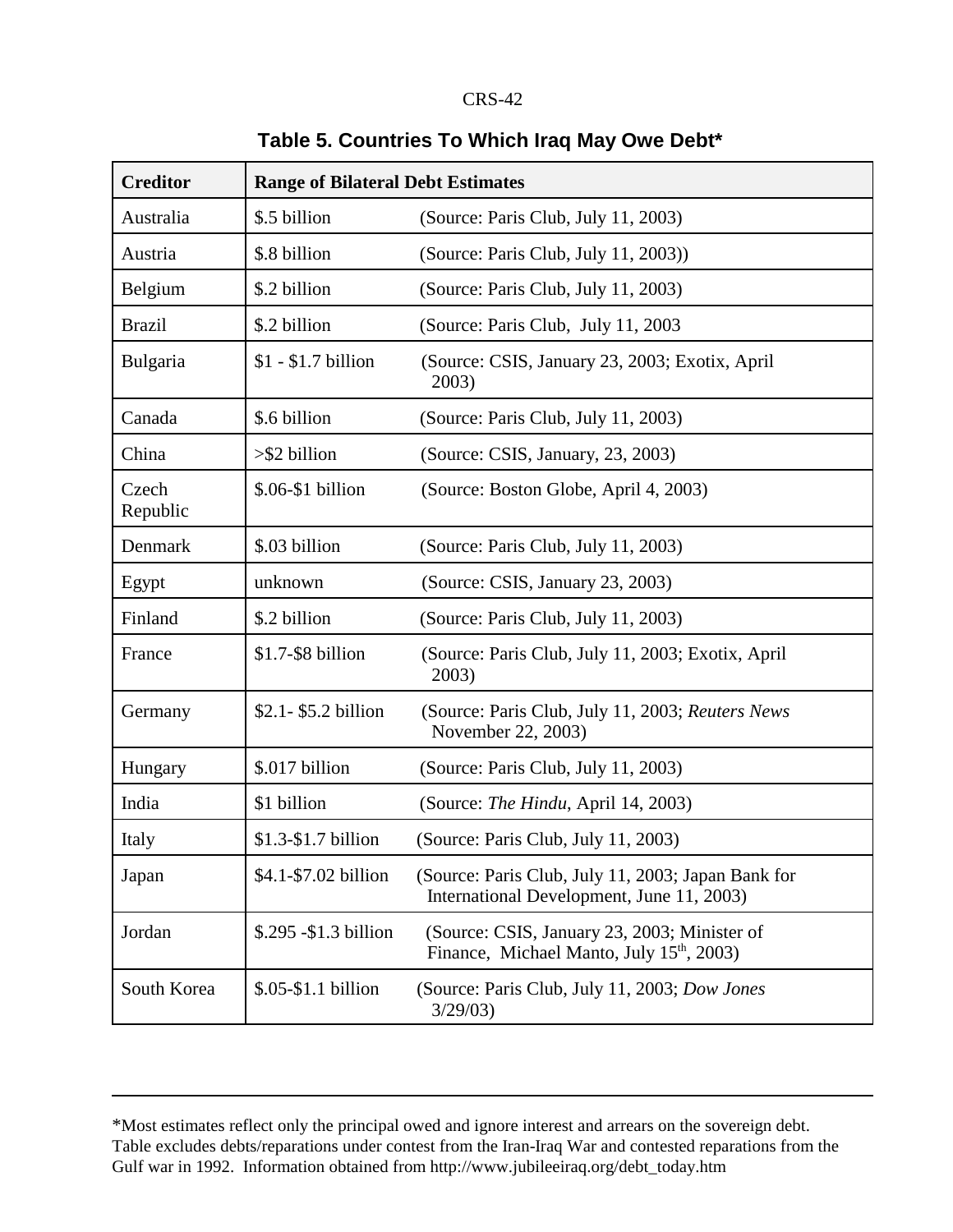CRS-43

| <b>Creditor</b>      | <b>Range of Bilateral Debt Estimates</b>                                                                                                                                                                                                                                 |                                                                |  |  |
|----------------------|--------------------------------------------------------------------------------------------------------------------------------------------------------------------------------------------------------------------------------------------------------------------------|----------------------------------------------------------------|--|--|
| Kuwait               | \$17 billion in dispute and excludes reparations from 1992 Gulf War.<br>Iraqis claim that the bulk of this amount was provided as grants to fund the Iraq-<br>Iran war. (Source: "Kuwait MPs reject call to drop Iraq Debt Demands," Reuter<br>News, September 28, 2003) |                                                                |  |  |
| Morocco              | \$.0312 billion                                                                                                                                                                                                                                                          | (Source: CSIS, January 23, 2003)                               |  |  |
| <b>Netherlands</b>   | \$.1 billion                                                                                                                                                                                                                                                             | (Source: Paris Club, July 11, 2003)                            |  |  |
| Poland               | $$.5-$.7 billion$                                                                                                                                                                                                                                                        | (Source: CSIS, January 23, 2003; Boston Globe<br>4/20/03       |  |  |
| Romania              | \$1.7 billion<br>(Source: Bucharest Business Week, April 21, 2003)                                                                                                                                                                                                       |                                                                |  |  |
| Russia               | \$3.4-\$12 billion                                                                                                                                                                                                                                                       | (Source: Paris Club, July 11, 2003; CSIS, January<br>23, 2003) |  |  |
| Saudi Arabia         | \$25 billion in dispute. Iraqis claim that the bulk of this amount was provided as<br>grants to fund the Iraq-Iran war. Saudi Officials claim that it was a loan. (Source:<br>"IMF Says not Paris Club Iraq debt \$62 billion, Reuters News, October 23,<br>2003).       |                                                                |  |  |
| Serbia               | $$1.8-S$ 2 billion<br>(Sources: Minister of Economy, World Bank<br>Press Conference April 18, 2003)                                                                                                                                                                      |                                                                |  |  |
| Spain                | \$.3 billion                                                                                                                                                                                                                                                             | (Source: Paris Club, July 11, 2003)                            |  |  |
| Sweden               | \$.1 billion                                                                                                                                                                                                                                                             | (Source: Paris Club, July 11, 2003)                            |  |  |
| Switzerland          | $$.1 - $.7$ billion                                                                                                                                                                                                                                                      | (Source: Paris Club, July 11, 2003; Exotix, April<br>2003)     |  |  |
| Turkey               | \$.8 billion                                                                                                                                                                                                                                                             | (Source: CSIS, January 23, 2003)                               |  |  |
| United<br>Kingdom    | \$.9 billion                                                                                                                                                                                                                                                             | (Source: Paris Club, July 11, 2003)                            |  |  |
| <b>United States</b> | $$2.1-\$5$ billion                                                                                                                                                                                                                                                       | (Source: Paris Club, July 11, 2003; Dow Jones<br>3/29/03       |  |  |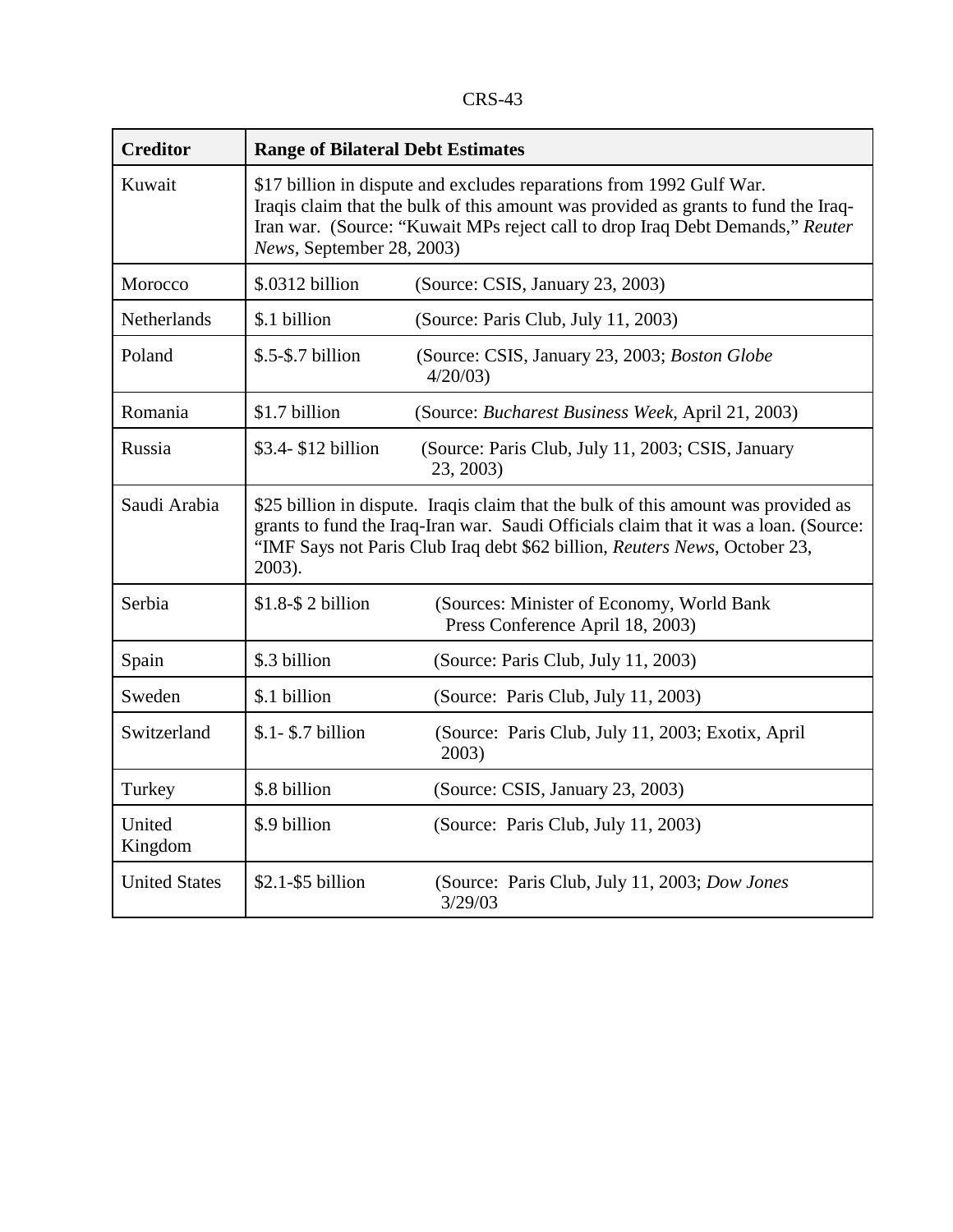|                           | <b>UNSC Res.</b><br>1441 | "Second Resolution"<br>withdrawn due to a supposed<br>lack of support | <b>UNSC Res.</b><br>1483 | <b>UNSC</b><br>Res.1500 | <b>UNSC Res.</b><br>1511 |
|---------------------------|--------------------------|-----------------------------------------------------------------------|--------------------------|-------------------------|--------------------------|
| Angola                    |                          |                                                                       | Yes                      | Yes                     | Yes                      |
| Bulgaria                  | Yes                      |                                                                       | Yes                      | Yes                     | Yes                      |
| Cameroon                  | Yes                      |                                                                       | Yes                      | Yes                     | Yes                      |
| Chile                     |                          |                                                                       | Yes                      | Yes                     | Yes                      |
| China                     | Yes                      |                                                                       | Yes                      | Yes                     | Yes                      |
| Colombia                  | Yes                      |                                                                       |                          |                         |                          |
| France                    | Yes                      | Threatened Veto                                                       | Yes                      | Yes                     | Yes                      |
| Germany                   |                          | Voiced Opposition                                                     | Yes                      | Yes                     | Yes                      |
| Guinea                    | Yes                      |                                                                       | Yes                      | Yes                     | Yes                      |
| Ireland                   | Yes                      |                                                                       |                          |                         |                          |
| Mauritius                 | Yes                      |                                                                       |                          |                         |                          |
| Mexico                    | Yes                      |                                                                       | Yes                      | Yes                     | Yes                      |
| Norway                    | Yes                      |                                                                       |                          |                         |                          |
| Pakistan                  |                          |                                                                       |                          | Yes                     | Yes                      |
| <b>Russian Federation</b> | Yes                      | Voiced Opposition                                                     | Yes                      | Yes                     | Yes                      |
| Singapore                 | Yes                      |                                                                       |                          |                         |                          |
| Spain                     |                          | Co-sponsored Resolution                                               | Yes                      | Yes                     | Yes                      |
| Syrian Arab Republic      | Yes                      |                                                                       | Yes                      | Yes                     | Abstain                  |
| United Kingdom            | Yes                      | Co-Sponsored Resolution                                               | Yes                      | Yes                     | Yes                      |
| <b>United States</b>      | Yes                      | Co-Sponsored Resolution                                               | Yes                      | Yes                     | Yes                      |

# **Table 6. How the Security Council Voted: Selected Votes in 2002 and 2003 addressing Iraq\***

\* Security Council voting records obtained from UN website http://www.un.org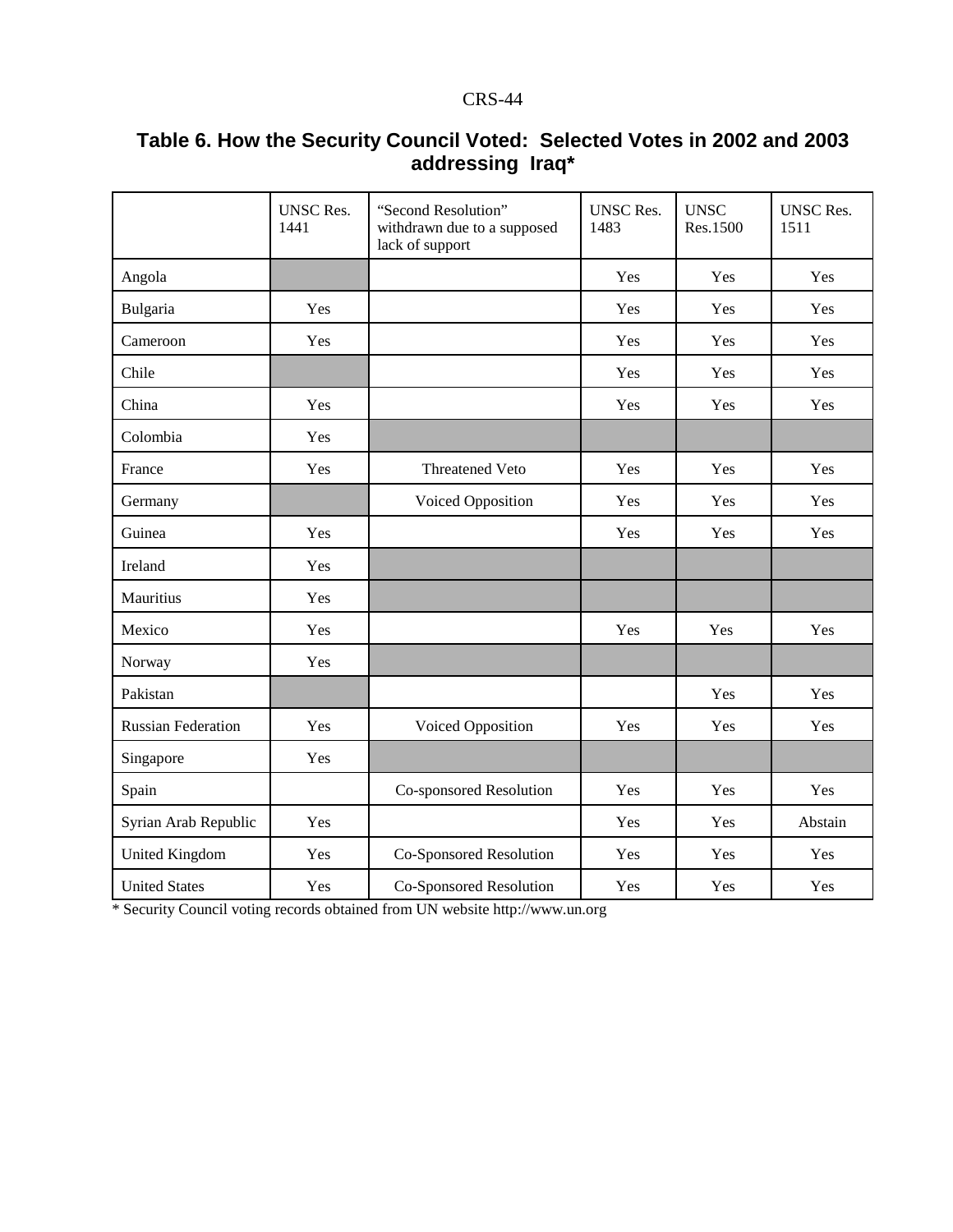| Afghanistan        | Moldova                     |
|--------------------|-----------------------------|
| Albania            | Mongolia                    |
| Angola             | Morocco                     |
| Australia          | <b>Netherlands</b>          |
| Azerbaijan         | New Zealand                 |
| <b>Bahrain</b>     | Nicaragua                   |
| <b>Bulgaria</b>    | Norway                      |
| Colombia           | Oman                        |
| Costa Rica         | Palau                       |
| Denmark            | Panama                      |
| Dominican Republic | Philippines                 |
| Egypt              | Poland                      |
| El Salvador        | Portugal                    |
| Eritrea            | Qatar                       |
| Estonia            | Romania                     |
| Ethiopia           | Rwanda                      |
| Georgia            | Saudi Arabia                |
| Honduras           | Singapore                   |
| Hungary            | Slovakia                    |
| <b>Iceland</b>     | Solomon Islands             |
| Iraq               | South Korea                 |
| Italy              | Spain                       |
| Japan              | Thailand                    |
| Jordan             | Tonga                       |
| Kazakhstan         | Turkey                      |
| Kuwait             | <b>United Arab Emirates</b> |
| Latvia             | Uganda                      |
| Lithuania          | Ukraine                     |
| Macedonia          | United Kingdom              |
| Marshall Islands   | <b>United States</b>        |
| Micronesia         | Uzbekistan                  |

# **Table 7.Countries Eligible to Bid on Primary Iraq Relief and Reconstruction Contractsa**

a. As of November 25, NSA, per Defense Policy Information cited from memo written by Deputy Secretary of Defense Wolfowitz, Department of Defense, dated December 5, 2003. Excerpt of the memo was posted on the State Department's's Information on International Programs website [http://usinfo.state.gov]